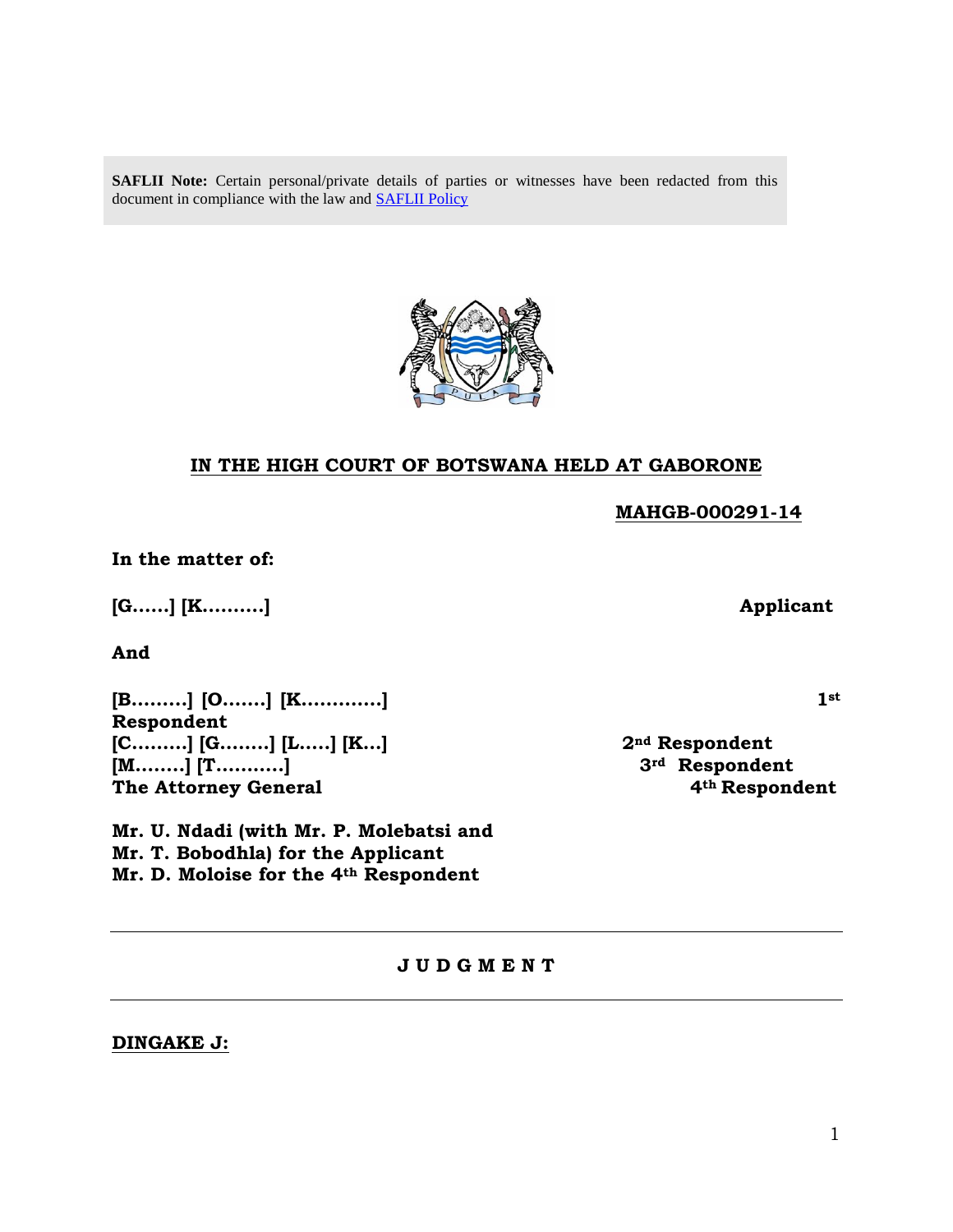#### **Introduction**

- 1. This is an application in which the applicant, Mr. K…….., is challenging the constitutionality of Section 4 (2) (d) (i) of the Adoption of Children Act Cap 28:01, in so far as it does not require his consent for the adoption of his child, just because such child was not born in wedlock.
- 2. The applicant's case is that he is being discriminated against on the basis of sex or marital status.
- 3. The 1st Respondent, although having been served with the application, did not file any opposing papers within the time allowed by the rules, nor within the extended period. Her last minute attempt to postpone this matter was rejected by this court because she simply told the court that she has been too busy to attend court papers timeously. The casual manner in which she treated this matter and her open contempt of the processes of this court were intolerable.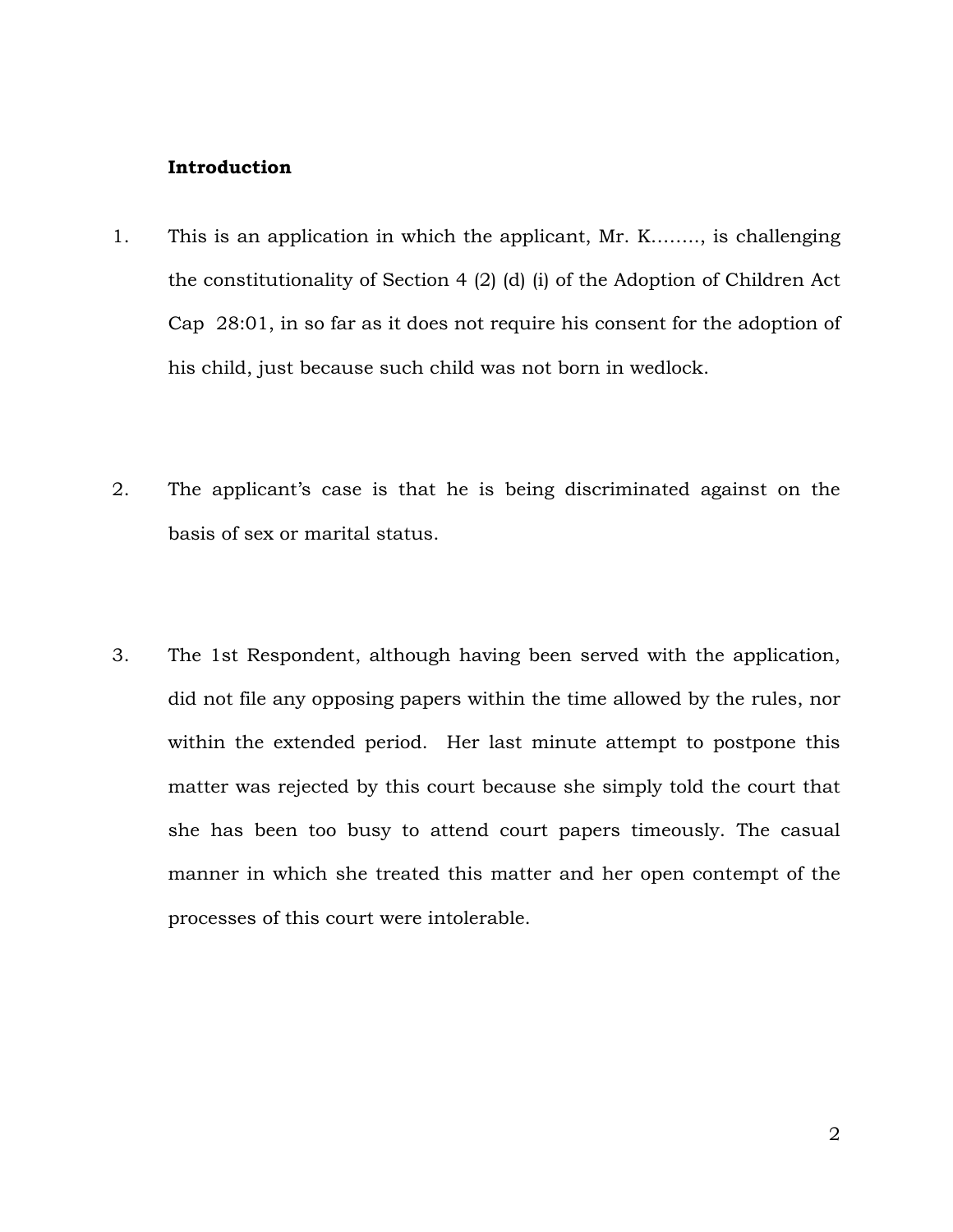- 4. Fortunately, for the 1<sup>st</sup>,  $2<sup>nd</sup>$ ,  $3<sup>rd</sup>$  Respondents and the court, the Attorney General, who opposes this matter has filed comprehensive heads to assist the court.
- 5. The 1<sup>st</sup> Respondent, is the  $2<sup>nd</sup>$  Respondent's mother. The  $2<sup>nd</sup>$  respondent, C……. is the child at the centre of the contemplated adoption proceedings, the subject matter of this litigation.
- 6. The  $3<sup>rd</sup>$  Respondent is the boyfriend to the  $1<sup>st</sup>$  Respondent, who seeks to adopt the 2nd Respondent.

#### **Factual background**

- 7. The facts underpinning this litigation are largely common cause. The applicant's averments which have not been contradicted by any opposing papers stand as the truth.
- 8. The applicant, Mr. G…….. K…... is the biological father of a female minor, called C……. G……. L……… K…… (Hereinafter referred to as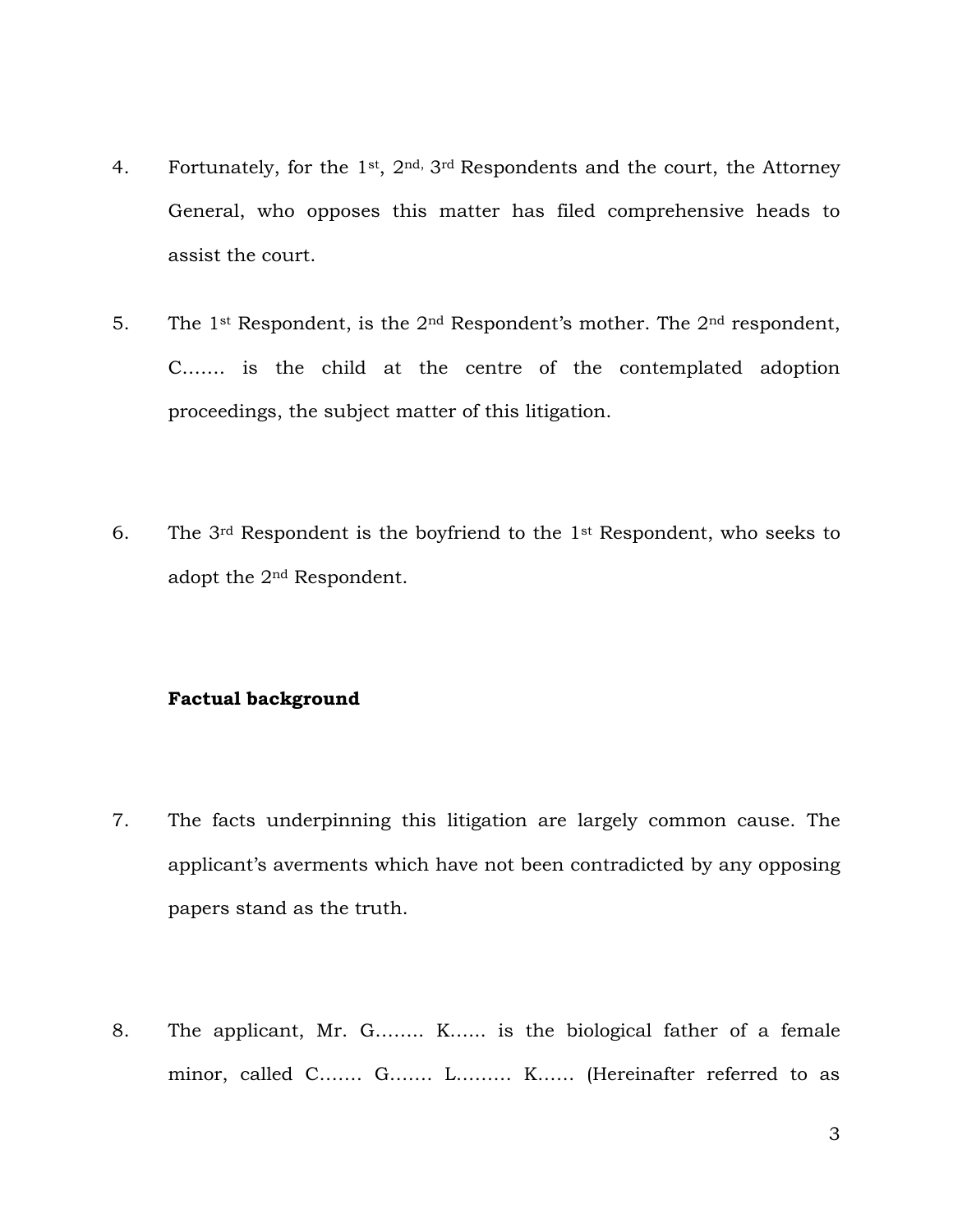C……) who was a product of a brief romantic relationship. She came into this world in 2000.

- 9. C………'s parents were not married at the time of her conception, nor at the time of her birth. Their romantic relationship ended before she was born.
- 10. The applicant has played an active role in his daughter's life, including providing care and support during the 1st Respondent's pregnancy and following the child' birth.
- 11. Once the child was born, the applicant sought to support the child through providing finances and supplies. The applicant continued to follow up on the child's wellbeing, meeting the child when the 1st Respondent permitted him to do so.
- 12. It is not in dispute that between 2004 and 2006, the applicant went to Norway to further his studies. His wife agreed to be available to attend to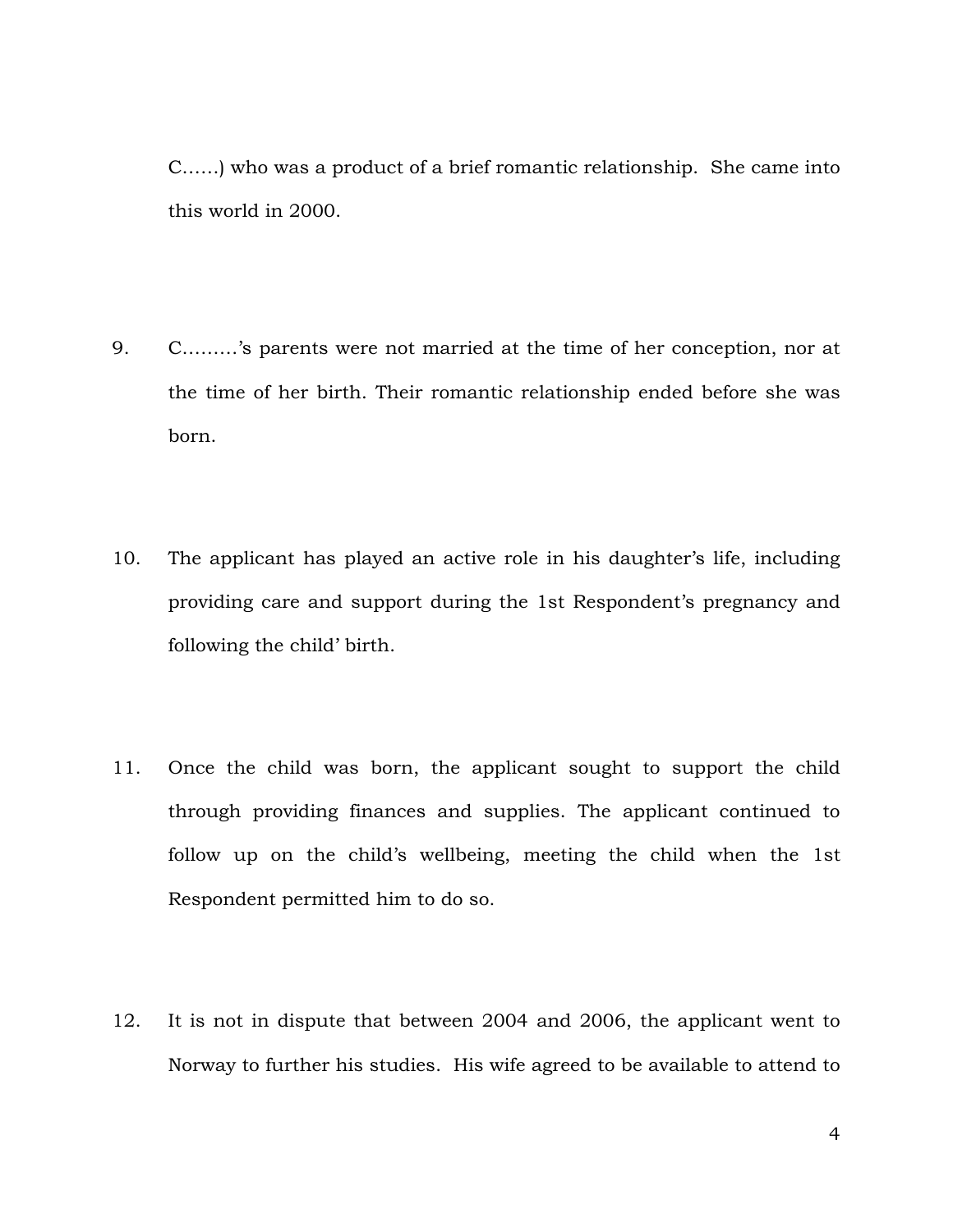the child's needs while he was away. The 1st Respondent, the child's mother, was informed and understood the arrangement. It is also not in dispute that the applicant's wife contacted the 1st Respondent regularly during this time to check on the child's wellbeing on his behalf.

- 13. Upon his return to Botswana in 2006, the applicant reconnected with the child and continued to support her. The child spent at least one weekend every month with him and his wife.
- 14. It would appear that in due course of time, the 1<sup>st</sup> Respondent's relationship with the 3rd Respondent entered a rough patch. In consequence of this, the 1st Respondent asked if the child could live with the applicant. They agreed that from 2007, the child would stay with the applicant and that he would put the child through school. The applicant was happy with this arrangement as he desired to raise the child with her half-siblings in his home.
- 15. In 2007, the child moved in with his family and was enrolled in an English Medium School. They moved to M…… with the 1st Respondent's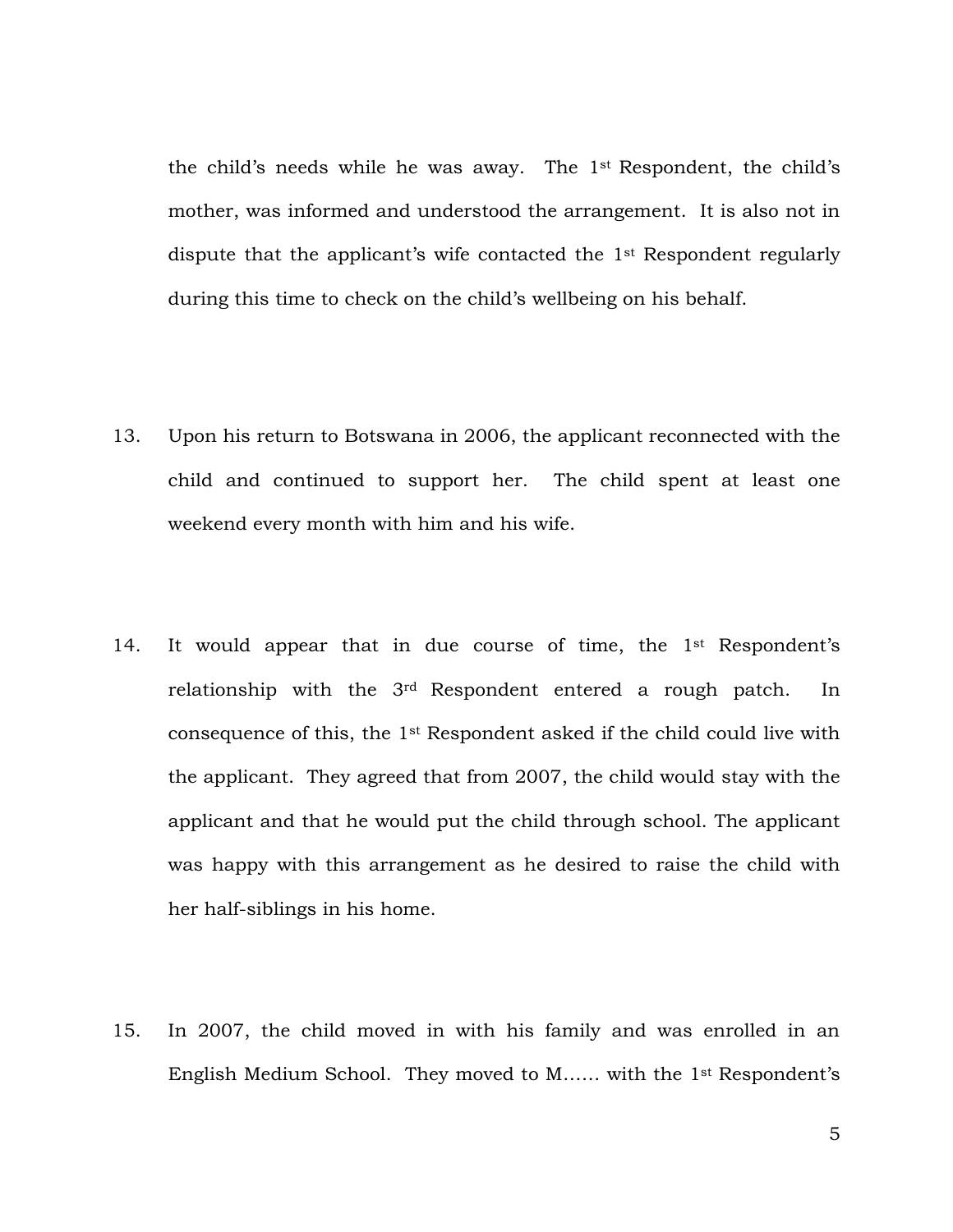consent. During school holidays, the applicant arranged that the child visit her mother at his expense.

- 16. Within a few months, ominous signs of trouble started to show. The 1st Respondent contacted the applicant indicating that the 3rd Respondent had threatened to find and kill the child. Concerned about his child's safety, the applicant and his wife reported the threat to the police who questioned the boyfriend. The boyfriend admitted to having threatened to kill the child. The police released the 3rd Respondent with a warning that he should stay away from the child.
- 17. During the Christmas holidays in 2007-2008, the applicant arranged for the child to be with her mother. After the child returned to the applicant, the 1st Respondent contacted him and demanded that the child be returned to her to live together with the boyfriend. The applicant, concerned for his child's welfare, tried to reason with the 1st Respondent and sought the assistance of social workers.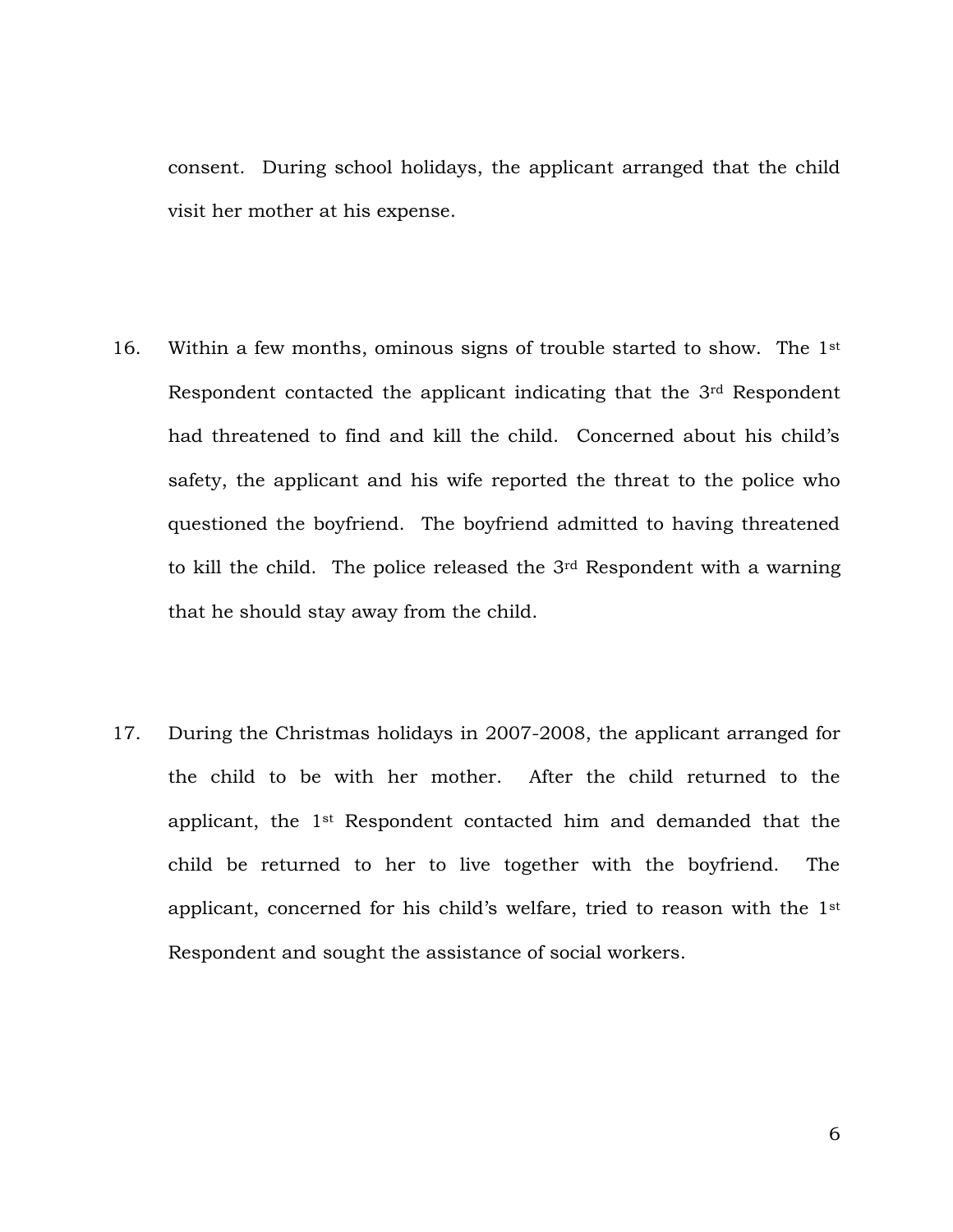- 18. In due course of time, the social workers undertook to conduct an assessment and advised that the child should be returned to her mother in the meanwhile.
- 19. Shortly thereafter, the applicant was contacted by the 1st Respondent's sister who indicated that the 1st Respondent had abandoned the child after arguing with the boyfriend. The child eventually went to stay with her maternal grandmother.
- 20. As months ticked by, the applicant appeared to have been struck by doubt as to whether he is the father to the minor child and arranged for a paternity test to be conducted. His paternity was confirmed and he continued to support the child. On the papers, it is not apparent what could have triggered the doubt.
- 21. In no time the applicant launched an application for shared custody of the child in the Magistrate Court. The court considered two social worker's reports. One report recommended that the applicant be granted custody over the child and the  $1<sup>st</sup>$  Respondent be given visitation and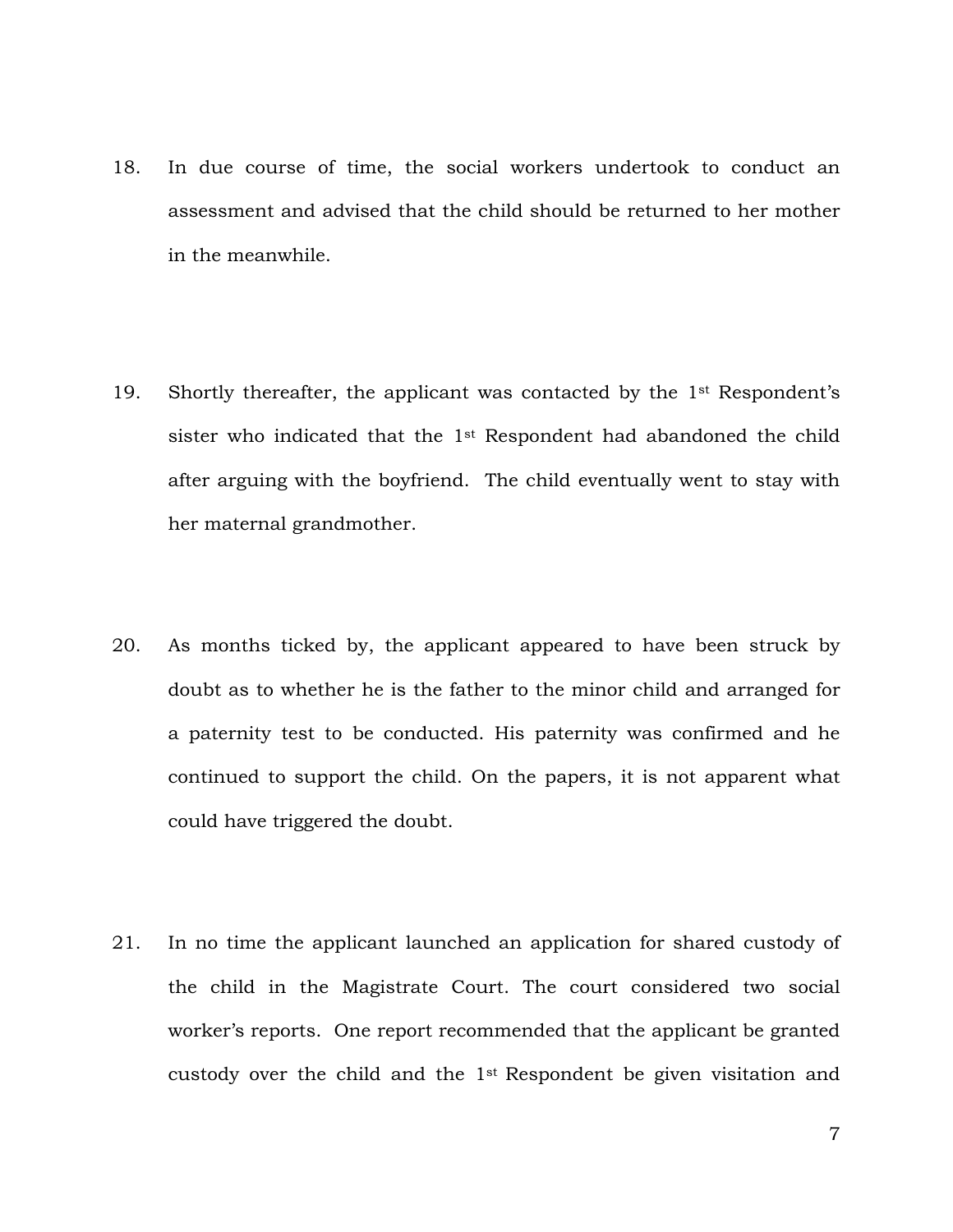access rights. The other report recommended that the child stay with the 1st Respondent and the applicant be given access and visitation rights.

- 22. It is instructive that the court found that the applicant loves his daughter so much but so does the mother. The court considered that there were no compelling reasons to remove the child from her mother because she was at no threat of harm where she was then staying with her aunt and that the child had expressed a preference to stay with her mother.
- 23. The court ordered that the child should stay with the 1<sup>st</sup> Respondent and granted visitation rights to the applicant, who was to provide further support as necessary and in agreement with the 1<sup>st</sup> Respondent.
- 24. The applicant avers in his papers that thereafter he was denied access to the child and has not been permitted to see her despite the court order. He nevertheless continued to support her by providing finances to get her to school and providing school uniforms and attending to her medical needs through his medical aid.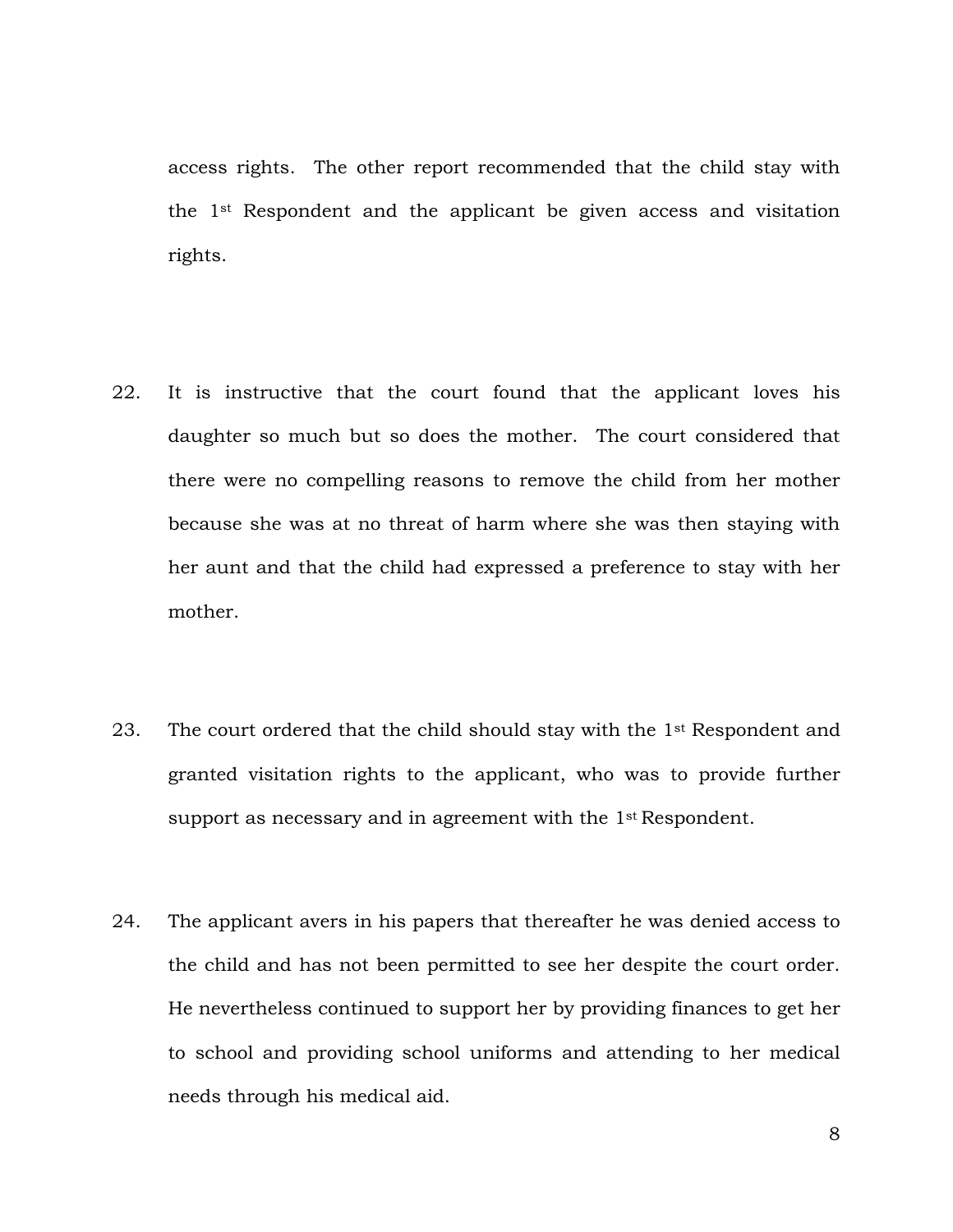- 25. The applicant fears that the  $2<sup>nd</sup>$  Respondent is in the process of being adopted by the 3rd Respondent without his consent. He avers that he has no way to ascertain whether or not the child has been adopted as he is irrelevant in the whole process.
- 26. The above constitutes the undisputed facts that underpin this litigation.

#### **The case of the Applicant**

- 27. The applicant's case is that Section 4 (2) (d) (i) of the Adoption of Children Act Cap 28:01, in so far as it does not require his consent for the adoption of the child, just because the said child was born out of wedlock, violates his constitutional rights, being freedom from discrimination, freedom from inhuman and degrading treatment and the right to fair hearing.
- 28. The applicant, relying on a number of well-known cases in this jurisdiction, such as **Attorney General v Dow (1992) BLR 119 (CA) and**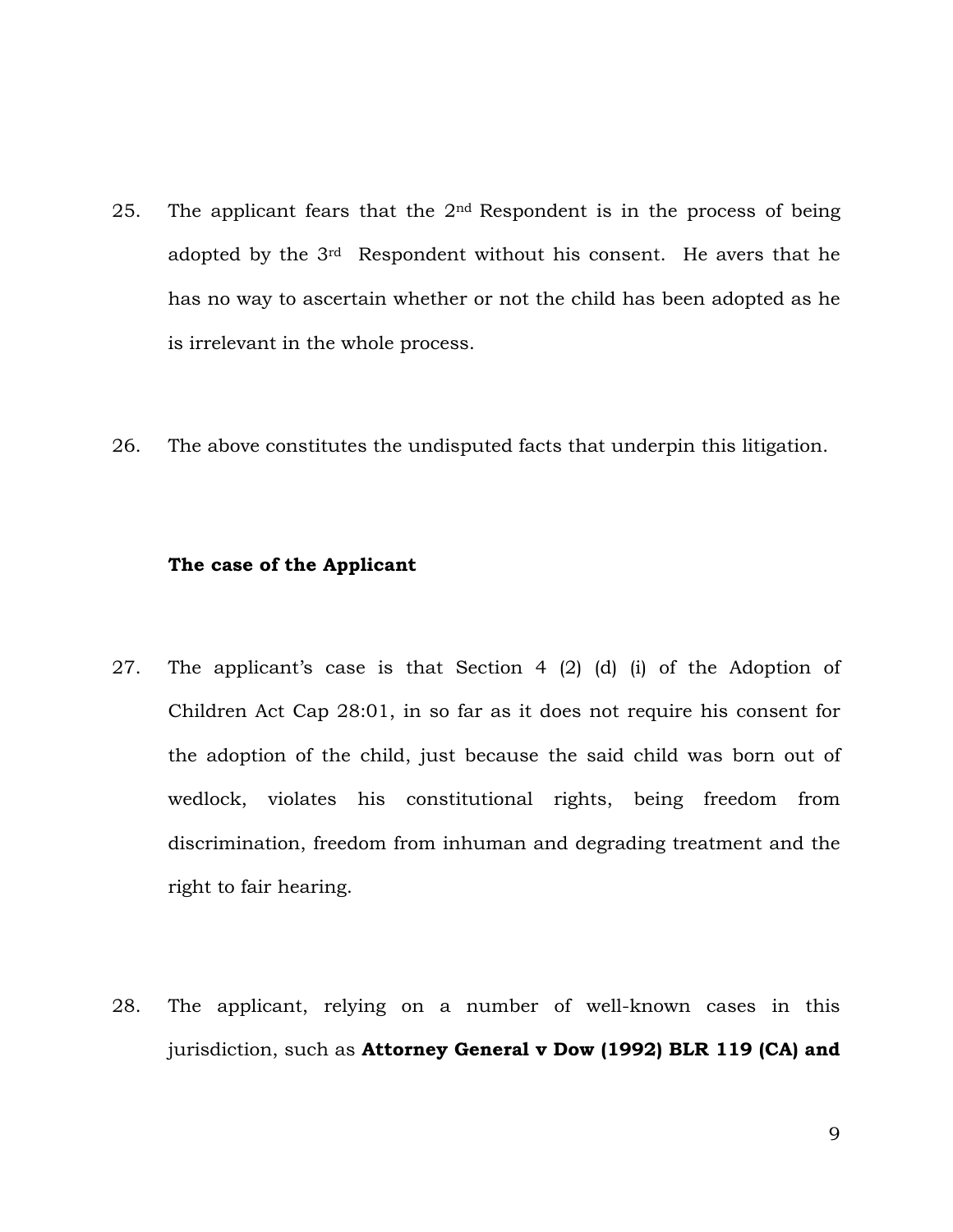**Diau v Botswana Building Society 2003 (2) BLR 409 (IC)** urges the court to interpret the Constitution purposively and generously.

- 29. It is the applicant's case that precluding the requirement of a biological father's consent, in all circumstances, for the adoption of his child, discriminates unjustifiably against him, on basis of his sex and marital status, in violation of Section 15 of the Constitution.
- 30. The applicant points out that discrimination based on sex is prohibited by Section 15 of the Constitution and further that although marital status as a ground is not listed in Section 15, it is similarly impermissible to discriminate on that basis.
- 31. Mr. Ndadi, learned counsel for the applicant, relying on the authority of the Court of Appeal decision in **Dow**, cited, supra, argued that the grounds listed in Section 15 of the Constitution, upon which it is not competent to discriminate, are not exhaustive.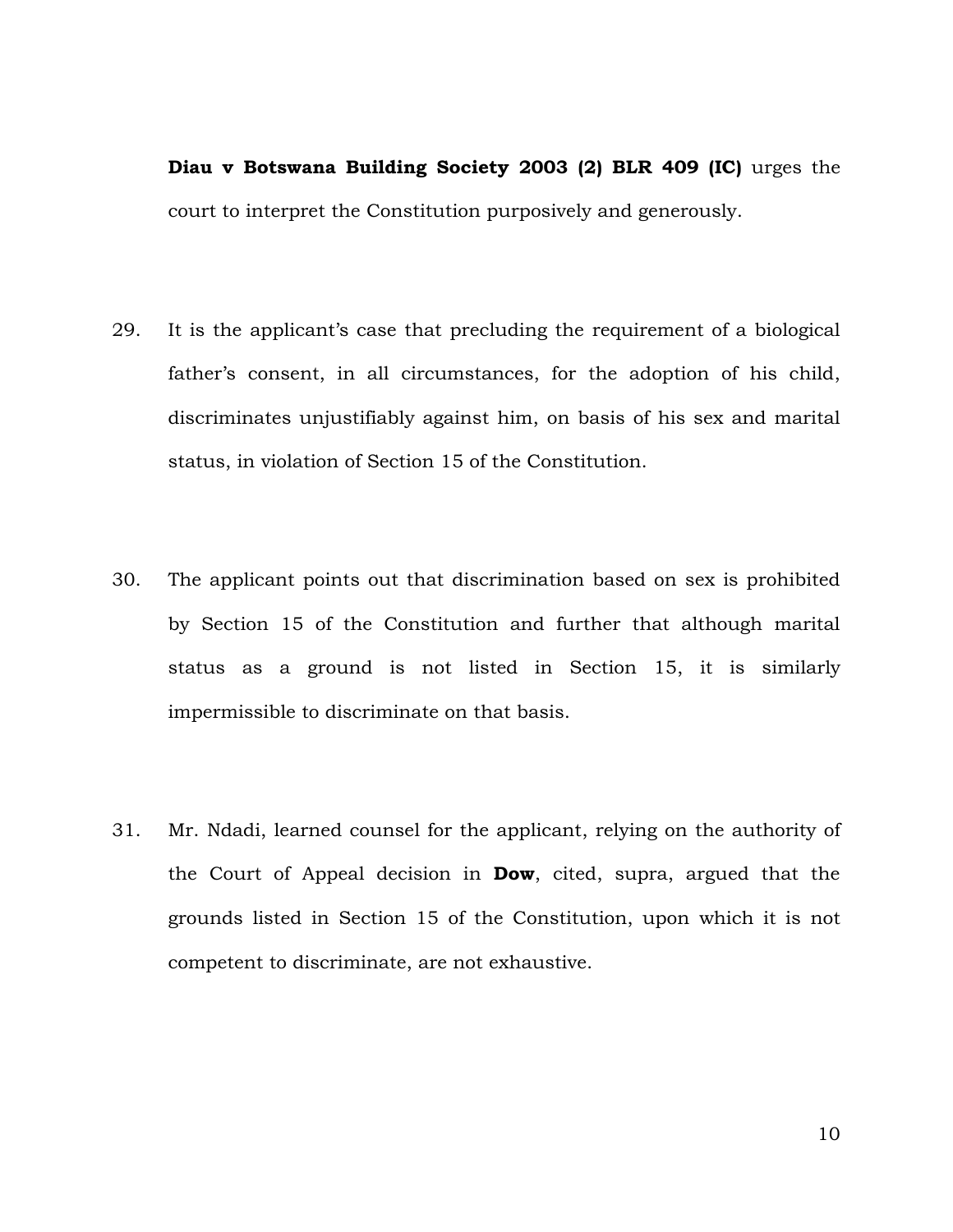- 32. Mr. Ndadi argued that in determining whether a particular class of people are protected under Section 15 (3), the courts have looked to whether there is an identifiable group or class of persons who suffer discrimination as such a group or class for no other reason than the fact of their membership of the group or class.
- 33. According to Mr. Ndadi, learned counsel for the applicant, Mr. K…… is subjected to differential treatment solely because he was not married to the 1st Respondent.
- 34. According to Mr. Ndadi, the differential treatment afforded to unmarried fathers under Section 4 (2) (d) (i) is irrational and unfair in that it, *inter alia*, allows, in effect, for the unilateral termination of the rights and duties of biological fathers, and entrench the view which is contrary to the best interest of the child, that fathers do not have or should have less attachment towards their children, particularly when not married.
- 35. Mr. Ndadi contended that the effect of denying unmarried fathers a legally protected relationship with their children was to discriminate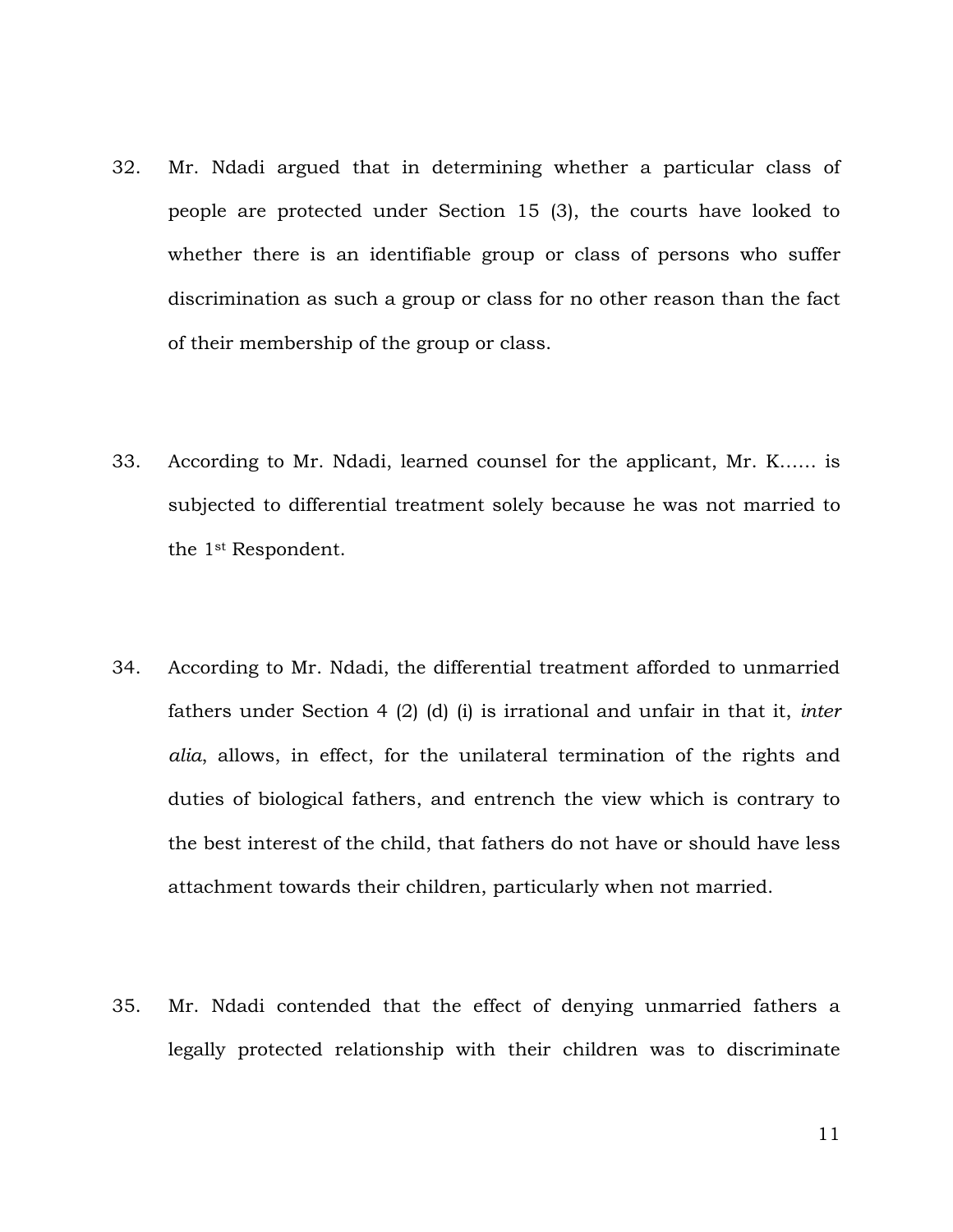unfairly and irrationally against them on the basis of sex or marital status.

- 36. Mr. Ndadi, placing heavy reliance on the South African case of **Fraser v Children's Court Pretoria North and Others (1997) ACC 1**, submitted that a father who has shown interest in the child and actively participated in her upbringing such as the applicant, should be allowed to withhold consent to the adoption of his child.
- 37. Mr. Ndadi also relied on the Canadian case of **In Re MacVicar and Superintendent of Family and Child Services, et al, 34 DLR (4th) 488 (B.C.SC. 1986) (Canada, British Columbia, Supreme Court),** which, consistent with the **Fraser** decision, found no justification for discriminating against unwed fathers.
- 38. The applicant also argues that to deny him the right to withhold consent to his child's adoption is treatment that dehumanizes him and is undignified in that it terminates his manifested connection with his child. The applicant says that to deny him parental relationship with his child is to deny him an intimate aspect of his humanity.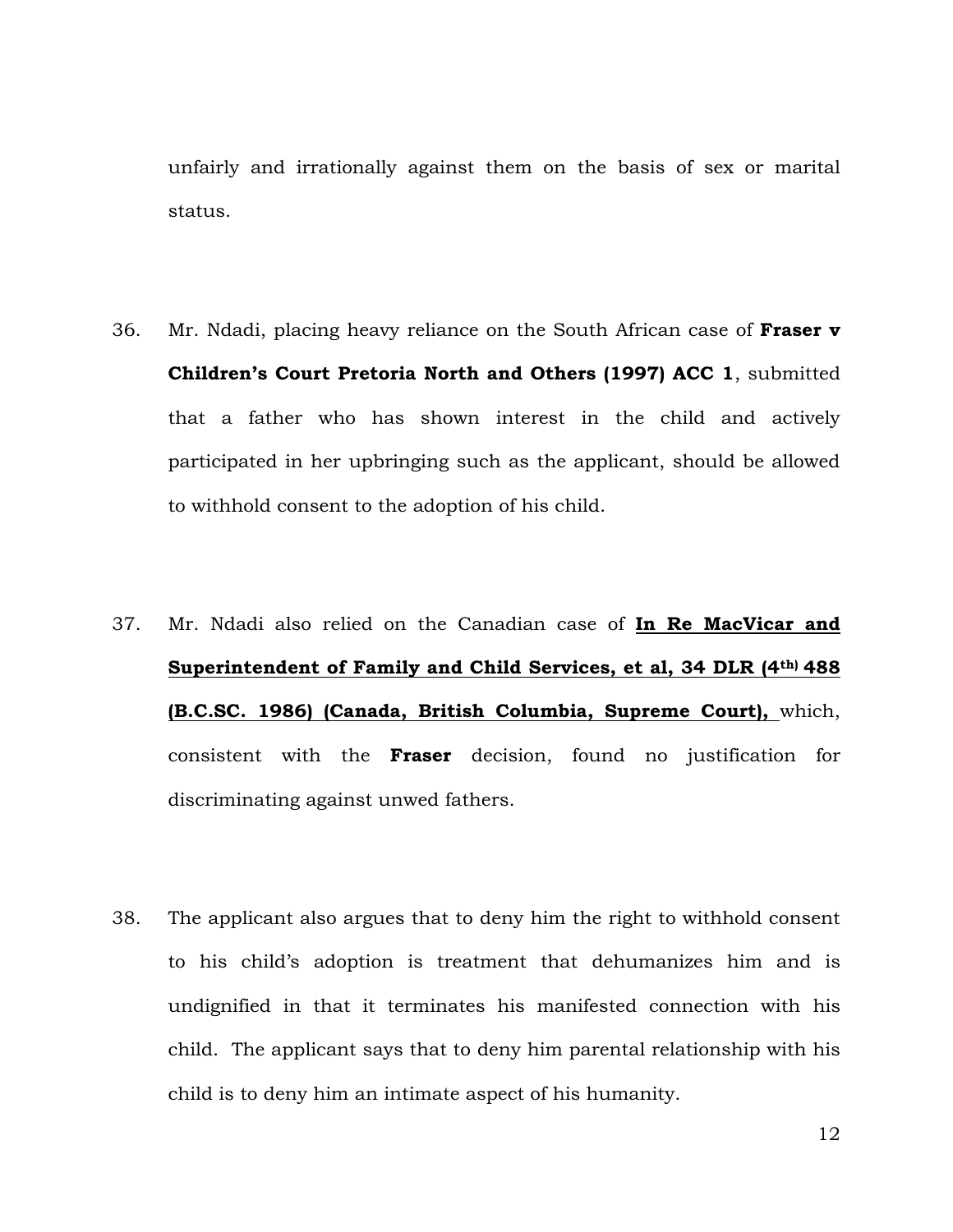39. The applicant also complains that Section 4 (2) (d) (i) also violates his right to a fair hearing to the extent that it does not require his consent for the adoption of his child. He says that this denial violates Section 10 (9) of the Constitution.

#### **The case of the Attorney General**

- 40. The Attorney General opposes the application.
- 41. The position of the Attorney General is that Section 15(3) of the Constitution is not violated because the applicant is simply complaining that he is being discriminated against by virtue of being unmarried as opposed to a married man. Consequently, it is argued that he cannot complain that he is being discriminated on the basis of sex.
- 42. Mr. Moloise, learned counsel for the 4th Respondent, argued that the description of the applicant as an unmarried man relates to social standing and not to any of those grounds mentioned in Section 15(3) and certainly cannot be squeezed in to the sex category.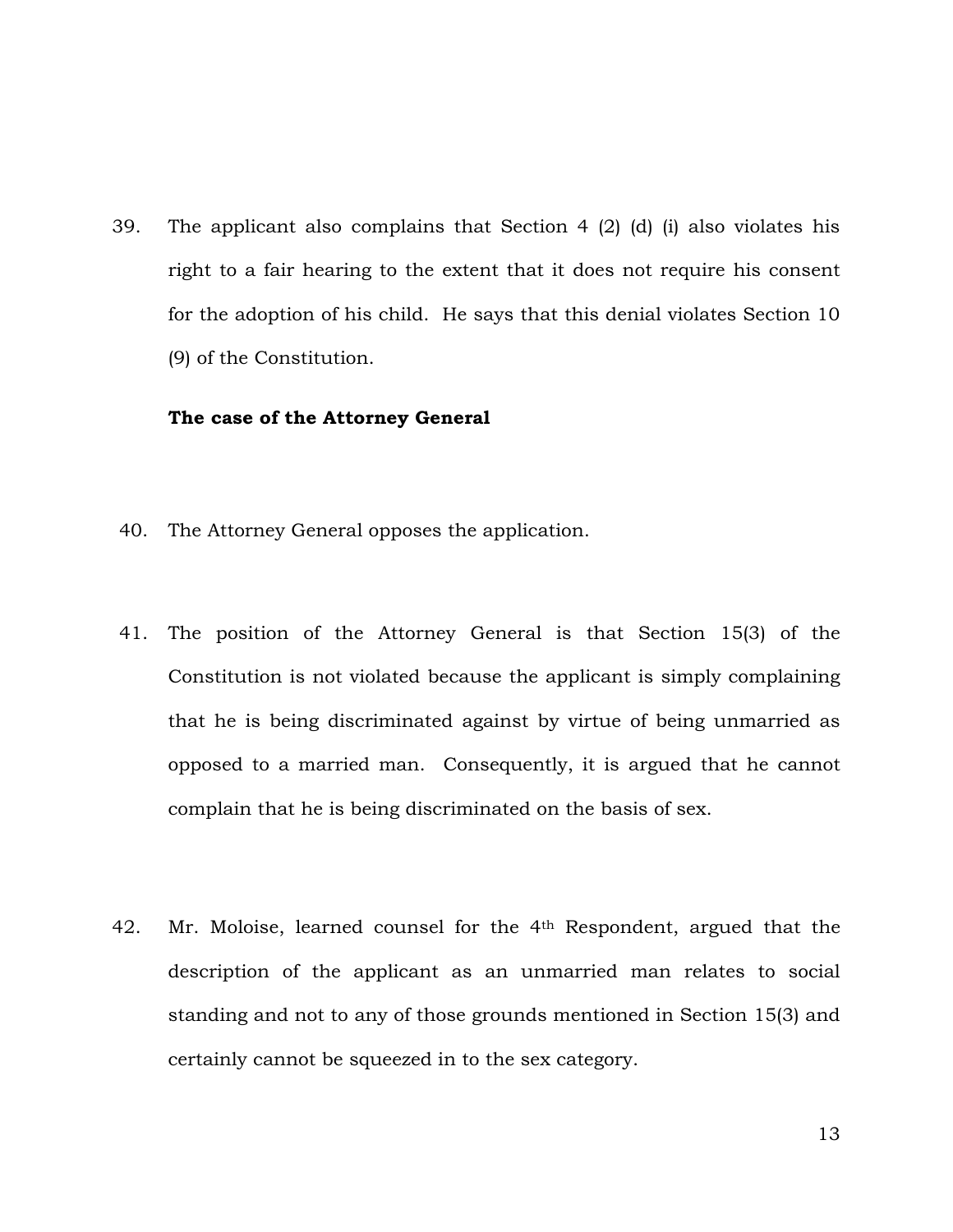- 43. According to Mr. Moloise, learned counsel for the Attorney General, the social standing of being an unmarried father is not one of the listed grounds in Section 15, upon which it would not be permissible to discriminate.
- 44. Mr. Moloise submitted further that Section 15 (3) does not prohibit discrimination on grounds of social standing or status and certainly not marital status, and therefore this prayer should be dismissed.
- 45. Mr. Moloise, learned counsel for the Attorney General, pointed out that the matter before the court concerns adoption, one of those instances specifically prohibited by Section 15 (4) (c).
- 46. According to Mr. Moloise, Section 4(2) (d) (i) of the Adoption Act is an attempt at the codification of both the common law as well as the customary laws of Botswana. Mr. Moloise submitted that in order to understand the rational and justification behind Section 4(2)(d)(i) one must look at it from its origin and the purpose it served.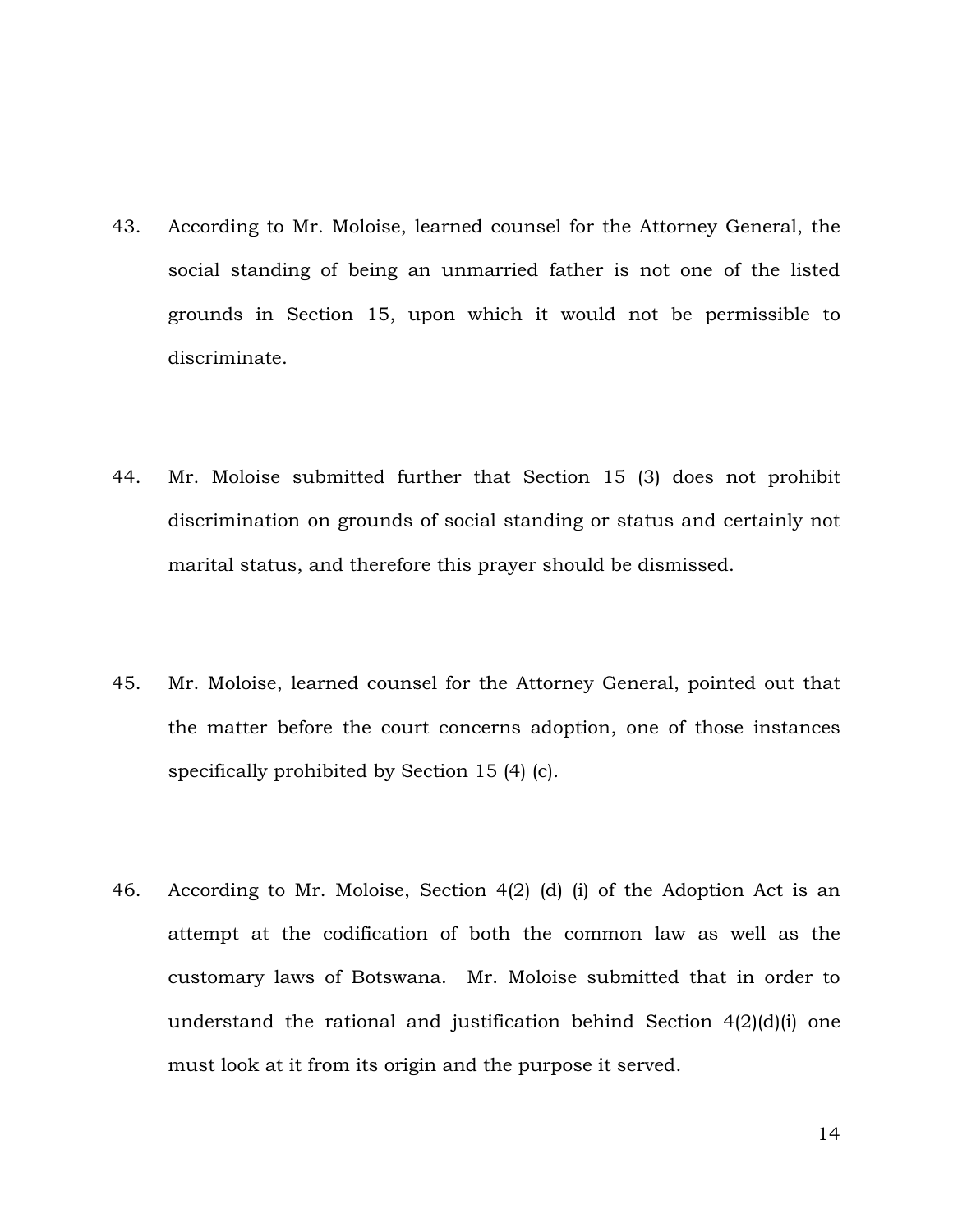- 47. The Attorney General argued that in terms of our customary law, a child born out of wedlock belongs to the mother's family.
- 48. According to Mr. Moloise, in terms of customary law, the father of a child born out of wedlock has no legal rights over the said child due to the surreptitious nature of conception. Such child, the court was told, is or was normally referred to as "ngwana wa dikgora" to denote his illegitimate status. The inspiration for this line of reasoning was derived from Schapera, who wrote on Botswana Customary Law many, many decades ago.
- 49. The Attorney General is not wholly wedded to Schapera, lock, stock and barrel, because Mr. Moloise concedes that the above position has changed through various legislative instruments which now see the biological father being recognized as the father of the child, although his rights are only limited to the best interests of the child in so far as upbringing is concerned.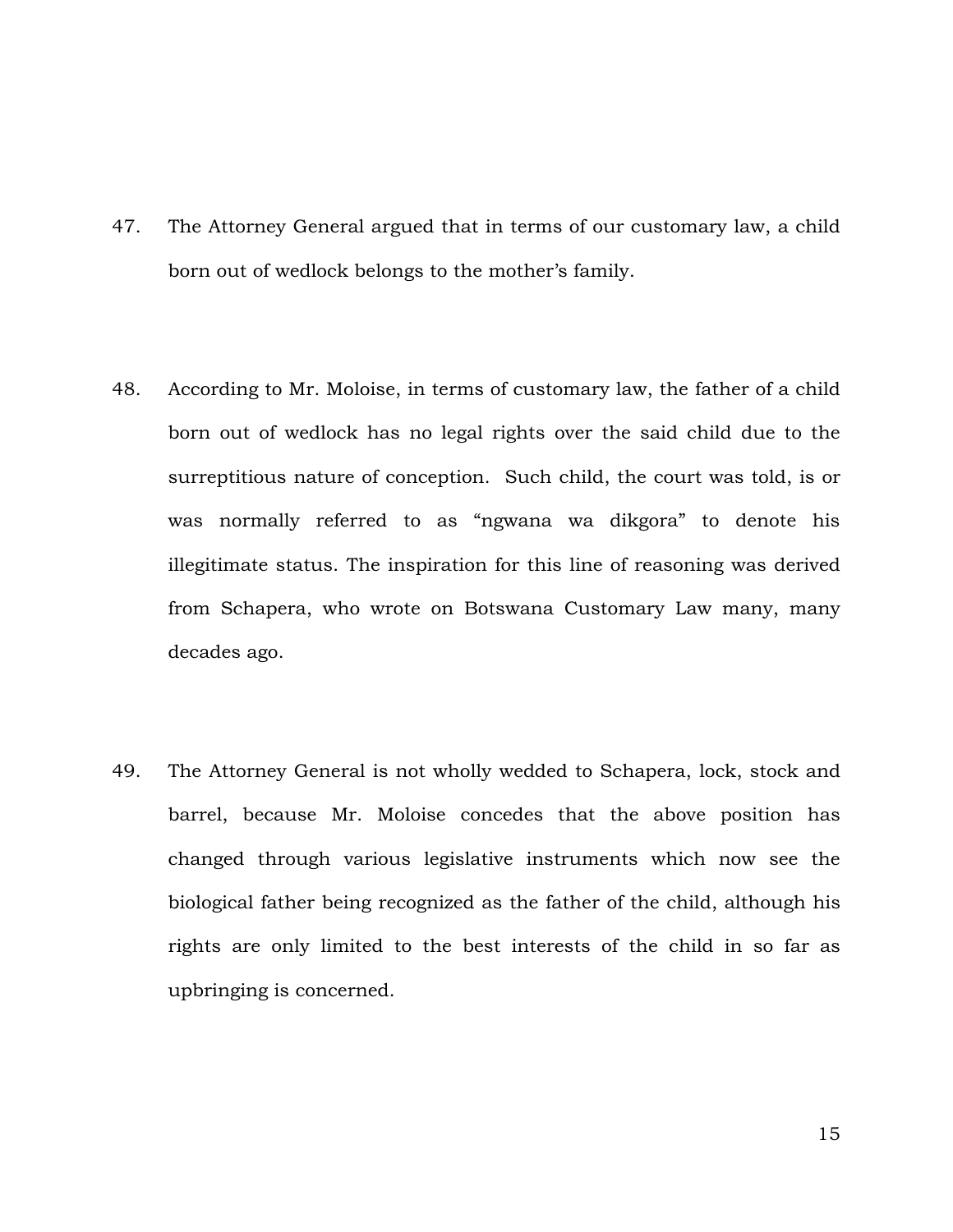- 50. According to Mr. Moloise, learned counsel for the Attorney General, the biological father acquires a limited right to be consulted only where the biological father has been actively involved in the child's life from the beginning.
- 51. The Attorney General argued that in terms of customary law, the infringing father was and is still charged a number of beasts as a sanction for having violated, not only the lady in question, but for also disrespecting the mother's family and bringing shame upon them.
- 52. The Attorney General submits that the above, is the rationale and justification behind Section 4(2)(d)(i) of the Adoption of Children Act.
- 53. The 4th Respondent also denies that Section 7 of the Constitution is implicated and applicable in this matter.
- 54. With respect to the applicant's argument that Section 10 (9) of the Constitution has been violated by permitting the adoption to proceed, while the applicant has a court order permitting him visitation and other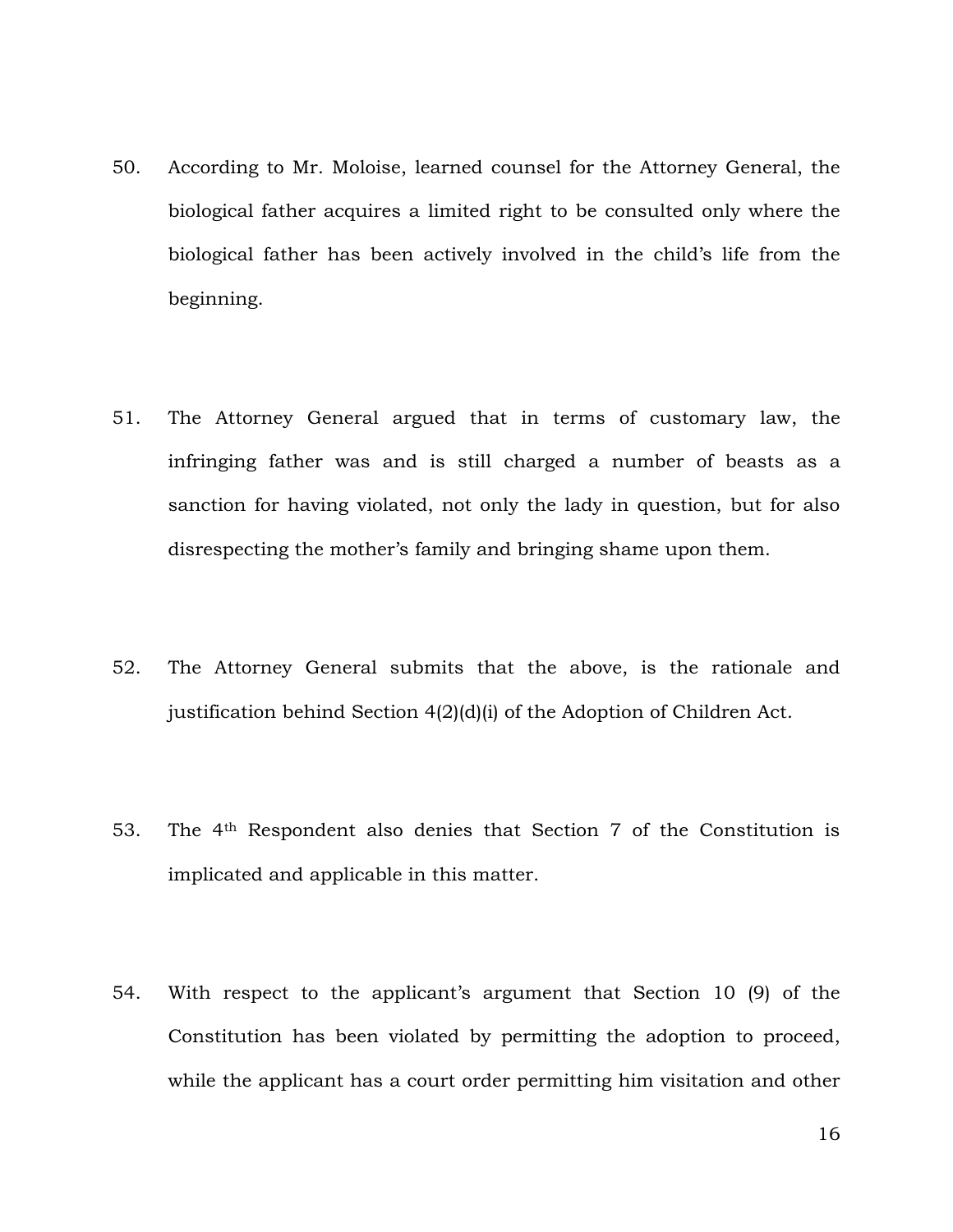privileges and that this would be tantamount to taking away those rights without giving him a fair hearing, the Attorney General argues that if the applicant feels that any adoption will take away his rights, he is permitted and should correctly approach the court for an appropriate order wherein Section 10 (9) shall apply.

- 55. The Attorney General also argued that there is no conflict between the Adoption Act and the Children's Act. Mr. Moloise argued that if the child is adopted, the consequences thereof would be to terminate the rights of the biological father as are granted or contained in the Children Act.
- 56. It is plain that the applicant approached this court to assert his right to equality and not to be discriminated against. In the result, it is imperative to consider the concept of equality, broadly defined.

### **Conceptual framework**

57. Equality is one of the philosophical foundations of human rights and it is intimately connected to the concept of justice. The concept at its core,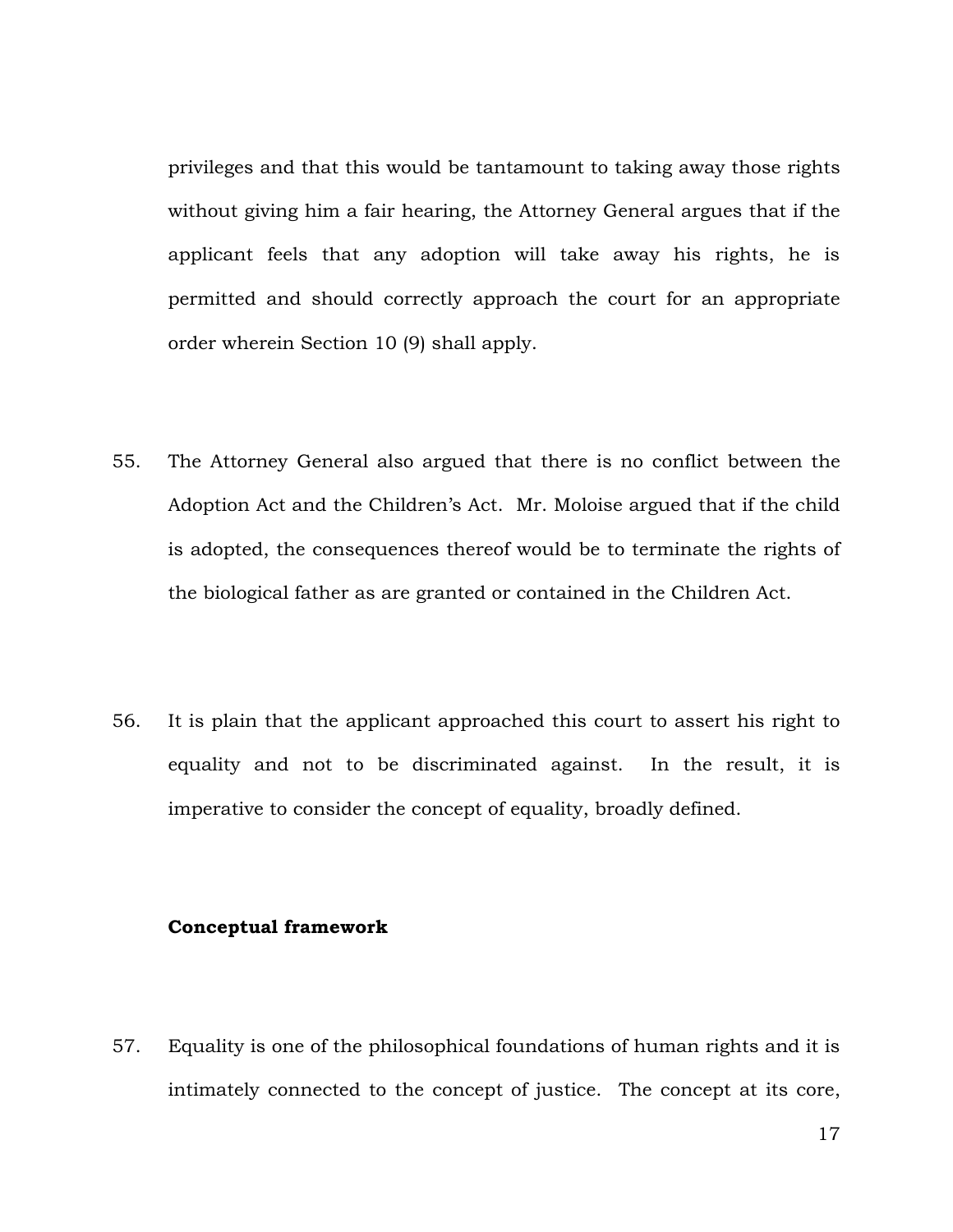speaks the language of the Universal Declaration of Human Rights (UDHR) of 1948, which stipulates that:

"*All are equal before the law and are entitled without any discrimination to equal protection of the law"* (See **J Cooper "Applying equality and non-discrimination rights through the Human Rights Act, in G Moon (ed) Race discrimination: Development and using a new legal framework (2000) 39**); (See also, **Southern African Litigation Centre**, et al: **Using the Courts to Protect Vulnerable People: Perspective from the Judiciary and Legal Profession in Botswana, Malawi, and Zambia Southern Africa."** (**2015**)

- 58. The history of humanity would bear testimony to the assertion that human beings have, overtime, suffered discrimination on irrational grounds whose net effect was to rob some members of the human race of dignity.
- 59. The injunction "all are equal before the law and are entitled without any discrimination to equal protection of the law" is not a rhetorical statement. It is a substantive statement founded on the sad lessons of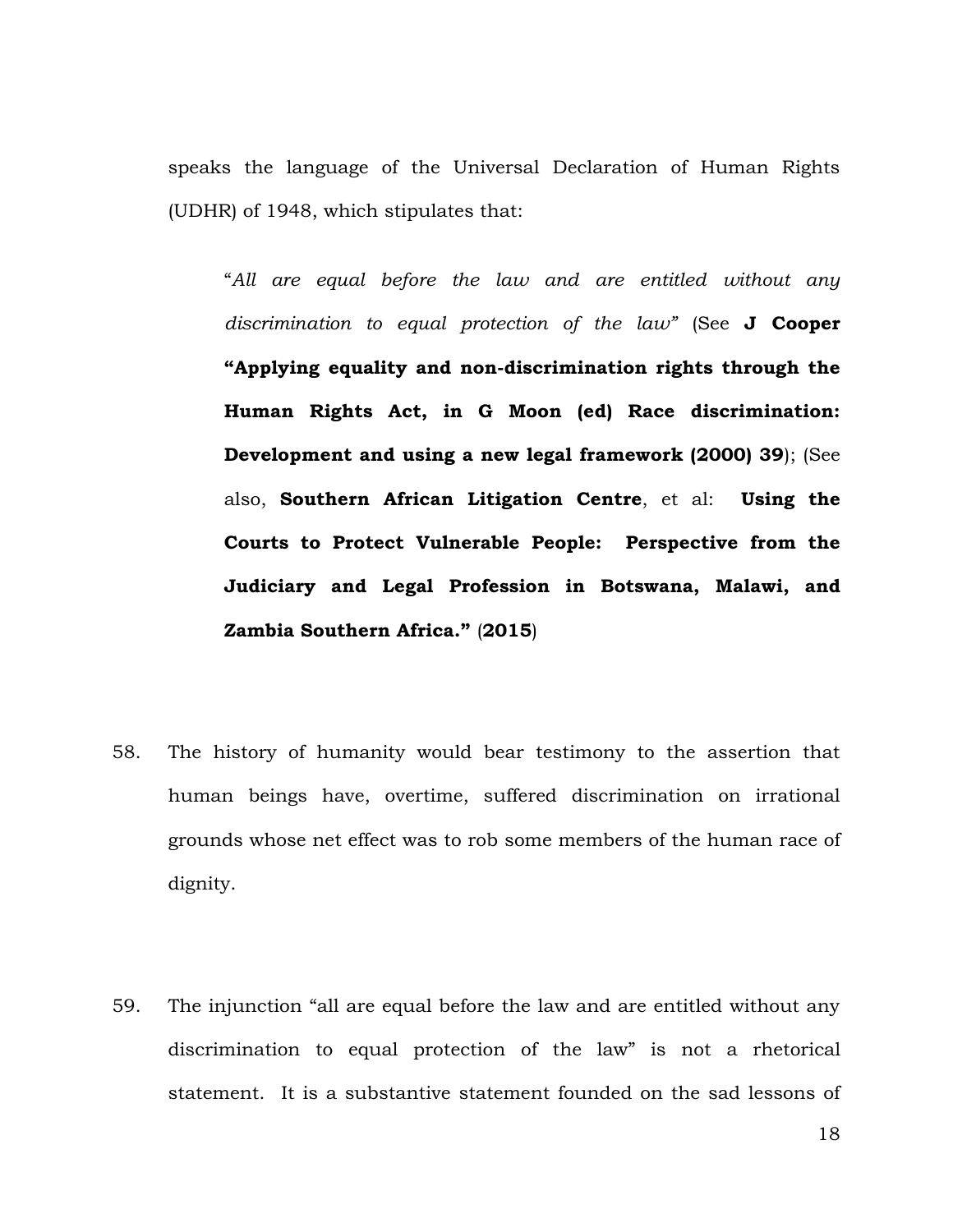history. The above phrase has stirred hearts around the world and courts across the globe have a sacred duty to give effect to it in practice.

- 60. The idea that all are equal before the law was considered radical prior to 1948, even though today we consider such phrase as expressing the norm. The idea that all are equal before the law inspired many subsequent international legal instruments such as the European Convention of Human Rights of 1953, that inspired the Botswana Constitution.
- 61. The European Convention of Human rights was opened for signature on the 4th of November, 1950, in Rome. It was ratified and entered into force on the 3rd of September, 1953. It is overseen and enforced by the European Court of Human Rights.
- 62. As history teaches, our Constitution pledged more than what we, as a people, were willing to grant in fact, as exemplified by the opposing arguments of the Attorney General advanced in the **Attorney General v Dow1992 BLR 119 (CA)**case. In the aforesaid case, some of the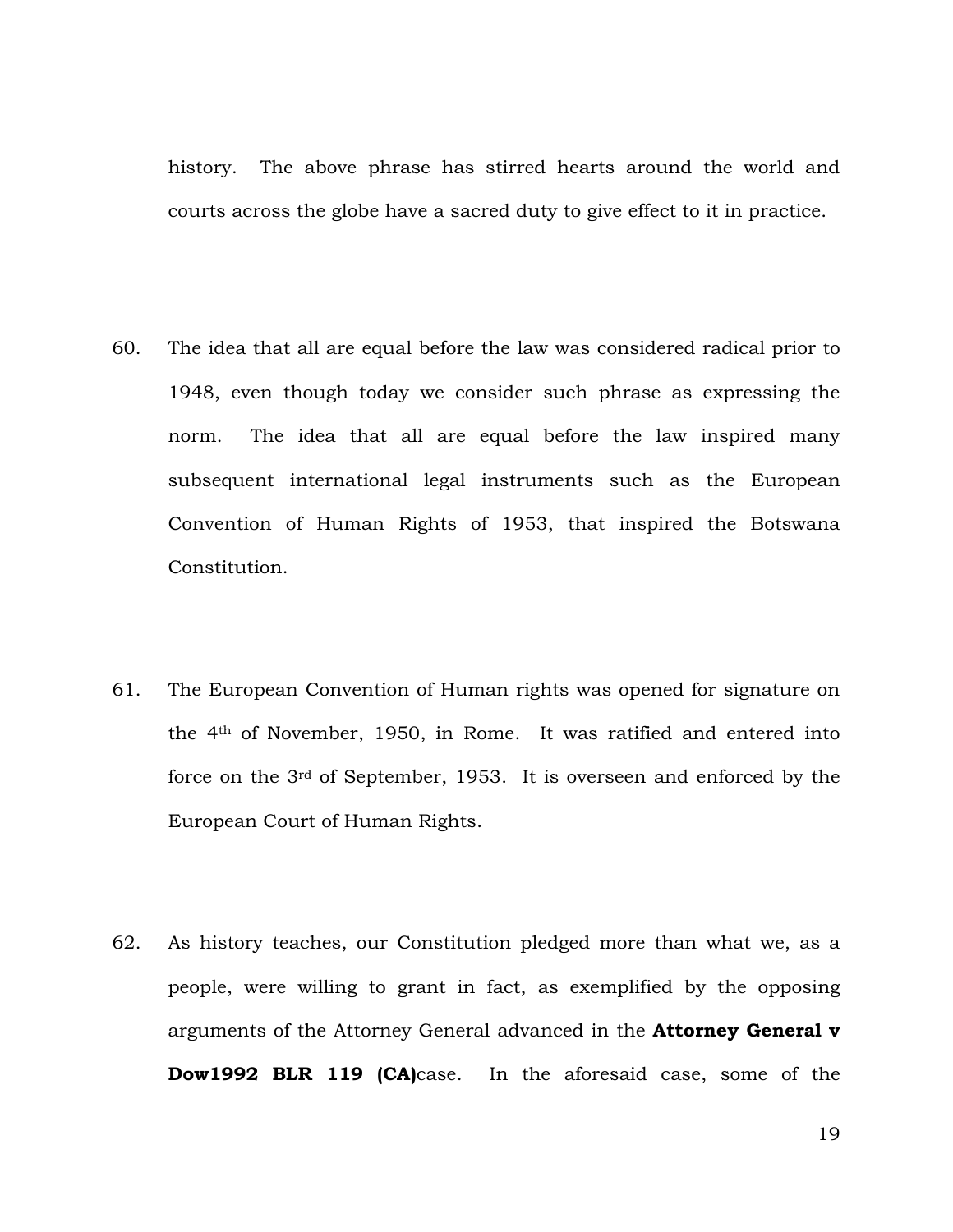arguments advanced by the Attorney General demonstrated a continuing reluctance to extend equal protection to women, on the ground that the framers of the Constitution deliberately intended to discriminate on the basis of sex because Botswana is a patriarchal society. However, the court in rejecting the above argument made all Batswana heirs to the promise of the equal protection clause in Section 3 of the Constitution. This court shall determine, in due course, whether the applicant was one such heir.

- 63. The Concept of equality and that of non-discrimination are considered to be the positive and negative statements of the same principle.
- 64. Benson has pointed out that:

"*Generally speaking, equality and non-discrimination are positive and negative statements of the same principle. One is treated equally when one is not discriminated and one is discriminated against when one is not treated equally*" (see **S Benson "Gender Discrimination under EU and EUCHR Law: Never should the Train meet? 8:4 Human Review (2008) 647-982 p652**)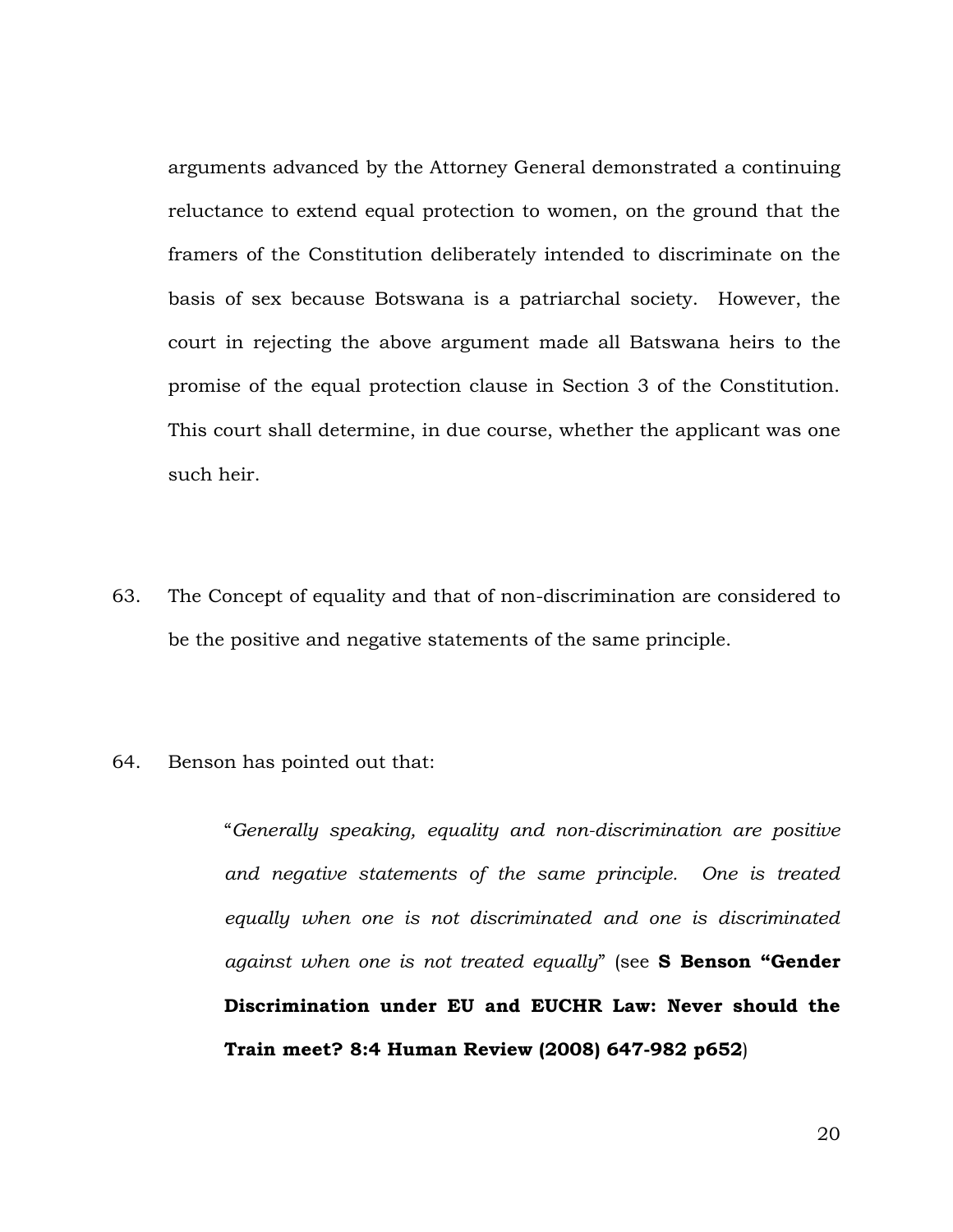- 65. Equality is a problematic concept ridden with controversy. At its core, it communicates the idea that people who are similarly situated in relevant ways should be treated similarly.
- 66. A distinction must be drawn between formal and substantive equality. Formal equality simply means sameness of treatment. It asserts that the law must treat individuals in like circumstances alike. Substantive equality on the other hand requires the law to ensure equality of outcome and is prepared to tolerate disparity of treatment to achieve this goal.
- 67. Simply put, formal equality requires that all persons are equal bearers of rights. Formal equality does not take actual social and economic disparities between groups and individuals into account. Substantive equality requires an examination of the actual social and economic conditions of individuals in order to determine whether the right to equality has been violated.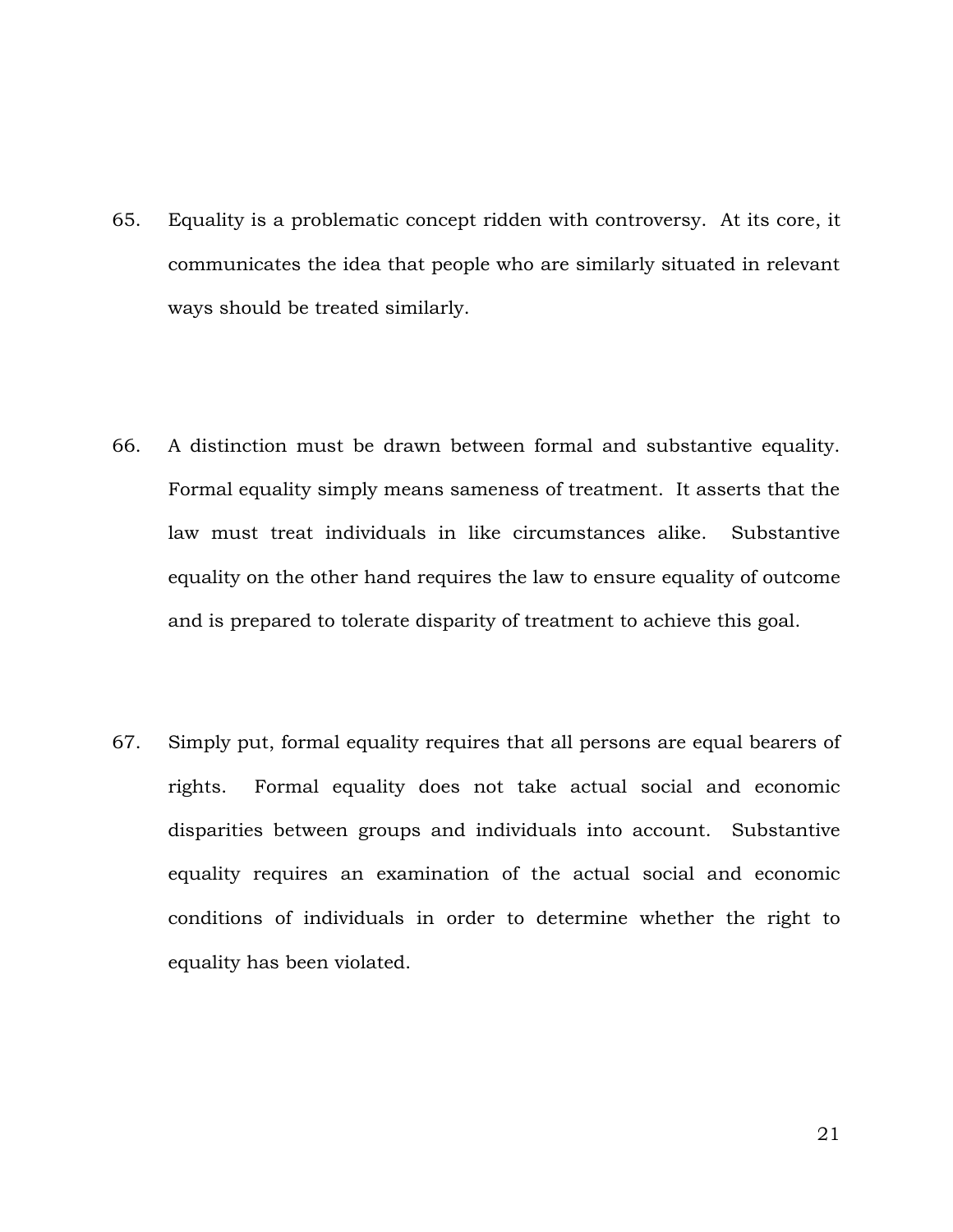- 68. The above distinction, especially the emphasis on substantive equality, requires a thorough understanding of the impact of the discriminatory action upon a particular category of people concerned, in order to determine whether its overall impact is one which furthers the constitutional goal of equality or not. It follows, therefore, that a classification which is unfair in one context may not necessarily be unfair in a different context.
- 69. It is not every differentiation that amounts to discrimination. Consequently, it is always necessary to identify the criteria that separate legitimate differentiation from constitutionally impermissible differentiation. Put differently, differentiation is permissible if it does not constitute unfair discrimination.
- 70. The jurisprudence on discrimination suggests that law or conduct which promotes differentiation must have a legitimate purpose and should bear a rational connection between the differentiation and the purpose.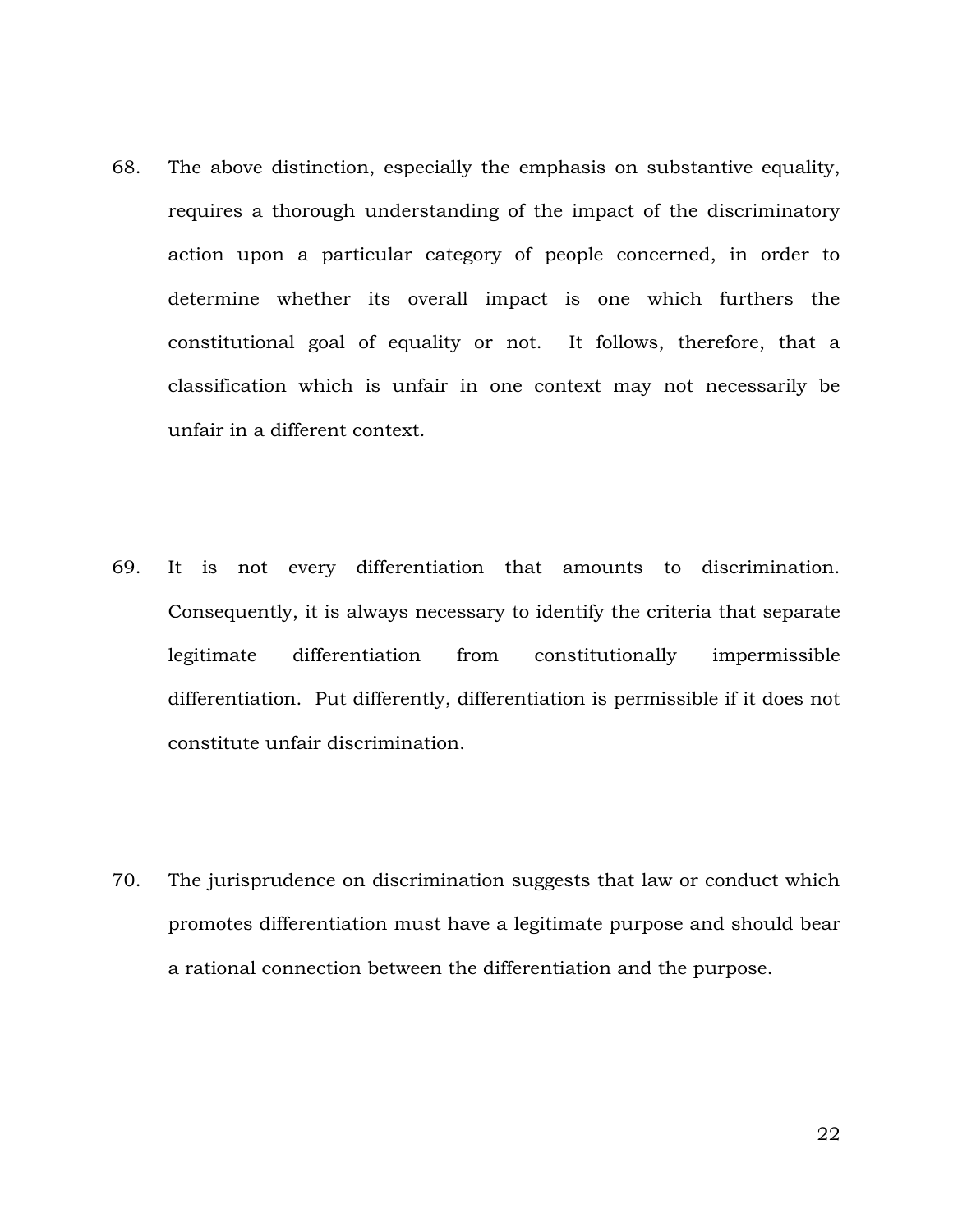- 71. The rationality requirement is intended to prevent arbitrary differentiation. The authorities on equality suggest that the right to equality does not prohibit discrimination but unfair discrimination. The question that often arises is what makes the discrimination unfair.
- 72. The determining factor is the impact of the discrimination on its victims. Unfair discrimination principally means treating people differently in a way which impairs their fundamental dignity as human beings. The value of dignity is thus of critical importance to understanding unfair discrimination. Unfair discrimination is differential treatment that is demeaning. This happens when law or conduct, for no good reason, treats some people as inferior or less deserving of respect than others. It also occurs when law or conduct perpetuates or does nothing to remedy historical prejudices and stereotypes.
- 73. The principle of equality attempts to make sure that no member of society should be made to feel that they are not deserving of equal concern, respect and consideration and that the law is likely to be used against them more harshly than others who belong to other groups.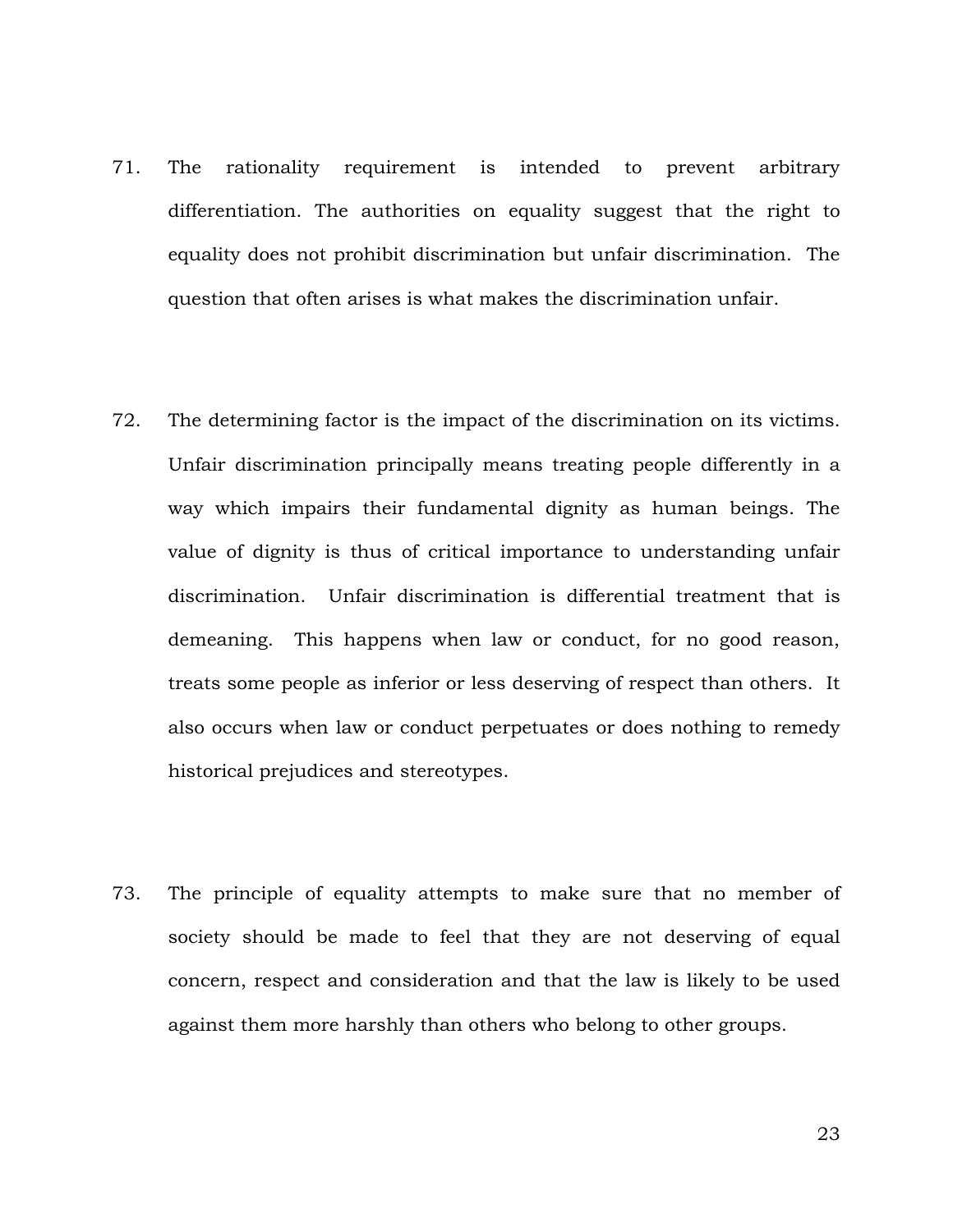## **Challenges, tensions and contradictions in interpreting equality clauses**

- 74. Difficulties of interpreting equality clauses remain. These problems all derive from a fundamental problem: it remains unclear as to what 'treating persons equally' actually involves. Certain types of discrimination may be necessary and appropriate: other types may be suspect or offensive. Distinguishing between 'acceptable' and 'unacceptable' forms of discrimination may thus be complex and controversial.
- 75. It may also be unclear when it might be justified to give special advantages to some groups to compensate for past disadvantage, or when exceptions to a standard prohibition on a particular type of discrimination should be permitted.
- 76. The South African Supreme Court has in the main, adopted an 'anticlassification' approach, whereby the use of 'suspect' distinctions such as colour or ethnic origin is treated as inherently unconstitutional, even where such distinctions are being used to identify groups in need of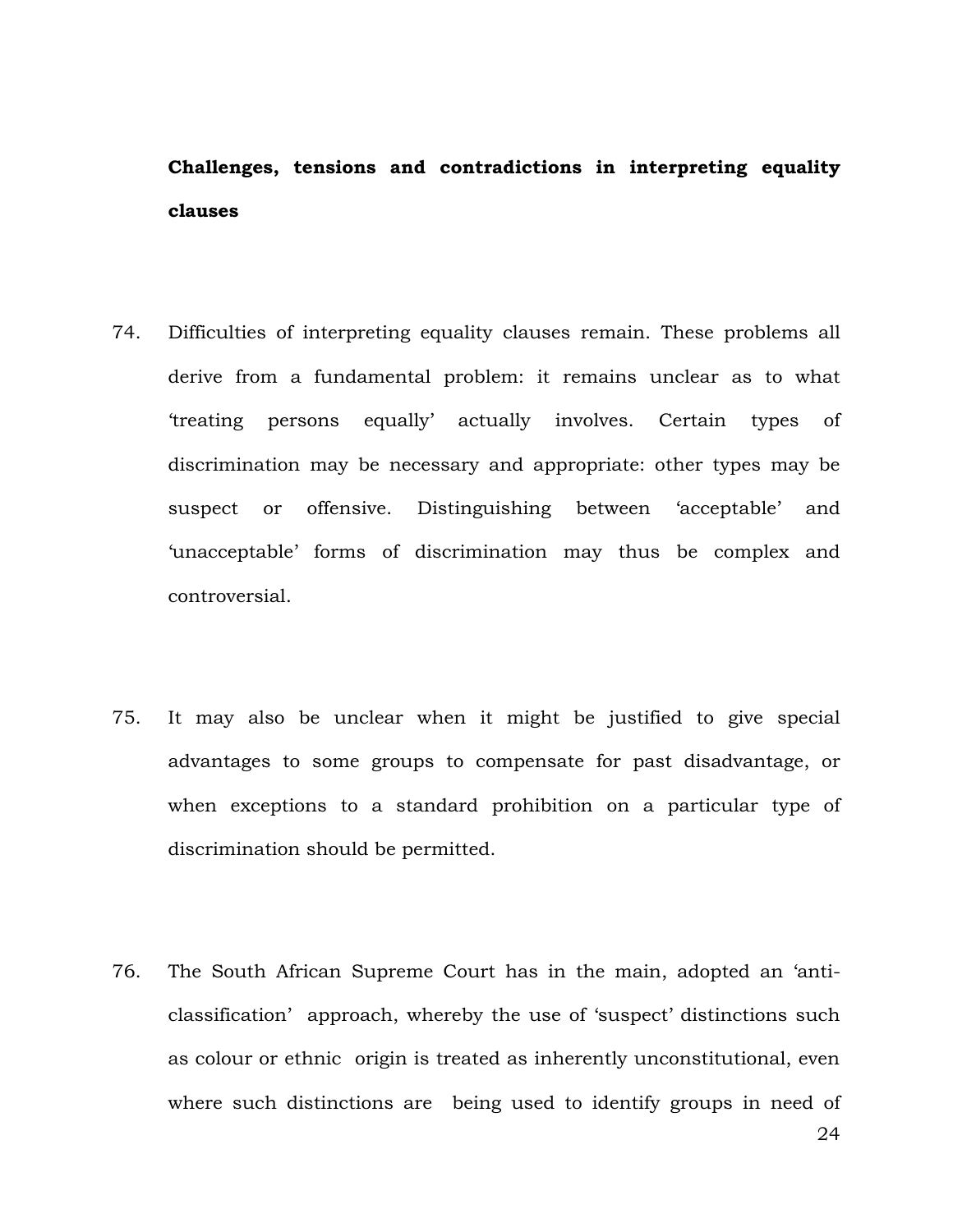special assistance. At times, however, the Court has also veered towards an 'anti-subordination' approach, to issues of equality, whereby the emphasis is placed on eliminating group disadvantage rather than on prohibiting the use of suspect characteristics. (See **Prinsloo v Van der Linde 1997 (3) SA 1012; Harsken v Lane No 1998 (1) SA 300; President of the Republic of South Africa v Hugo 1997 (4) SA 1; National Coalition for Gay and Lesbian Equality v Minister of Home Affairs 2000 (2) SA 1 (CC)**).

- 77. At the heart of this dispute is the question whether the Adoption of Children Act, Section 4 (2) (d) (i) thereof, constitutes constitutionally impermissible discrimination on the basis of sex or marital status, having regard to both Sections 3 and 15 of the Constitution of Botswana.
- 78. Before analyzing Sections 3 and 15 of the Constitution, and applying it to the facts of this case, it makes sense to remind ourselves of the guiding principles to constitutional interpretation.

#### **The Approach of the Courts to Constitutional Interpretation**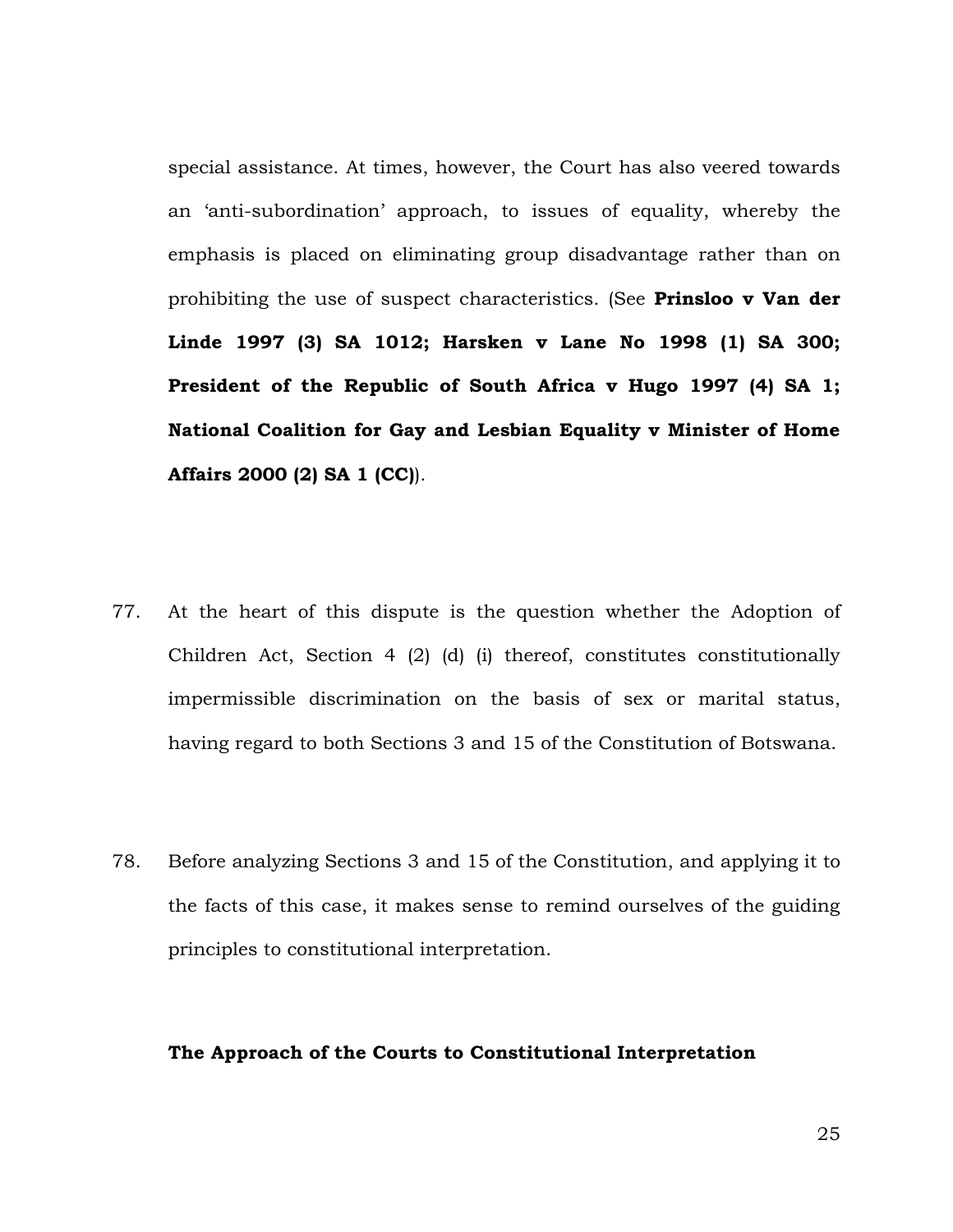- 79. In this section, I refrain from reproducing the guiding principles that are now trite and I will deliberately attempt to focus on those that are more in tune with the present matter; those that relate to interpreting the Constitution as a living document.
- 80. In interpreting the Constitution, the courts must reflect the nation's best understanding of its fundamental values. The power of constitutional decisions rest upon the accuracy of the courts' deep appreciation of the values of the societies, of which it is the guardian of the rights granted to everyone. For as Alexandra Hamilton said; independent courts serve as a barrier to the encroachment and oppressions of those bestowed with public and private power and plays important role in safe guarding individual rights and liberties.
- 81. A Constitution must be interpreted in its contemporary social context, not according to a situation that prevailed when it was adopted, otherwise, as Friedman J observed "it will cease to take into account the growth of the society which it seeks to regulate" **Nyamakati v President of Bophuthatswana 1992 (4) SA 540 at 567)**.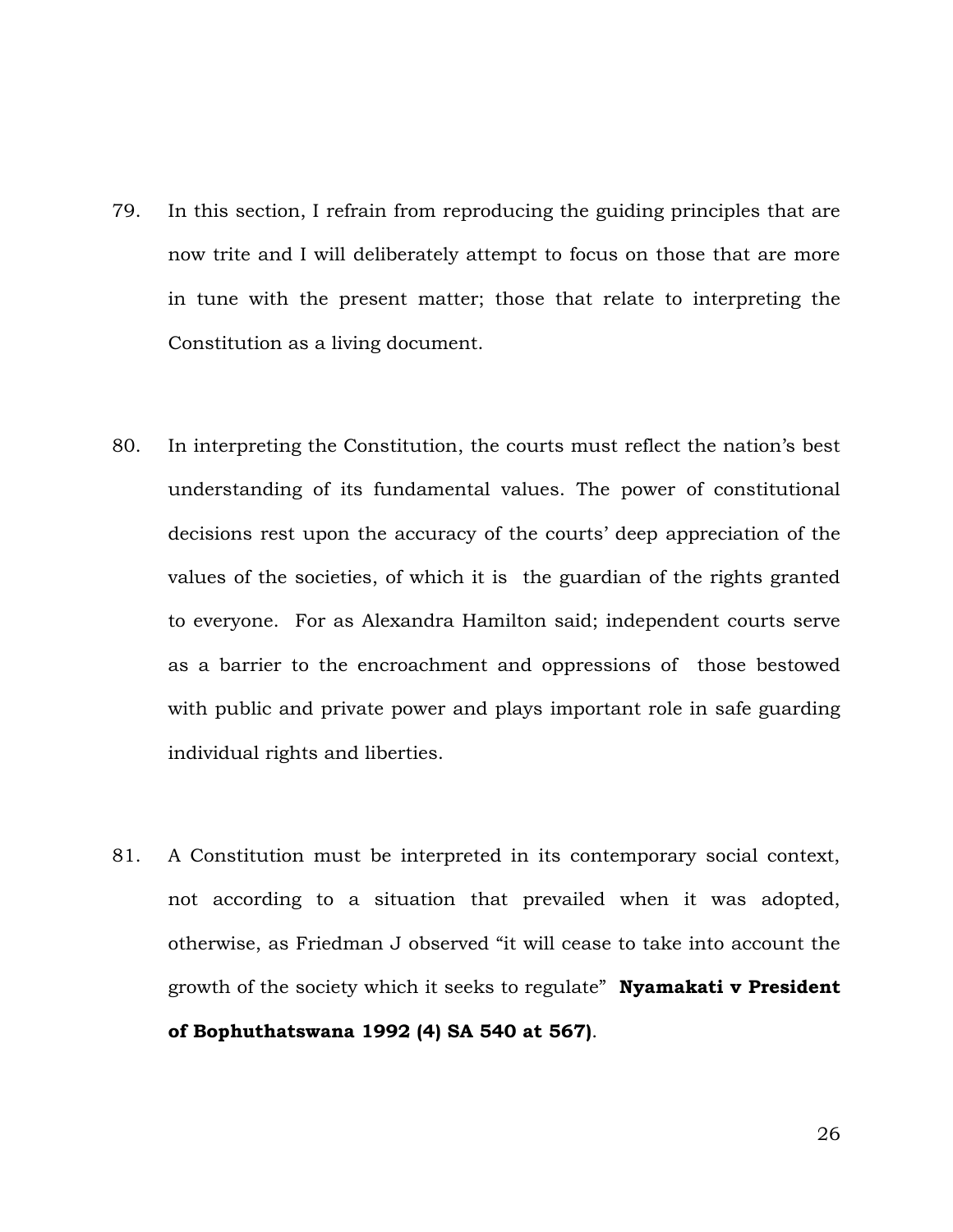- 82. A Constitution must be interpreted as a living document. On this view, the Constitution is understood to grow and evolve over time as the conditions, needs, and values of our society change. On this approach, constitutional interpretation must be informed by contemporary norms and circumstances, not what the original framers had in mind.
- 83. It is generally agreed that to be faithful to the Constitution is to interpret its words and to apply its principles in ways that sustain their vitality over time. Fidelity to the Constitution requires judges to ask not how its general principles would have been applied when the Constitution was crafted, but rather how those principles should be applied today, in accordance with the values and dynamics that inform the contemporary era.
- 84. The men, (yes–men) who gathered in Lobatse and other venues to craft our Constitution, prior to our independence in 1966, could not have imagined that one day the court would outlaw discrimination based on sex, given the deep seated nature of patriarchy at that time. But our contemporary society frowns upon discrimination based on sex and this court has to reflect the contemporary norms of society. The credit for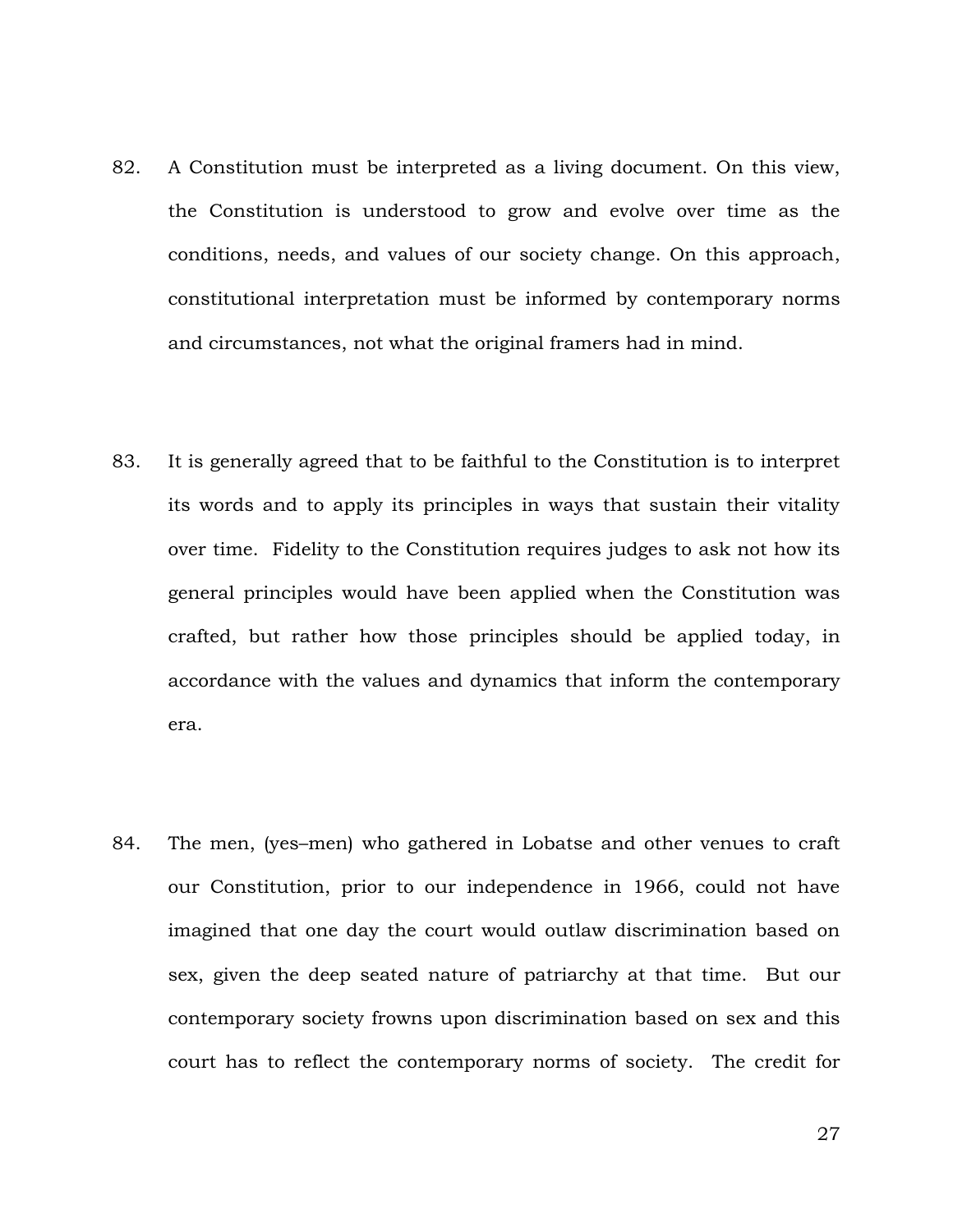keeping the Constitution up to date does not belong to the framers of the Constitution. It belongs to the judiciary that is enjoined to interpret the Constitution as a living document. It belongs, to the judiciary that refused to acquiesce or accept the argument that the framers intended to discriminate on the basis of sex, by omitting the word "sex" in the prohibited grounds stated in Section 15 (1).

- 85. The courts, in interpreting a Constitution as a living document, must be agents of change, and should not be stuck in the ideas and values of yesteryear – for, as it is has often been said, sometimes change is essential for fidelity, but refusing to change in the light of changed circumstances may amount to infidelity and working counter to the dictates of the Constitution.
- 86. Interpreting the Constitution as a living document requires that a text that falls for determination be construed to have the capacity to adapt to a changing world, otherwise, rights declared in words may be lost in reality.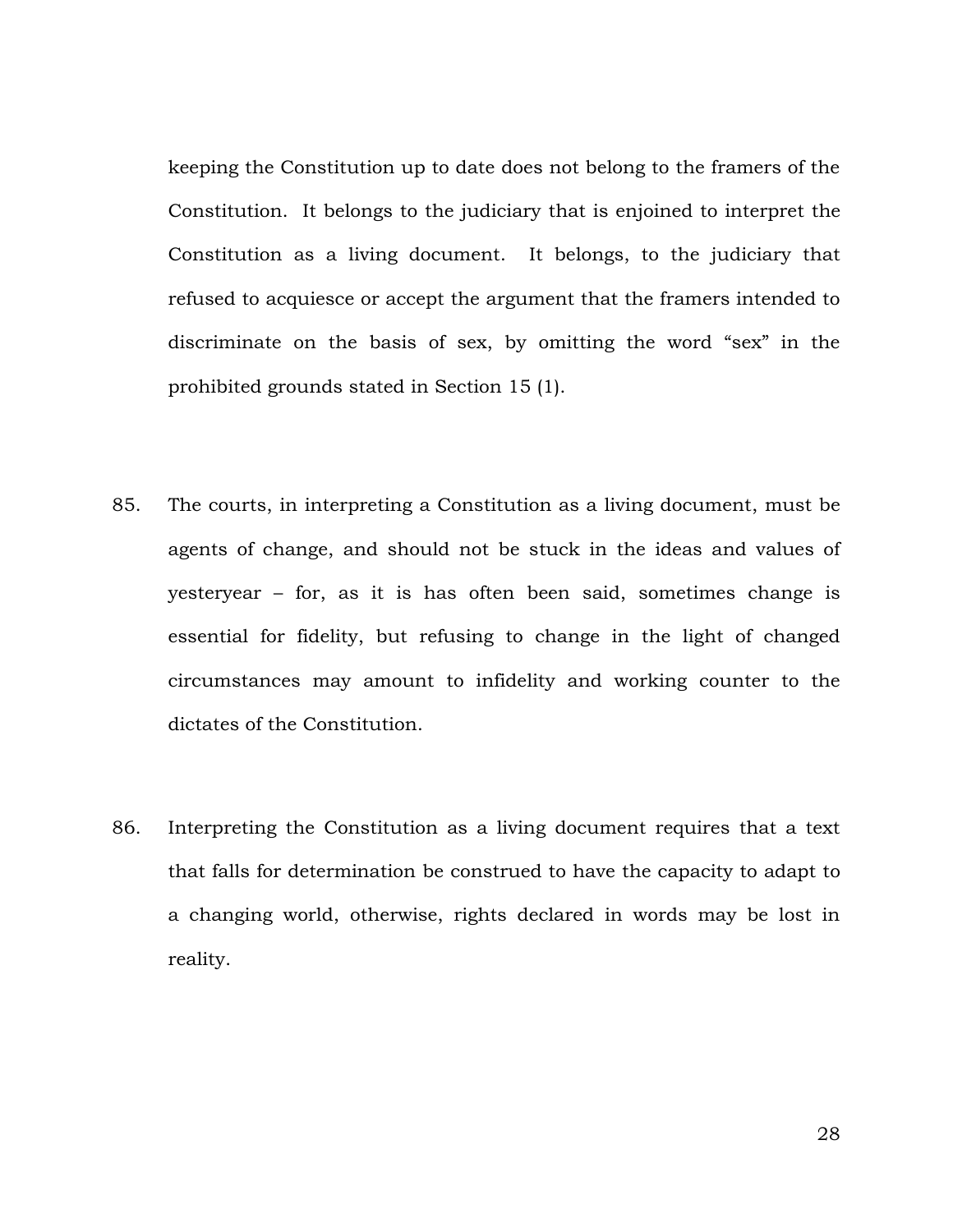- 87. Strict constructionists, who urge us to stick to the original meaning the framers intended and even urge us not to readily invoke the Constitution but rather to adopt the doctrine of avoidance, tend to simplify and underrate the value and great purpose of the Constitution, their reasoning is often appealing on the surface, but on close scrutiny, it is unduly restrictive and does grave injustice to the educational value of invoking the supreme law and the resulting public benefit. Constitutional phobia should not be one of the attributes of judges in a jurisdiction such as ours, where the Constitution is the mother of all laws.
- 88. Currie argues that the above approach, of avoiding the Constitution, translates into a preference for decisions in constitutional cases that are shallow and narrow, minimally reasoned and confined in their impact on subsequent cases as opposed to deep and broad (widely reasoned and with wide implications for subsequent cases (see **Currie, "Bill of Rights jurisprudence", Annual survey of South African Law 2001 at 45**)
- 89. It seems to me that reading the Constitution's text and principles in light of changing norms and societal consequences is not radical. What is radical is an insistence that the Constitution be given a mechanical and static meaning divorced from contemporary context.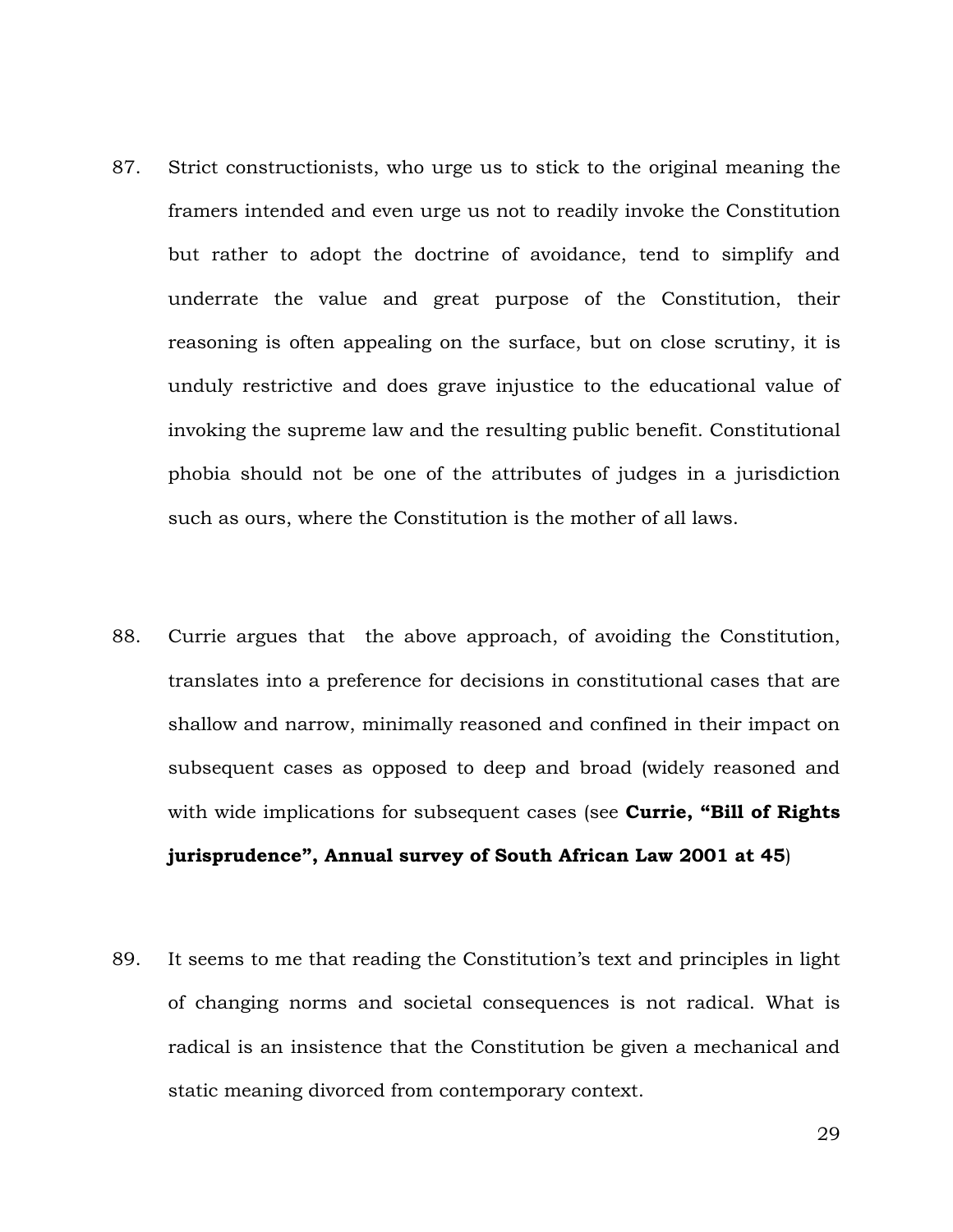90. Having regard to all the above, it makes sense to have regard to the relevant statutory framework: Adoption of Children Act sought to be impugned and the broad statutory framework governing the rights of children, being the Children's Act of 2009.

# **A synopsis of relevant statutory framework governing adoption and rights of children**

- 91. Section 4 2 (d) (i) of the Adoption of Children Act provides as follows:
	- *(1) The adoption of a child shall be effected by the order of the court of the district in which the adopted child resides, granted on the application of the adoptive parent or parents.*
	- *(2) A court to which application for an order of adoption is made shall not grant the application unless it is satisfied-*
		- *(a) that the applicant is or that both applicants are qualified to adopt the child;*
		- *(b) that the applicant is or that both applicants are of good repute and a person or persons fit and proper to be entrusted with*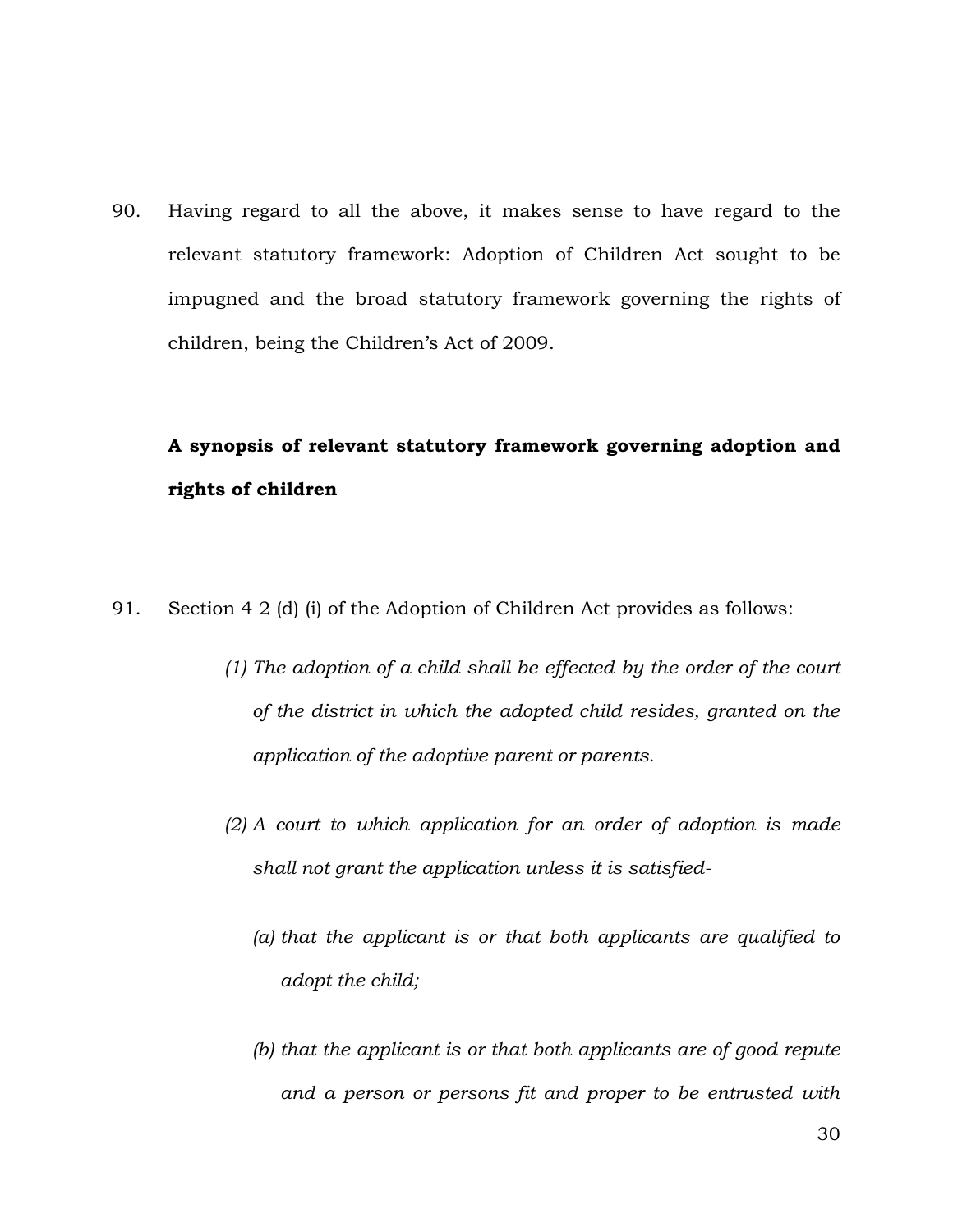*the custody of the child and possessed of adequate means to maintain and educate the child;*

- *(c) that the proposed adoption will serve the interests and conduce to the welfare of the child;*
- *(d) that consent to the adoption has been given –*
	- *(i) by both parents of the child or, if the child is illegitimate, by the mother of the child whether or not such mother is a minor or married woman and whether or not she is assisted by her parent, guardian or husband, as the case maybe."*
- 92. Section 4 (2) (d) (i) is quite clear. Essentially, it contemplates that consent for the adoption of a child born out of wedlock can only be granted by the mother of the child. The father is irrelevant and is of no consequence.
- 93. The question that arises is whether the unwed father's rights or interests in his child are entitled to protection?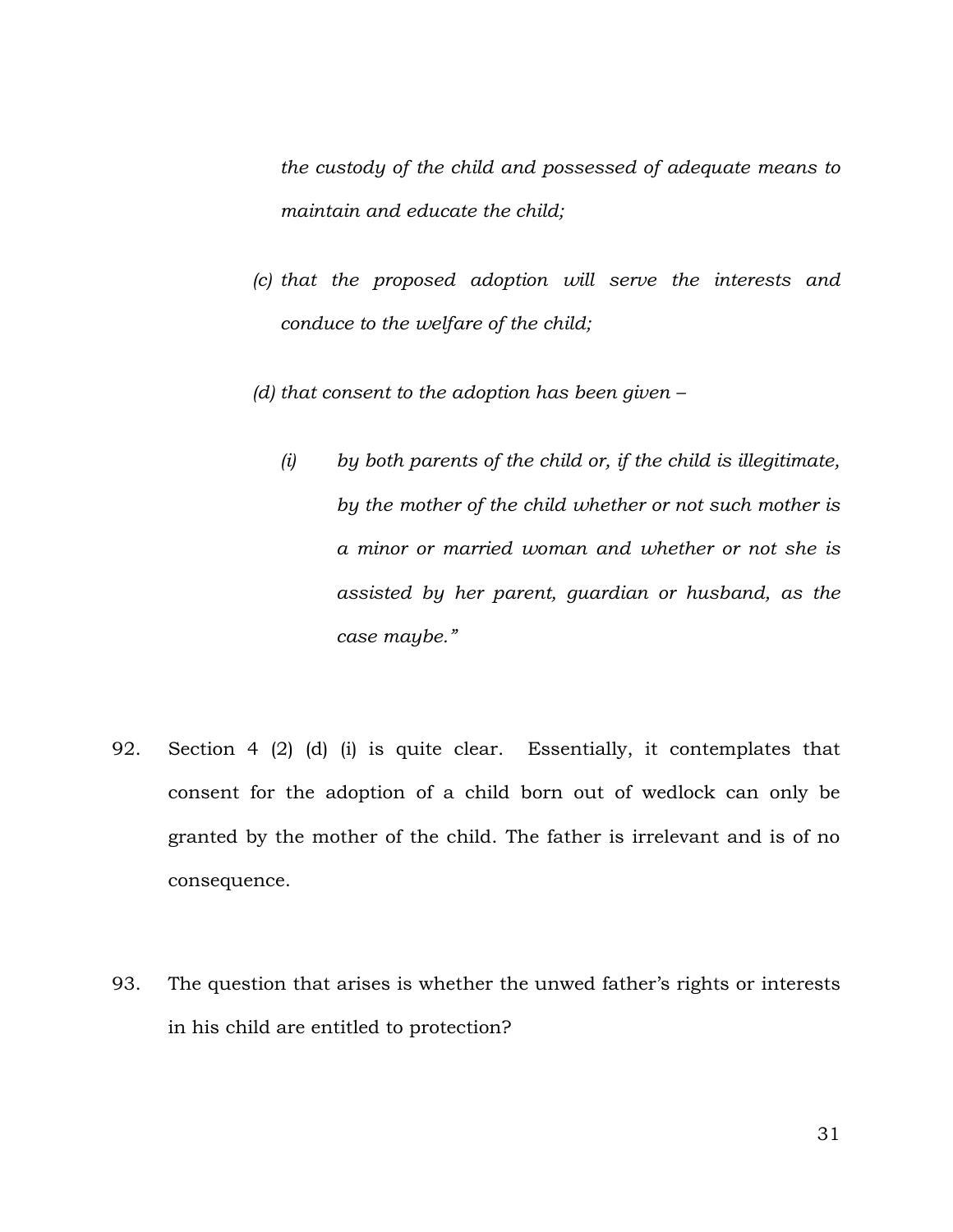#### **The position of unwed fathers in the Children's Act of 2009**

- 94. The Children Act of 2009 recognises the unmarried father as a parent and acknowledges that there is a relationship between him and his offspring - with the exception of those children sired through rape or incest.
- 95. The current Children Act, with its enhanced acknowledgment of the parental role of unmarried biological fathers, would seem to suggest that *some* biological fathers hold protected rights regarding the parent-child relationship, especially as seen from the perspective of the child and their best interests, which are to be considered paramount in all decisions concerning children.
- 96. The Children Act defines the parent to include biological parents (no distinction is made on the basis of marital status) with the exception of those biological fathers whose children were sired through an act of rape or incest with the biological mother.
- 97. The stated objectives of the Act include acknowledgement of the: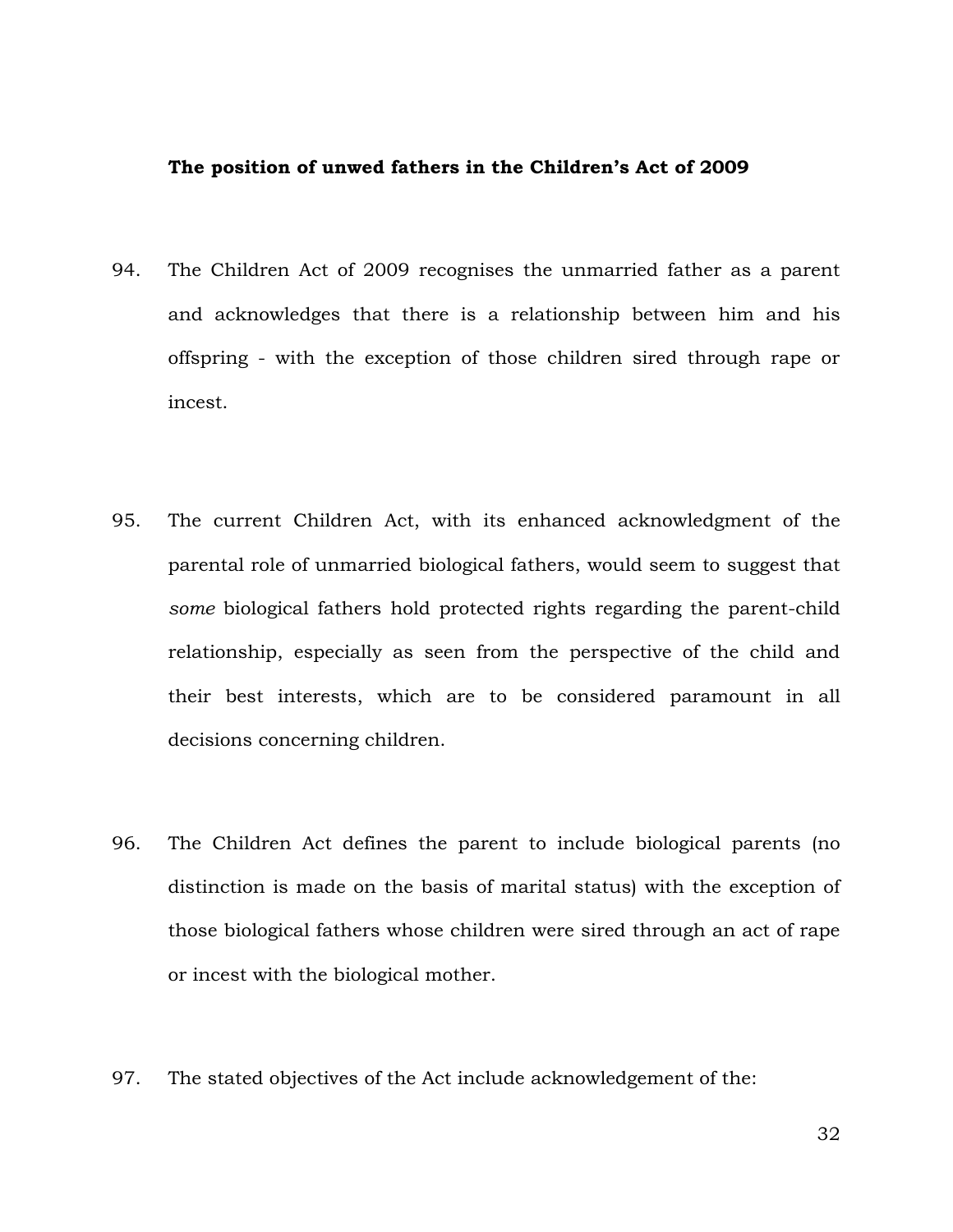"*primary responsibility of parents … to care for and protect children, and to support and assist them in carrying out that responsibility*." (See **Section 4(d)**)

- 98. The Act contains a Bill of Children's Rights to supplement the rights set out in Chapter II of the Constitution. These rights include the right to a birth certificate indicating the name and particulars of the biological father "whether the child is born in or out of wedlock." (See **Section 12(4)**)
- 99. Section 13 of the Children Act provides that a child has a right to know and be cared for by both biological parents.
- 100. Section 28 goes further and outlines the rights of every parent, including those of the unmarried father. These rights (subject to the best interests of the child) include the right to: have the child live with them; be involved in the child's upbringing; and to participate in court and other proceedings relating to his child.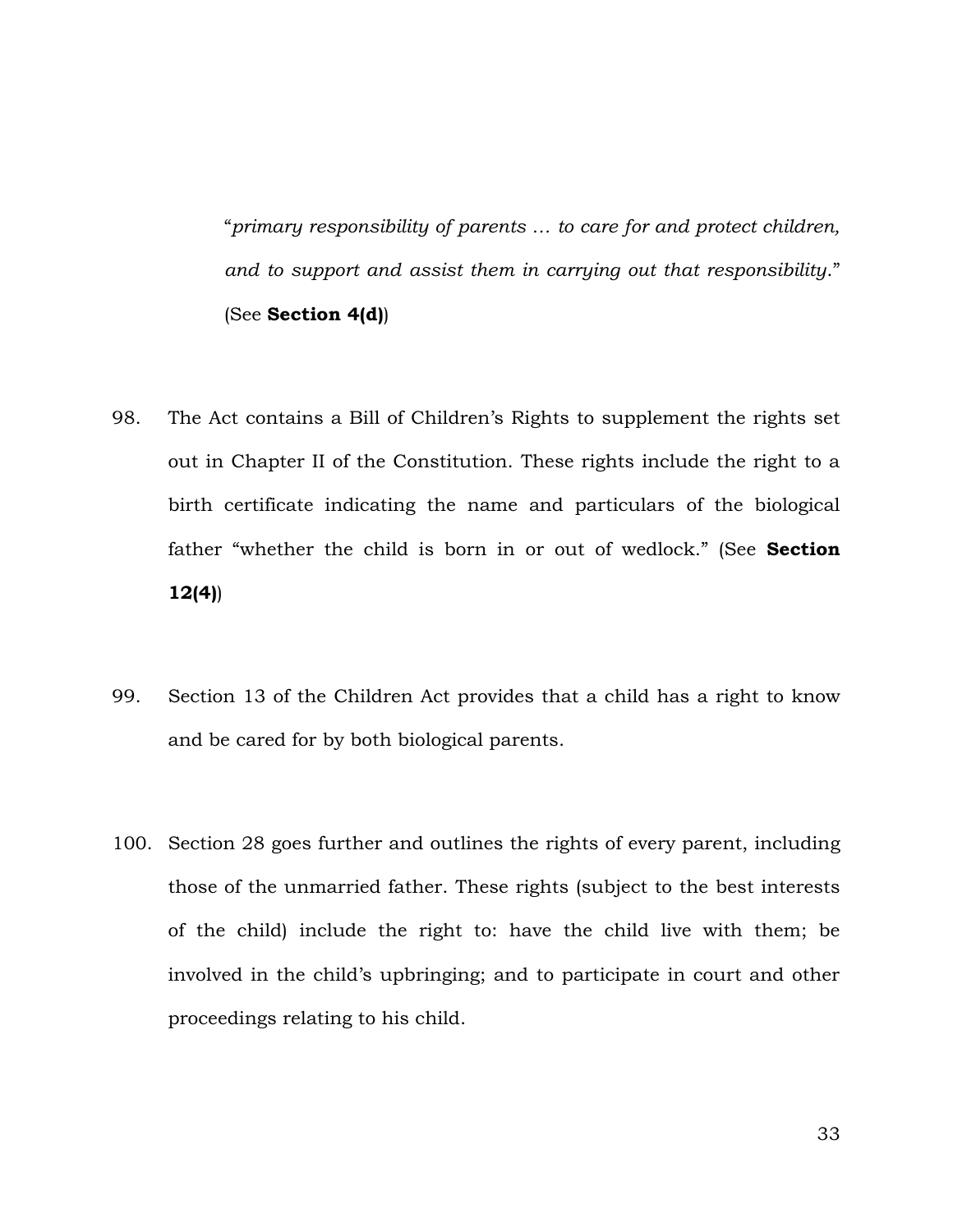101. The Children Act has established that the unmarried father may no longer be categorically excluded from the legal definition of "parent" and thus must participate in legal proceedings concerning the future of his child.

# **Comparative Case Law on the position of the Unwed father with respect to adoption of his child**

#### **United Kingdom/Europe**

- 102. Currently, unmarried fathers in England receive protection only when they embrace fatherhood or express commitment to their children's mothers. The general rule is that where a family tie exists between parent and child, then the State must act in a manner that allows that tie to be developed. Failure to do so will amount to a breach of Article 8 of the European Convention on Human Rights (the European Convention).
- 103. In **Keegan v Ireland [1994] 18 EHRR 342** an unmarried couple living together planned to have a child. Shortly after the child was conceived, the relationship broke down. The father saw his baby once. The child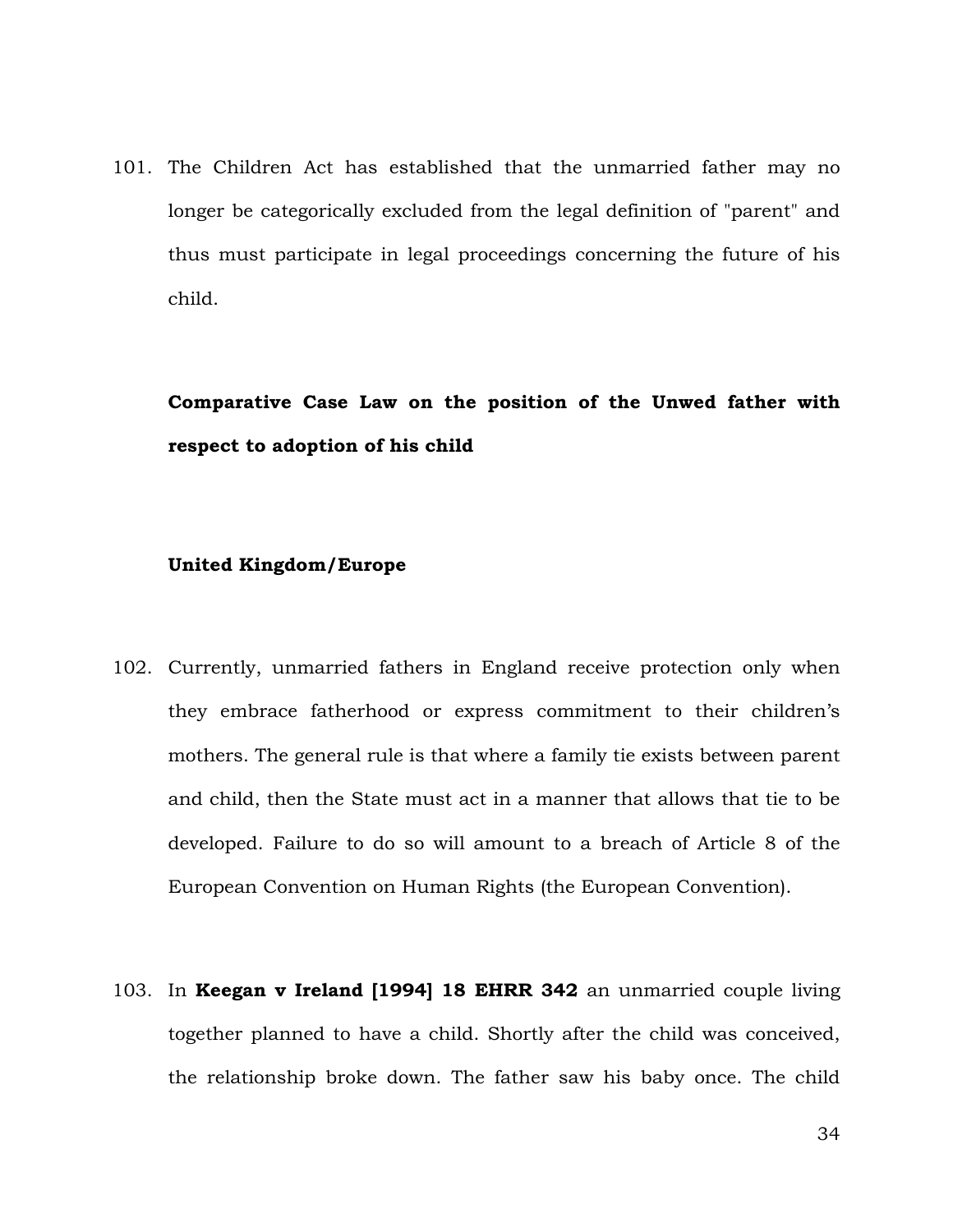was placed for adoption without his knowledge or consent. He applied to be appointed the child's guardian, but by the time his application came to be decided, the child had formed bonds with the prospective adopters and could not be moved without damage to her welfare.

104. In the case of **S. v The Adoption Board [2009] IEHC 429**, the court held that in establishing whether family life exists as between a natural father and his child, it is apparent that the court will adopt a pragmatic approach in identifying the necessary personal ties. If this relationship exists, a very high threshold must be reached to demonstrate that those ties have been extinguished by subsequent events. If a natural father who enjoys family life with his child is deprived of any participation in adoption proceedings, this may or may not result in a finding of a breach of Article 8. It will have to be established, in the context of the specific case, whether such a decision to exclude him was "*in accordance with the law*", pursued a "*legitimate aim*" and whether it was "*necessary in a democratic society*", in the sense of being a proportionate measure in the circumstances. It is clear that a child's interests may override that of a natural parent.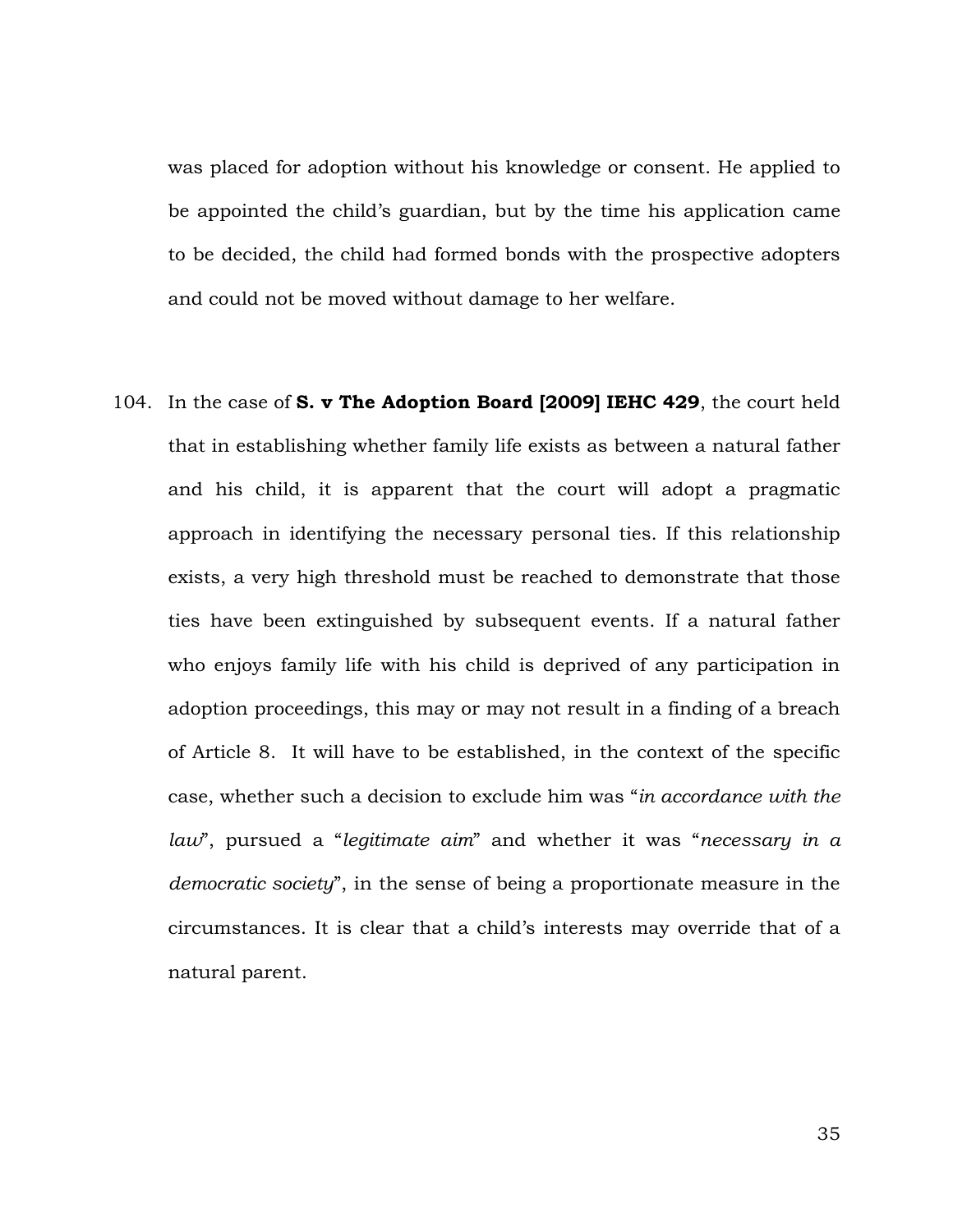- 105. In **Re H; Re G** (Adoption: Consultation of Unmarried Fathers), **[2001] 1 FLR 646** (first case), the parents had a relationship, including cohabitation, which had lasted for several years and the father had shown continuing commitment to the elder child. The father was therefore entitled to respect for a family life with the child under Art 8(1) of the European Convention for the Protection of Human Rights and Fundamental Freedoms 1950.
- 106. The court held that to place the child for adoption without notice to the father would *prima facie* be in breach of this right, and in accordance with Art 6 (1) and under r 15(3) of the Adoption Rules 1984, the father should be given notice and made a respondent with the opportunity to be heard.

#### **United States of America**

107. The United States Supreme Court has protected fathers' legal rights mostly through the Equal Protection and Due Process Clauses of the Fourteenth Amendment. Although the parent-child relationship is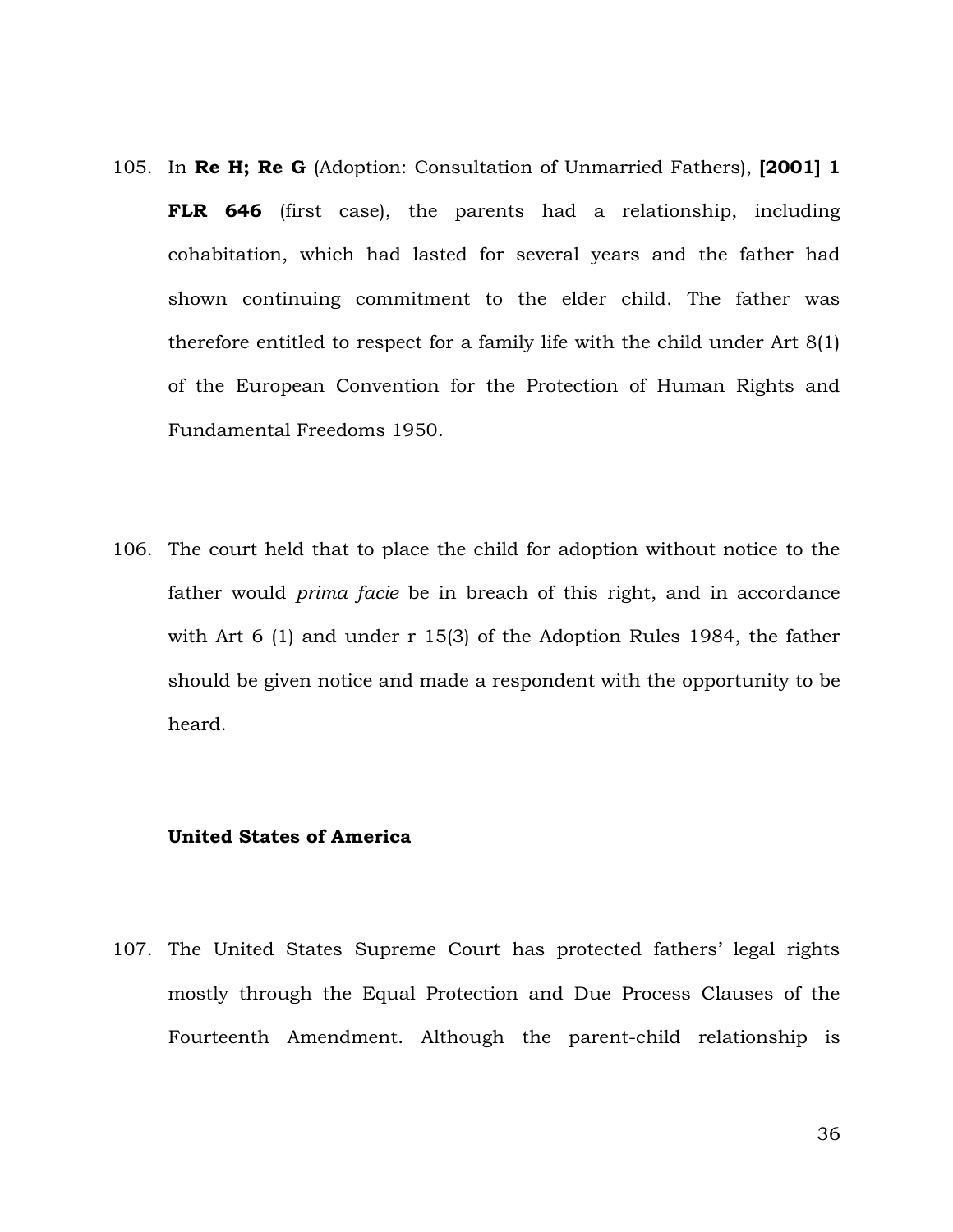therefore recognised to merit protection, this protection is conditioned on certain specific circumstances that trigger it.

- 108. The courts in the United States have grappled with the question of the rights of putative fathers. In the 1972 case of **Stanley v. Illinois**, **404 U.S. 645 (1972)** Joan Stanley lived with Peter Stanley intermittently for 18 years, during which time they had three children. When Joan Stanley died, Peter Stanley lost not only her but also his children.
- 109. Under Illinois law, the children of unwed fathers become responsibility of the State upon the death of the mother. Accordingly, upon Joan Stanley's death, in a dependency proceeding instituted by the State of Illinois, Stanley's children were declared the responsibility of the State and placed with court-appointed guardians. Stanley appealed, claiming that he had never been shown to be an unfit parent and that since married fathers and unwed mothers could not be deprived of their children without such a showing, he had been deprived of the equal protection of the laws guaranteed him by the Fourteenth Amendment.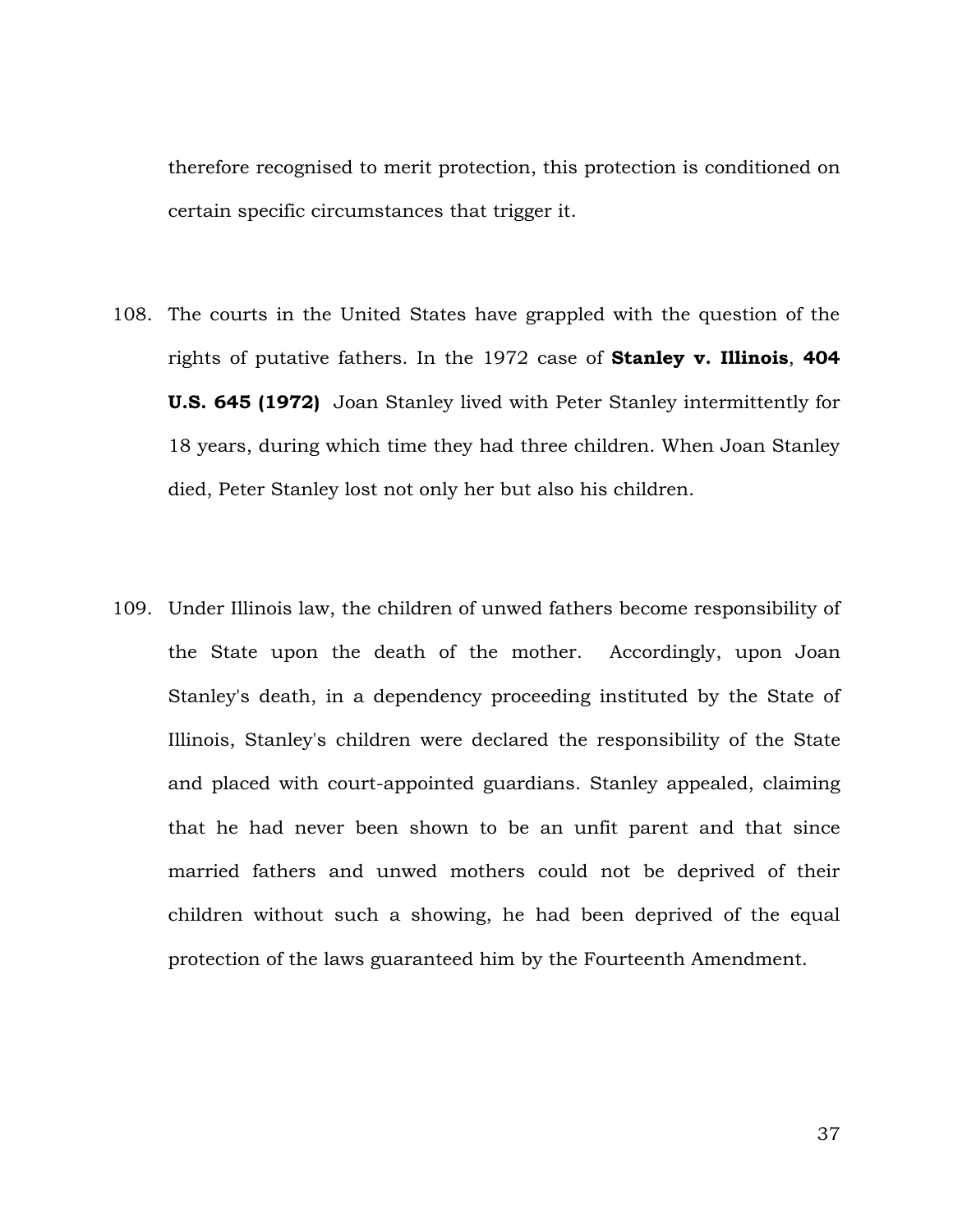- 110. The Supreme Court held that the State of Illinois was barred, as a matter of both due process and equal protection, from taking custody of the children of an unwed father, absent a hearing and a particularised finding that the father was an unfit parent. The court concluded, on the one hand, that a father's interest in the "companionship, care, custody, and management" of his children is "cognizable and substantial," [at 651-652] and, on the other hand, that the State's interest in caring for the children is "*de minimis*" if the father is in fact a fit parent, [at 657- 658].
- 111. In another key US case on the matter, **Quilloin v. Walcott** (434 US 246 (1978)) the issue was the constitutionality of Georgia's adoption laws as applied to deny an unwed father authority to prevent adoption of his illegitimate child. The child was born in December 1964 and had been in the custody and control of his mother, appellee Ardell Williams Walcott, for his entire life. The mother and the child's natural father, appellant Leon Webster Quilloin, never married each other or established a home together, and in September 1967 the mother married appellee Randall Walcott.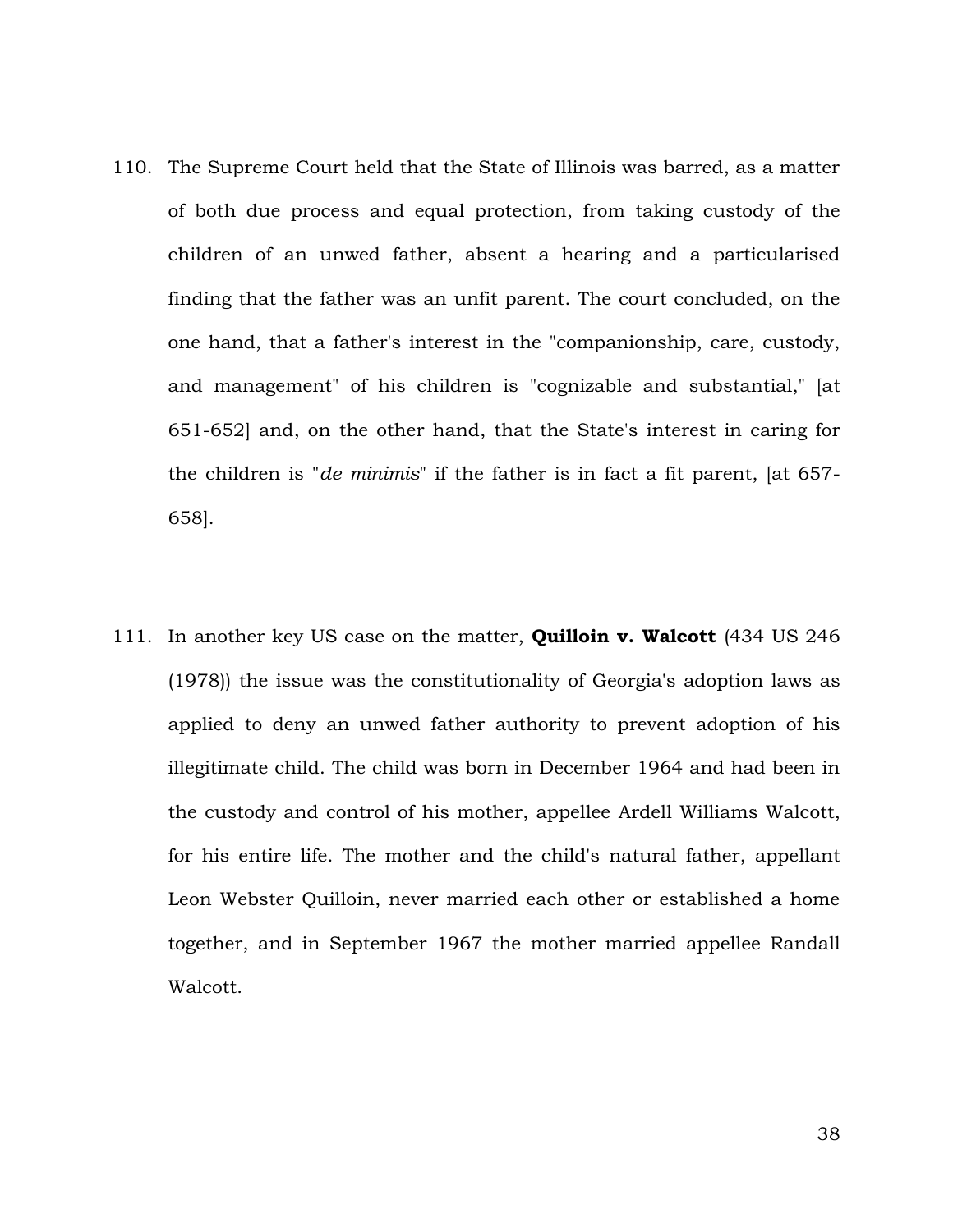- 112. In March 1976, she consented to adoption of the child by her husband, who immediately filed a petition for adoption. Appellant attempted to block the adoption and to secure visitation rights, but he did not seek custody or object to the child's continuing to live with appellees. Although appellant was not found to be an unfit parent, the adoption was granted over his objection.
- 113. The Appellant contended that even if he was not entitled to prevail as a matter of due process, principles of equal protection required that his authority to veto an adoption be measured by the same standard that would have been applied to a married father.
- 114. In particular, appellant asserted that his interests were indistinguishable from those of a married father who is separated or divorced from the mother and is no longer living with his child, and therefore the State acted impermissibly in treating his case differently.
- 115. The Supreme Court held that: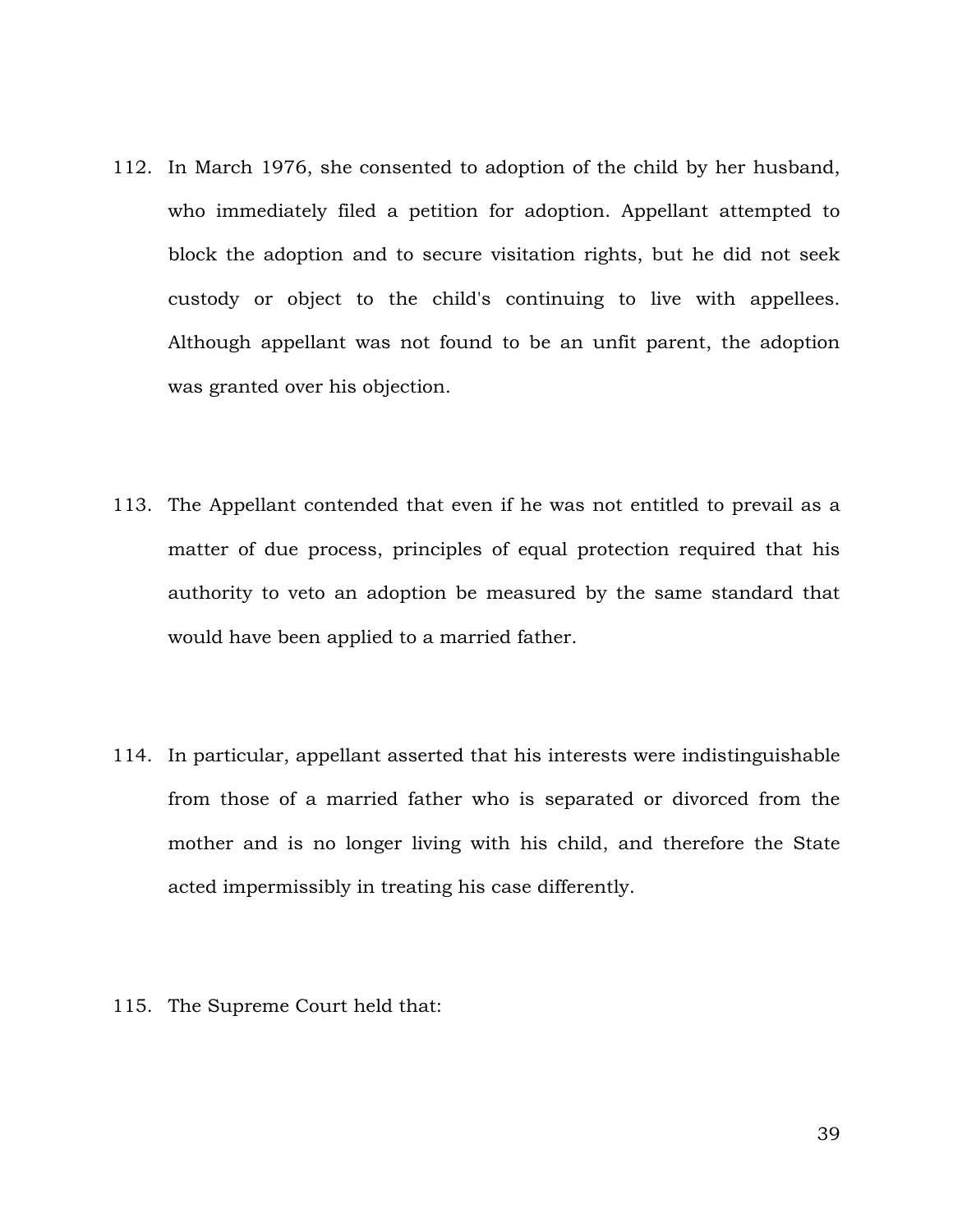*"... the appellant's interests are readily distinguishable from those of a separated or divorced father, and accordingly believe that the State could permissibly give appellant less veto authority than it provides to a married father.*

*Although appellant was subject, for the years prior to these proceedings, to essentially the same child-support obligation as a married father would have had, compare § 74-202 with § 74-105 and § 30-301, he has never exercised actual or legal custody over his child, and thus has never shouldered any significant responsibility with respect to the daily supervision, education, protection, or care of the child. Appellant does not complain of his exemption from these responsibilities and, indeed, he does not even now seek custody of his child. In contrast, legal custody of children is, of course, a central aspect of the marital relationship, and even a father whose marriage has broken apart will have borne full responsibility for the rearing of his children during the period of the marriage. Under any standard of review, the State was not* 

40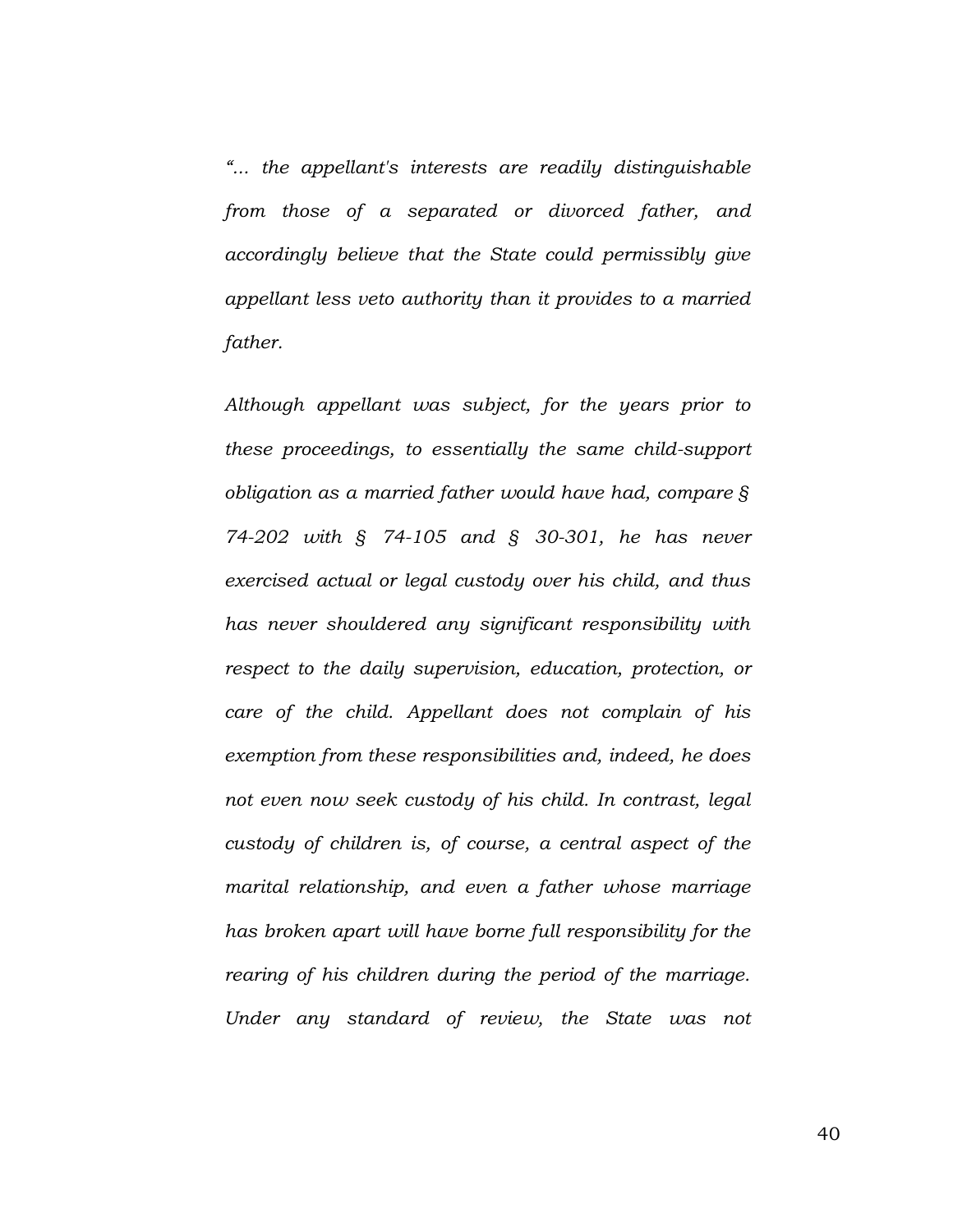*foreclosed from recognizing this difference in the extent of commitment to the welfare of the child."*

- 116. The court, having found that the father has never shouldered any significant responsibility with respect to the child, concluded that the relevant laws, as applied in this case, did not deprive appellant of his asserted rights under the Due Process and Equal Protection Clauses.
- 117. In the case of **Caban v. Mohammed**, **441 US 380 – Supreme Court 1979,**the appellant, Abdiel Caban, challenged the constitutionality of s111 of the New York Domestic Relations Law (McKinney 1977), under which two of his natural children were adopted by their natural mother and stepfather without his consent. Section 111 of the New York Domestic Relations Law (McKinney 1977) provides in part that:

*"consent to adoption shall be required as follows: . . . (b) Of the parents or surviving parent, whether adult or infant, of a child born in wedlock; [and] (c) Of the mother, whether adult or infant, of a child born out of wedlock. . . ."*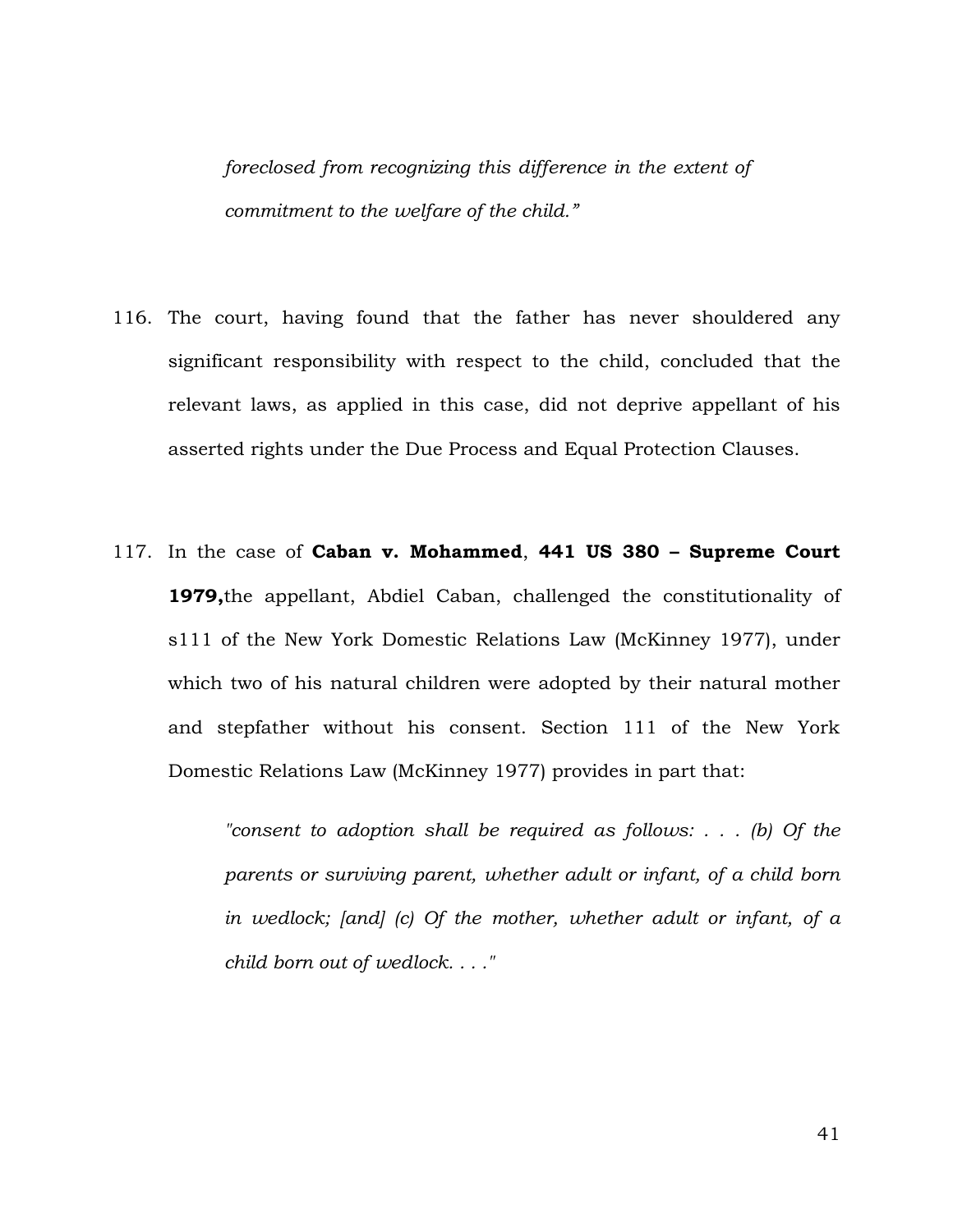118. The Supreme Court found the statute to be unconstitutional, as the distinction it invariably makes between the rights of unmarried mothers and the rights of unmarried fathers had not been shown to be substantially related to an important state interest. The court took the view that gender-based distinctions "must serve important governmental objectives and must be substantially related to achievement of those objectives" [at 388] in order to withstand judicial scrutiny under the Equal Protection Clause:

> *"Even if unwed mothers as a class were closer than unwed fathers to their newborn infants, this generalization concerning parent-child relations would become less acceptable as a basis for legislative distinctions as the age of the child increased. The present case demonstrates that an unwed father may have a relationship with his children fully comparable to that of the mother. Appellant Caban, appellee Maria Mohammed, and their two children lived together as a natural family for several years. As members of this family, both mother and father participated in the care and support of their children.[7] There is no reason to believe that the Caban children—aged 4 and 6 at the time of the adoption*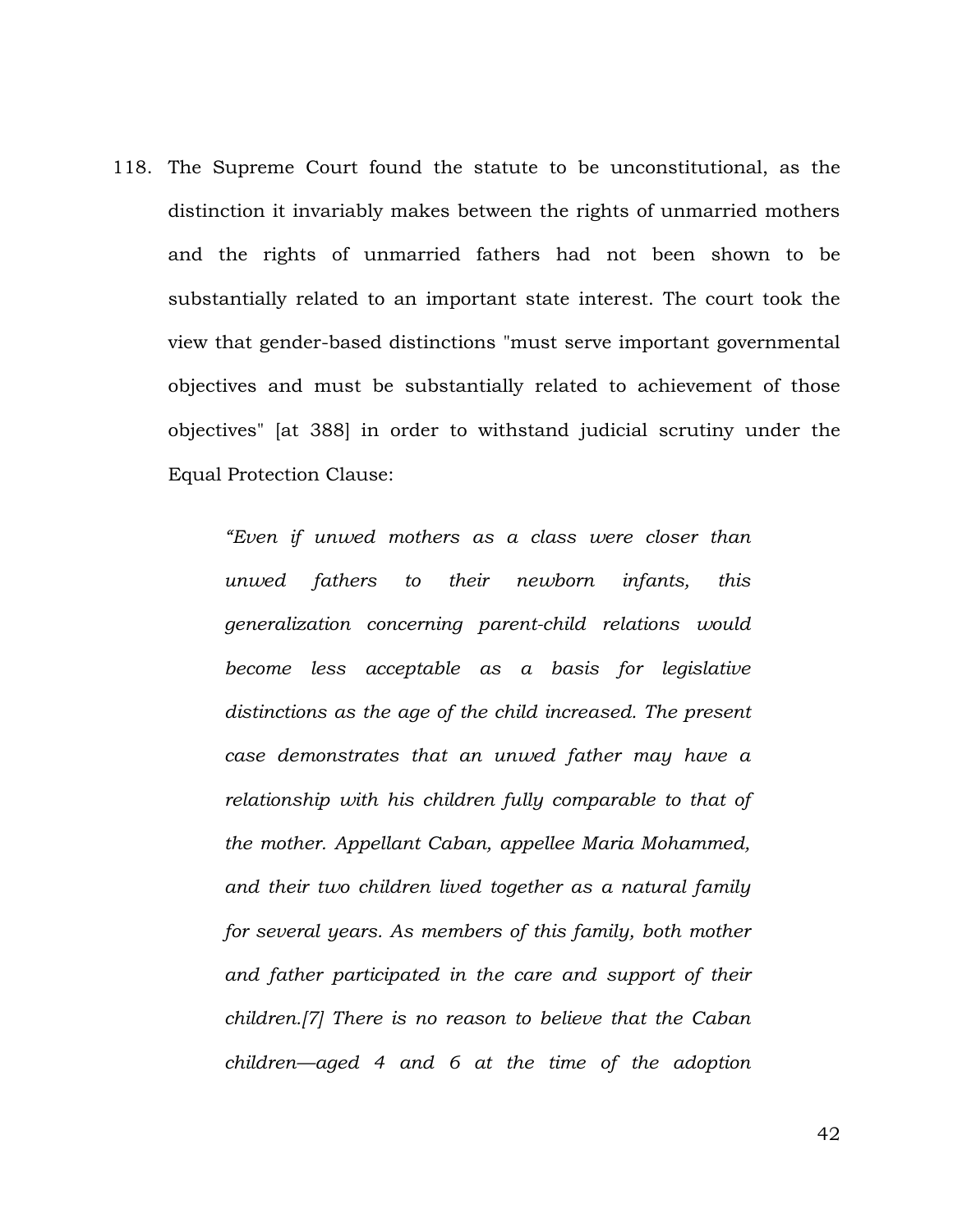*proceedings—had a relationship with their mother unrivaled by the affection and concern of their father. We reject, therefore, the claim that the broad, gender-based distinction of § 111 is required by any universal difference between maternal and paternal relations at every phase of a child's development." At 389.*

- 119. The Supreme Court held that the effect of New York's classification was to discriminate against unwed fathers even when their identity was known and they had manifested a significant paternal interest in the child.
- 120. The court observed that:

*"The facts of this case illustrate the harshness of classifying unwed fathers as being invariably less qualified and entitled than mothers to exercise a concerned judgment as to the fate of their children. Section 111 both excludes some loving fathers from full participation in the decision whether their children will be adopted and, at the same time, enables some alienated mothers arbitrarily to cut off the paternal rights of fathers. We conclude that this undifferentiated distinction between unwed mothers and unwed fathers, applicable*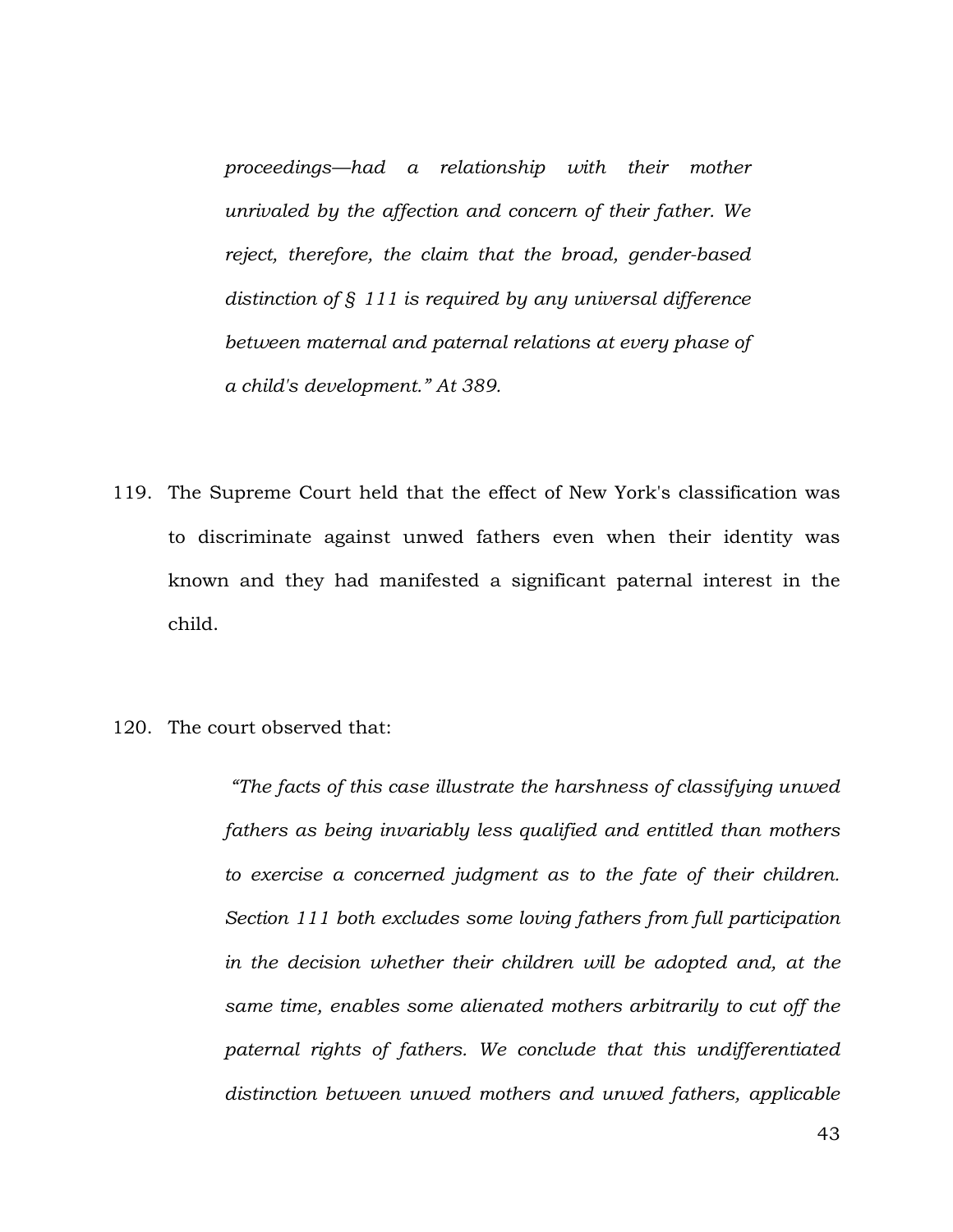*in all circumstances where adoption of a child of theirs is at issue, does not bear a substantial relationship to the State's asserted interests." (*At 394).

- 121. In **Lehr v. Robertson**, **463 US 248 – Supreme Court 1983**, the question presented was whether New York has sufficiently protected an unmarried father's inchoate relationship with a child whom he has never supported and rarely seen in the two years since her birth. The appellant, Jonathan Lehr, claimed that the Due Process and Equal Protection Clauses of the Fourteenth Amendment, as interpreted in **Stanley v. Illinois, and Caban v. Mohammed,** gave him an absolute right to notice and an opportunity to be heard before the child may be adopted. (See **Michael J Higdon (2014) "Marginalized fathers and demonized mothers: A feminist look at the reproductive freedom of unmarried men" Legal Studies Research Paper Series, Research Paper #234, 20).**
- 122. The court disagreed. The State of New York maintains a putative father registry. The court took the view that a man who files with that registry demonstrates his intent to claim paternity of a child born out of wedlock and is therefore entitled to receive notice of any proceeding to adopt that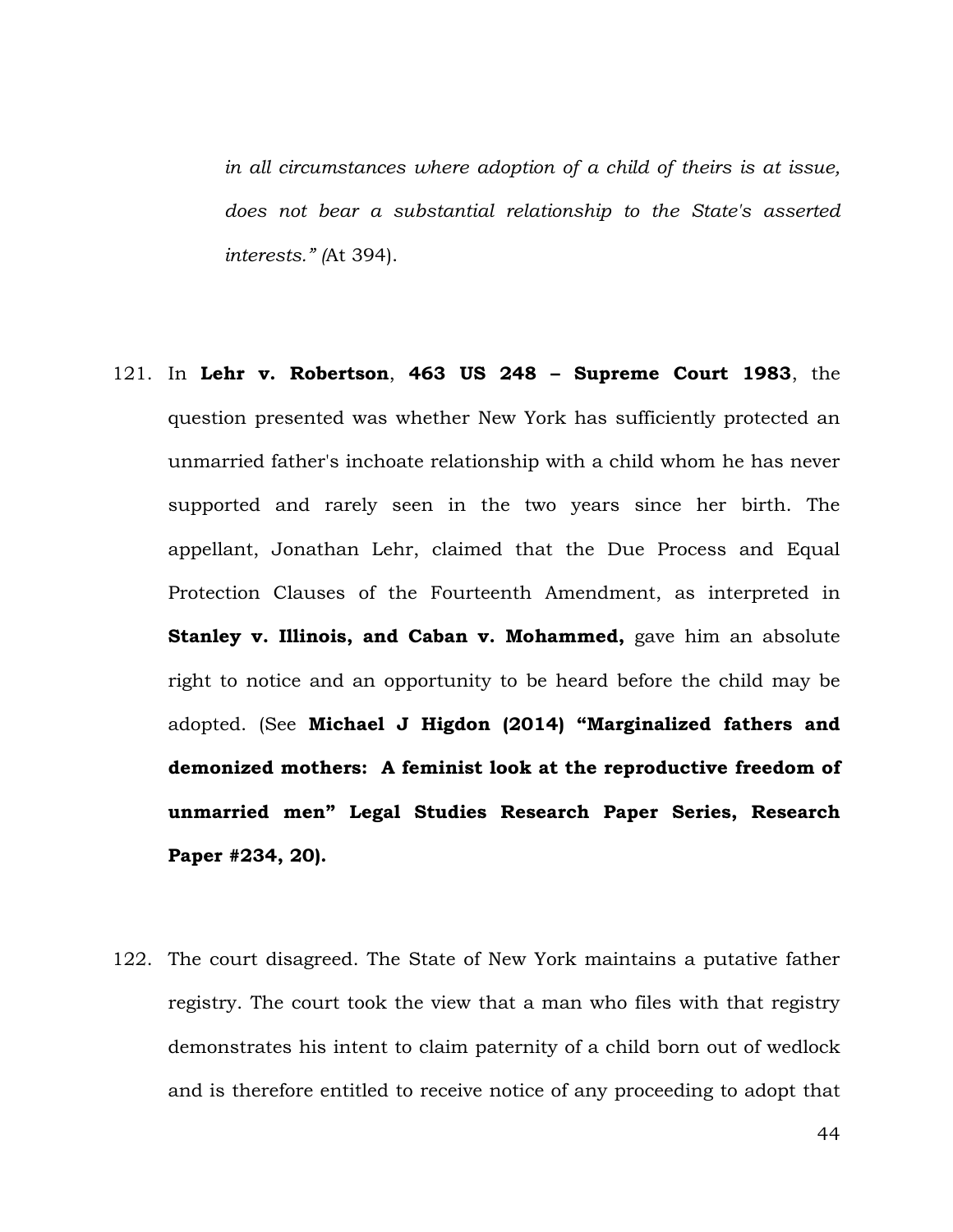child. Before entering Jessica's adoption order, the Ulster County Family Court had the putative father registry examined. Although appellant claimed to be Jessica's natural father, he had not entered his name in the registry.

*In addition to the persons whose names are listed on the putative father registry, New York law requires that notice of an adoption proceeding be given to several other classes of possible fathers of children born out of wedlock — those who have been adjudicated to be the father, those who have been identified as the father on the child's birth certificate, those who live openly with the child and the child's mother and who hold themselves out to be the father, those who have been identified as the father by the mother in a sworn written statement, and those who were married to the child's mother before the child was six months old. Appellant admittedly was not a member of any of those classes. He had lived with appellee prior to Jessica's birth and visited her in the hospital when Jessica was born, but his name does not appear on Jessica's birth certificate. He did not live with appellee or Jessica after Jessica's birth, he has never provided them* 

45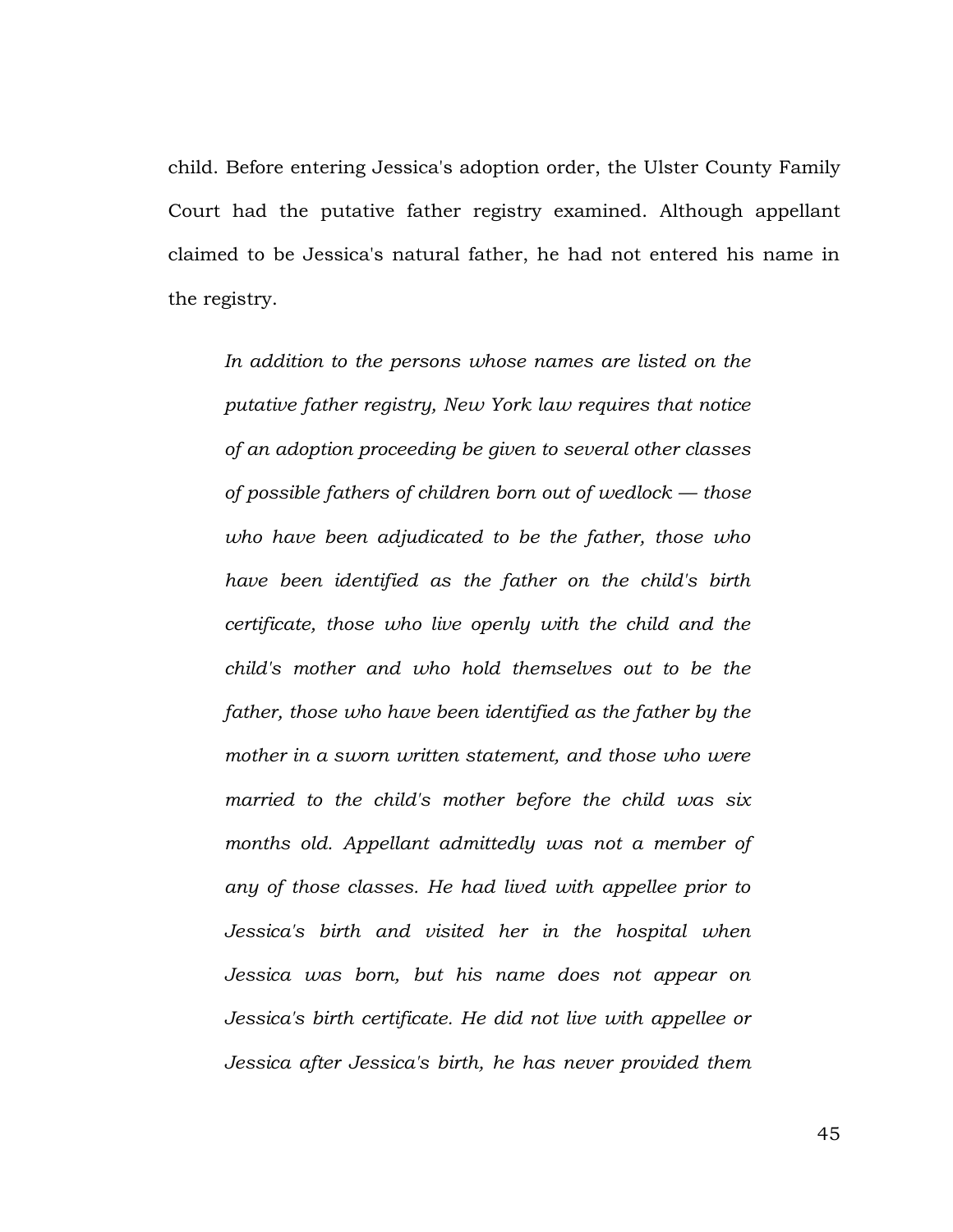*with any financial support, and he has never offered to marry appellee.*

123. The court took a strong position upon this lack of parental interest:

*The difference between the developed parent-child relationship that was implicated in Stanley and Caban, and the potential relationship involved in Quilloin and this case, is both clear and significant. When an unwed father demonstrates a full commitment to the responsibilities of parenthood by "com[ing] forward to participate in the rearing of his child," Caban, 441 U. S., at 392, his interest in personal contact with his child acquires substantial protection under the Due Process Clause. At that point it may be said that he "act[s] as a father toward his children." Id., at 389, n. 7. But the mere existence of a biological link does not merit equivalent constitutional protection. The actions of judges neither create nor sever genetic bonds. "[T]he importance of the familial relationship, to the individuals involved and to the society, stems from the emotional attachments that derive from the intimacy of daily association, and from the role it plays in*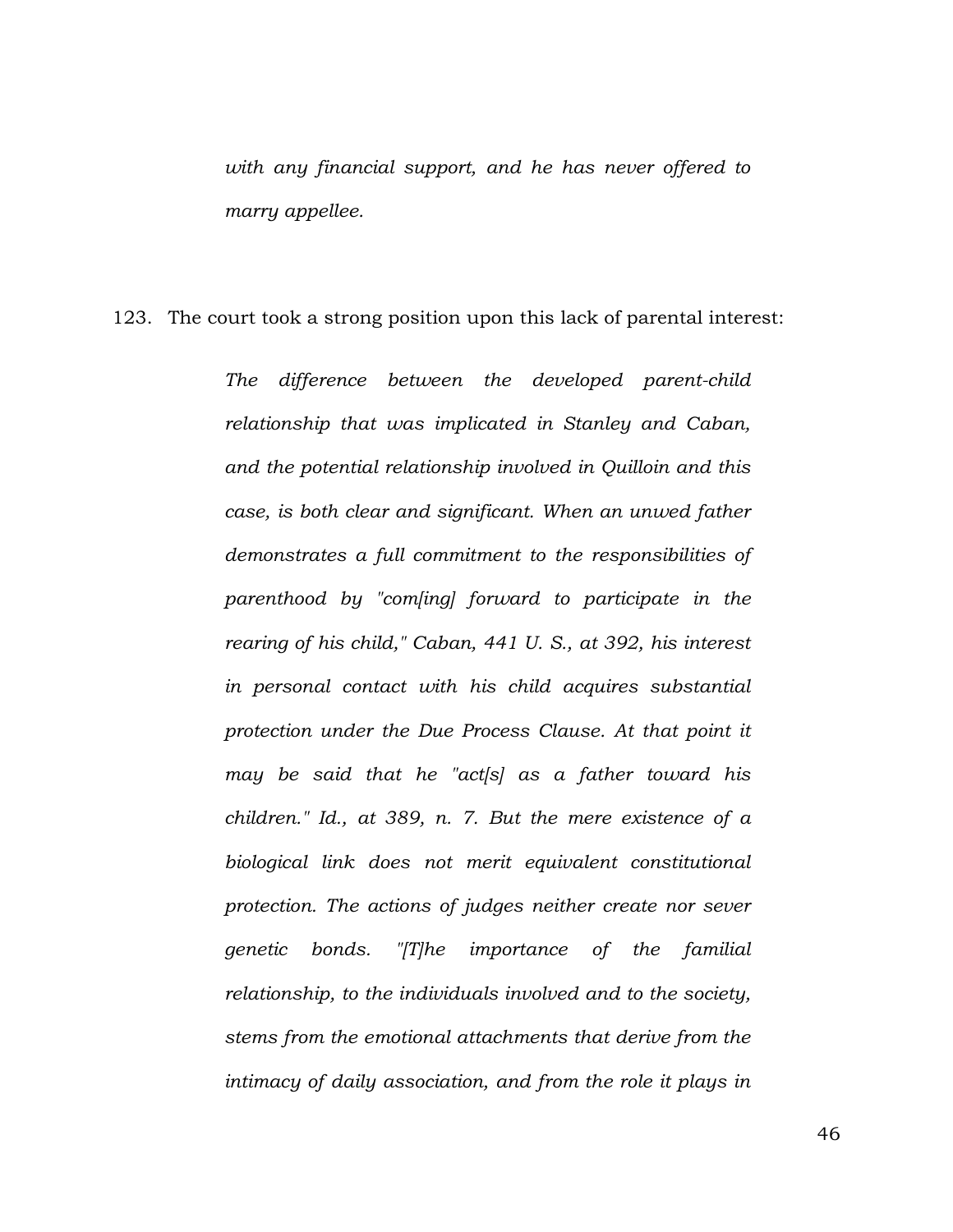*`promot[ing] a way of life' through the instruction of children . . . as well as from the fact of blood relationship." Smith v. Organization of Foster Families for Equality and Reform, 431 U. S. 816, 844 (1977) (quoting Wisconsin v. Yoder, 406 U. S. 205, 231-233 (1972)).*

- 124. The above case underscored the significance of the biological connection, being that it offers the natural father an opportunity that no other male possesses to develop a relationship with his offspring. If he exploits that opportunity and accepts some measure of responsibility for the child's future, he may enjoy the blessings of the parent-child relationship and make uniquely valuable contributions to the child's development. And no court ought to deny the development of that relationship where the unwed father has consistently shown that he cares for his child.
- 125. It seems plain from the above that in terms of the US jurisprudence, constitutional protection for a parent's right to maintain a relationship with his or her child does not derive from some kind of parental possessory right existing in a vacuum. Rather, the protection is inextricably intertwined with the parent's constant responsibility to care for the child.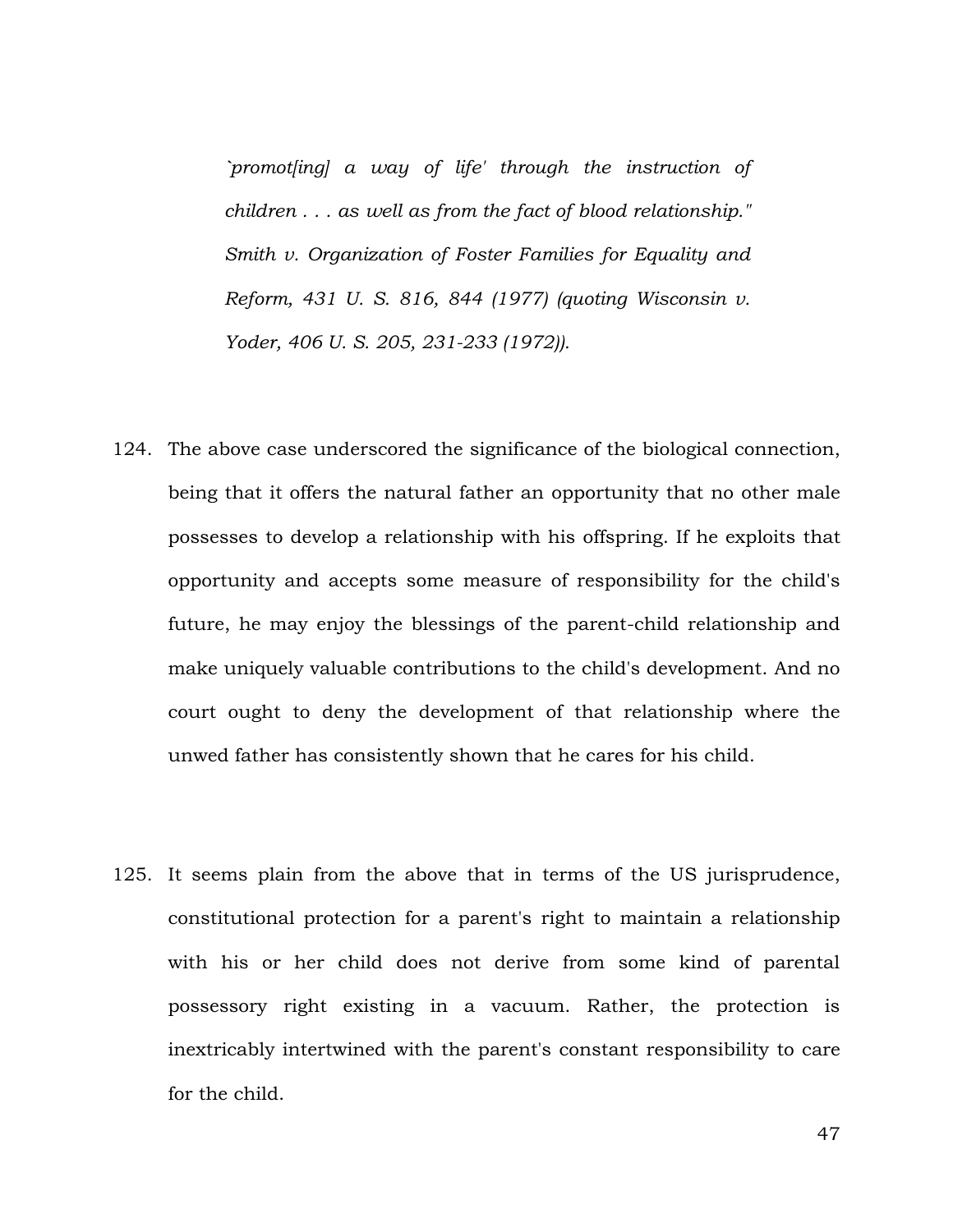- 126. In each case it is important that the father must also have displayed, at the earliest possible moment, an interest in taking responsibility for his child, and he must have acted upon that interest in a timely manner. Essentially, he must establish a relationship with the child to the greatest extent possible under the circumstances. It is this parent-child bond and nothing less that, according to the court, that deserves constitutional protection. (See **Dwelle cited above at 215**)
- 127. The parent's constitutional right to be with, provide for, and control their child is closely linked to the parent's duty to provide for the child's physical and emotional needs. According to Buchanan, the term:

*"custody" has been used to describe this intermingling of rights and duties. In her analysis, she concludes: "that the Constitution particularly protects the custodial rights of biological parents who perform custodial responsibilities has been stated as a fact and explained in terms of tradition and natural right. That the Constitution continues to protect parent-child relationships even when parents no longer perform custodial responsibilities also has been stated as a fact and has been explained as a recognition that the emotional attachments that arise during a custodial relationship*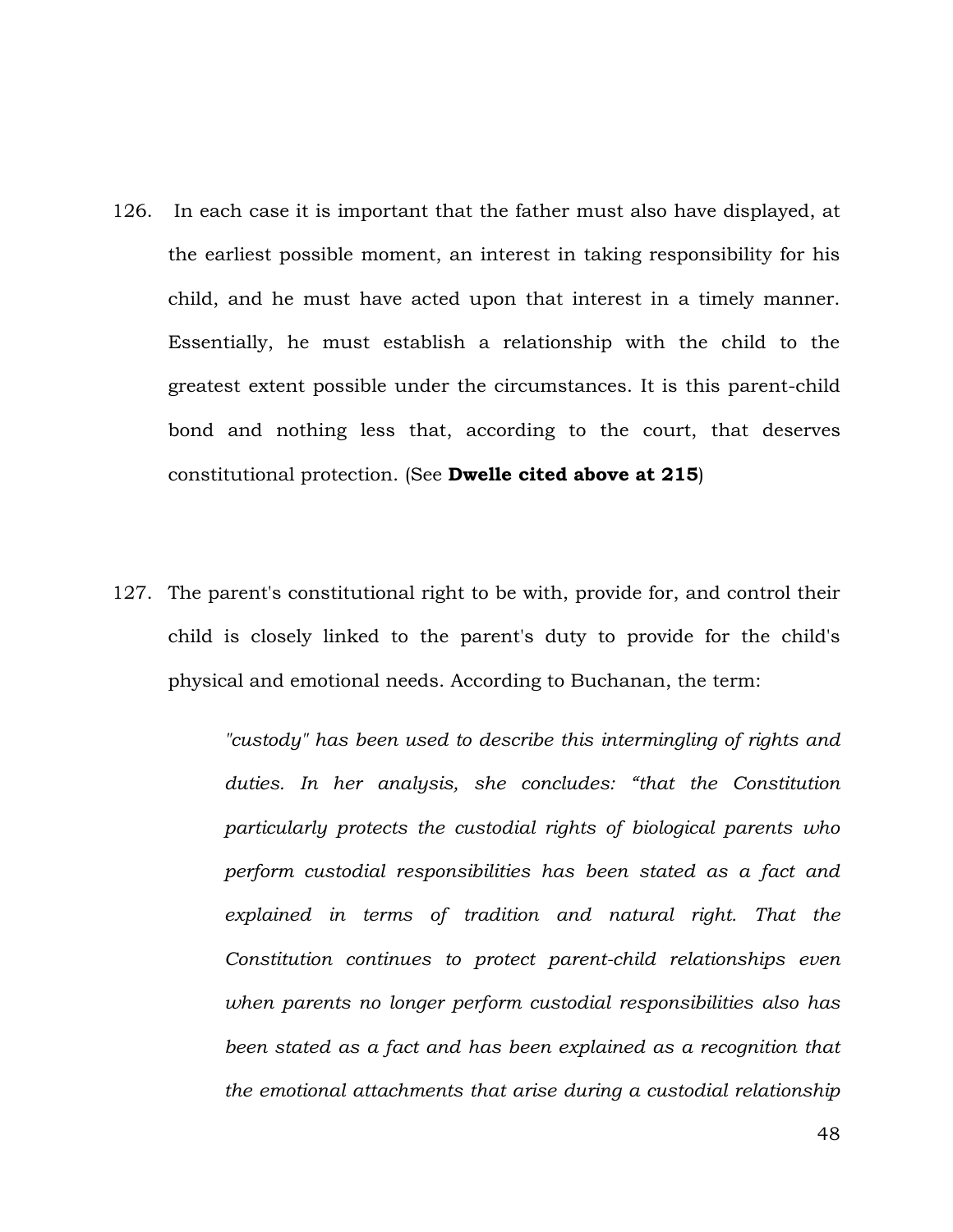*are worthy of protection even when the custodial aspect of the relationship no longer exists. Thus, parents who live with, provide for, and form emotional attachments with their children perform the social function of caring for children, and their interests are worth protecting. Under this analysis, unwed fathers who have custodial relationships with their children are parents whose interests are worth protecting."* (See **Buchanan above at 323.**)

128. According to Shanley, the Supreme Court was correct to ground parental rights in a combination of biology and nurture. In order to determine whether an unmarried biological father has the right to consent to the adoption of his offspring, the law should look at his actions with respect to both the potential child and the mother during her pregnancy as well as after the birth. Parental rights cannot be decided without considering the complex web of relationships involved in procreative activity. (See **Mary L Shanley (1995) "Unwed fathers' rights, adoption and sex equality: Gender-Neutrality and the Perpetuation of Patriarchy" 95(1) Columbia Law Review 60, 77.**)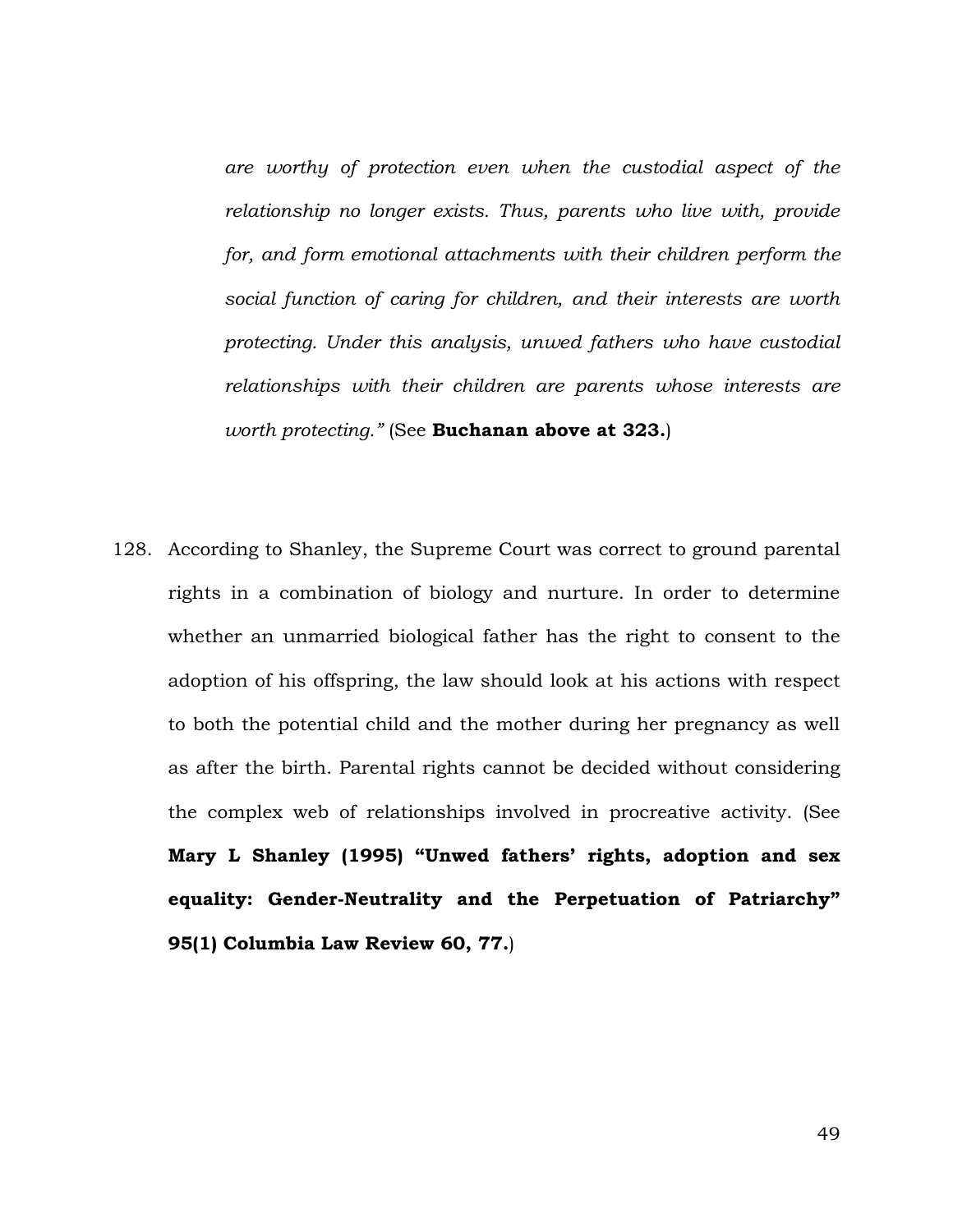- 129. It is only when the court considers the complex web of relationships involved and the level of the biological father's commitment that it can determine where the best interest of the child lies.
- 130. I turn to the relevant jurisprudence of our neighbour, South Africa a country which, like Botswana, is a constitutional democracy.

## **South Africa**

131. In the South African case of **Fraser v. Children's Court Pretoria North and Others [1997] ZACC 1**the question of the constitutionality of Section 18(4)(d) of the Child Care Act 74 of 1983 was referred for determination to the Constitutional Court in terms of Section 102(1) of the Constitution. Section 18(4)(d) of the Child Care Act 74 of 1983 provided that a children's court, to which application for an order of adoption is made, shall not grant the application unless it is satisfied that consent to the adoption has been given by both parents of the child, or, if the child is illegitimate, by the mother of the child only.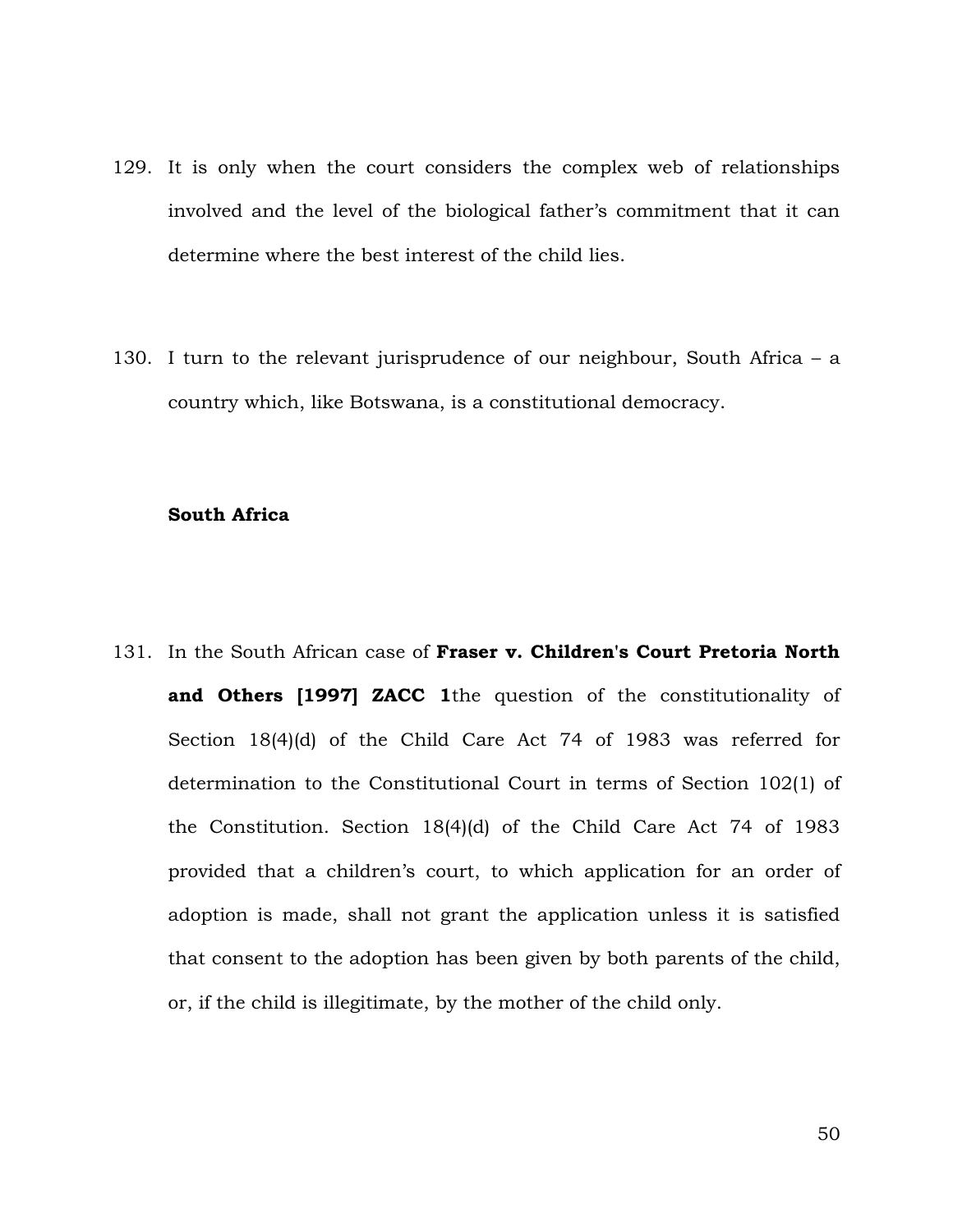132. The court held that the discrimination entailed by the section could not be justified. It unfairly discriminated against the fathers of certain children on the basis of their gender or their marital status. Every mother was given an automatic right to withhold her consent to the adoption of the child while this right was denied to every unmarried father. An order declaring the section unconstitutional was made and an order was made to allow the section to survive pending correction by parliament.

## 133. Mahomed DP pointed out that:

*"The effect of section 18(4)(d) of the Act is that the consent of the father would, subject to section 19, be necessary in every case where he is or has been married to the mother of the child and never necessary in the case of fathers who have not been so married. In the context of certain laws there would often be some historical and logical justification for discriminating between married and unmarried persons and the protection of the institution of marriage is a legitimate area for the law to concern itself with. But in the context of an adoption statute where the real concern of the law is whether an order for the adoption of the child is justified, a right to veto the adoption based on the*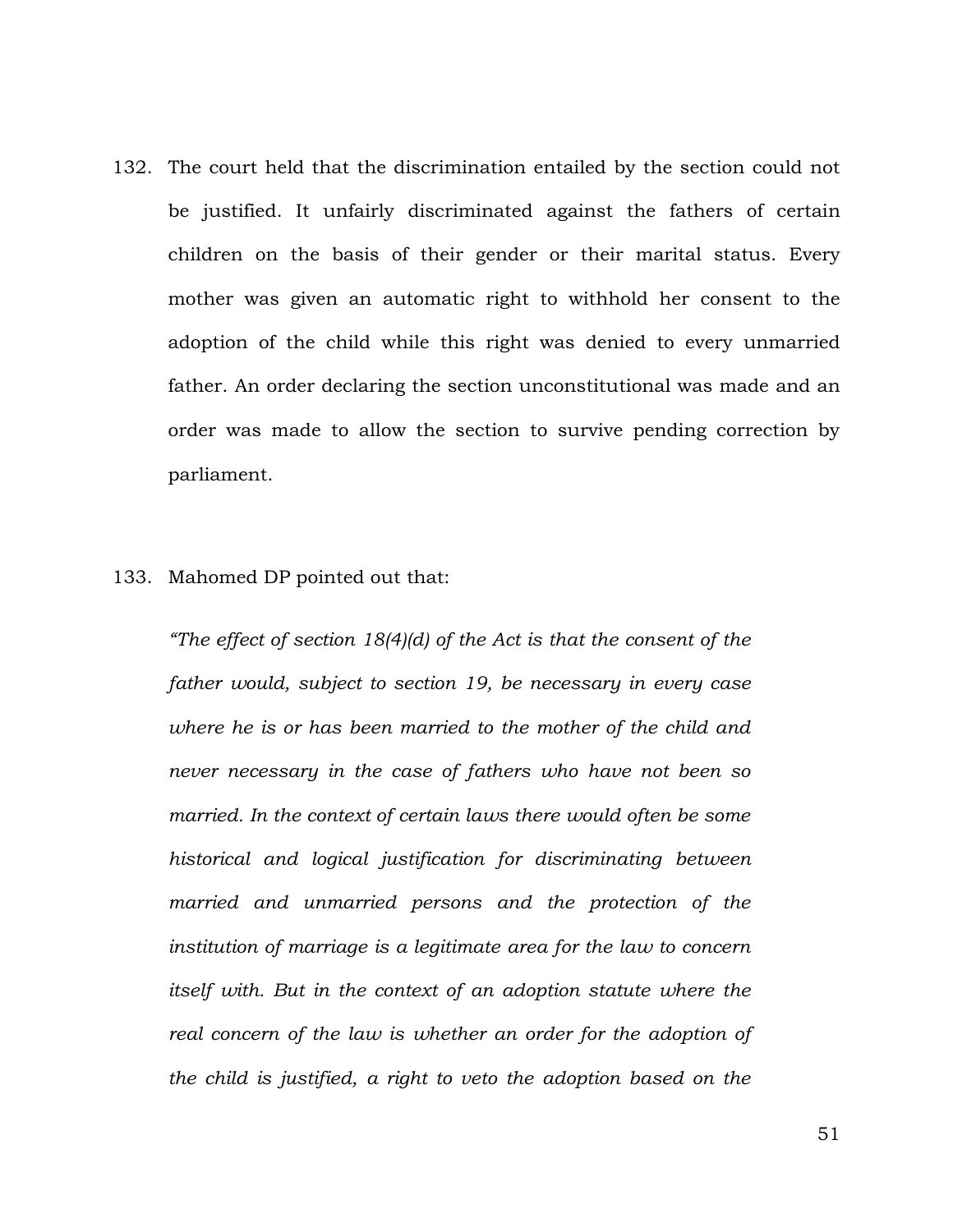*marital status of the parent could lead to very unfair anomalies. The consent of a father, who after his formal marriage to the*  mother of the child concerned, has shown not the slightest *interest in the development and support of the child would, subject to Section 19, always be necessary. Conversely a father who has not concluded a formal ceremony of marriage with the mother of the child but who has been involved in a stable relationship with the mother over a decade and has shown a real interest in the nurturing and development of the child, would not be entitled to insist that his consent to the adoption of the child is necessary. The consent of the mother only would, subject to Section 19, be necessary even if the only reason why the relationship between the couple has not been solemnised through a marriage is that the mother refuses to go through such a ceremony, either on the ground that she has some principled objection to formal marriages or on some other ground. [Para 26].*

*… A child born out of a union which has never been formalised by marriage often falls into the broad area between the two extremes expressed by the case where he or she is so young as to make the interests of the mother and the child in the bonding* 

52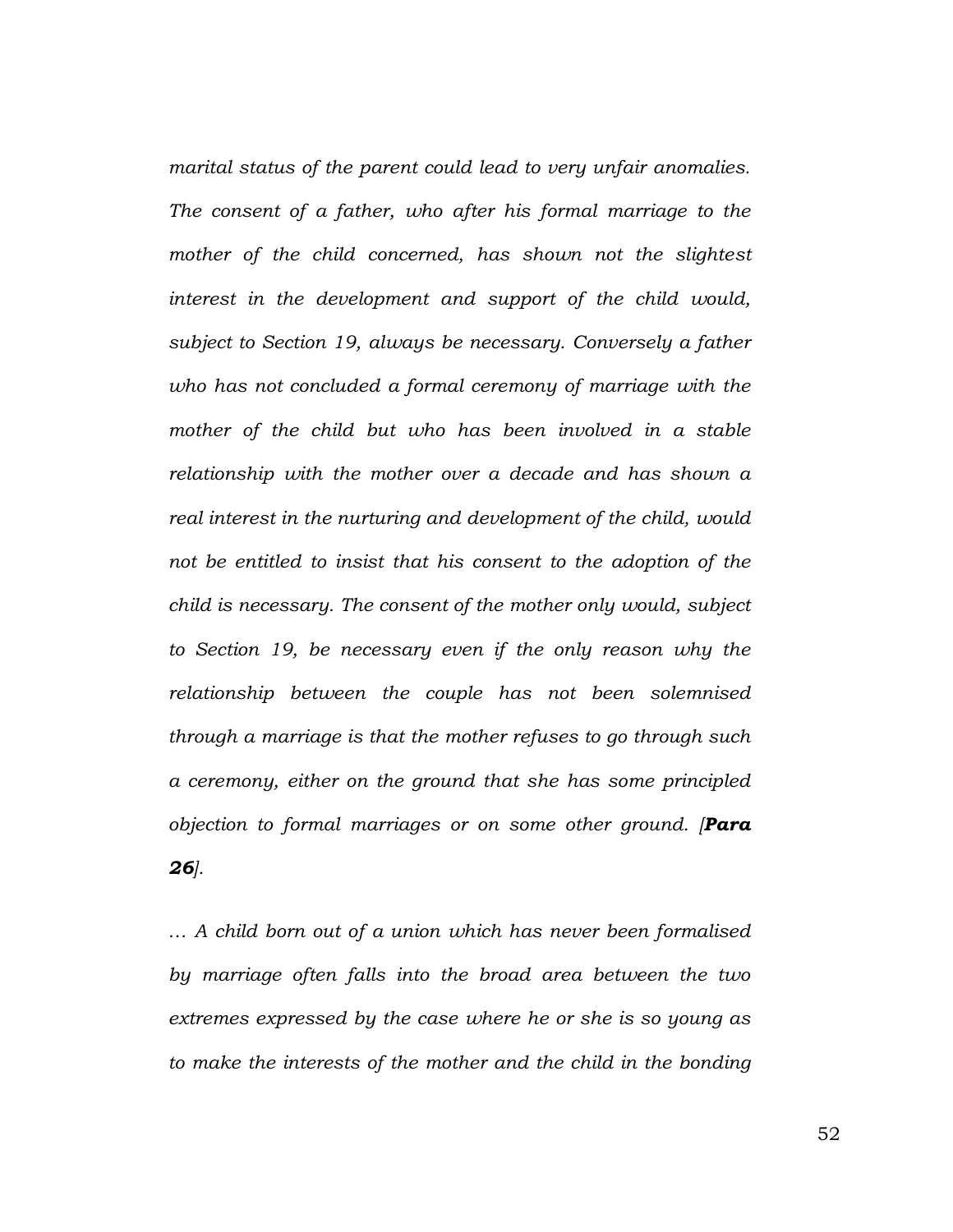*relationship obvious and a child who is so old and mature and whose relationship with the father is so close and bonded as to make protection of the father-child relationship equally obvious. There is a vast area between such anomalies which needs to be addressed by a nuanced and balanced consideration of a society in which the factual demographic picture and parental relationships are often quite different from those upon which "first world" western societies are premised; by having regard to the fact that the interest of the child is not a separate interest which can realistically be separated from the parental right to develop and enjoy close relationships with a child and by the societal interest in recognising and seeking to accommodate both." [Para 29]*

## **A synopsis of relevant local jurisprudence**

134. In the olden days when the law was retrogressive, it was the position of our common law that a father of a child born out of wedlock has no relationship to his/her father. The law has since developed and now frowns upon the notion that a child may not have a legally recognizable relationship with a biological father who is not married to the mother.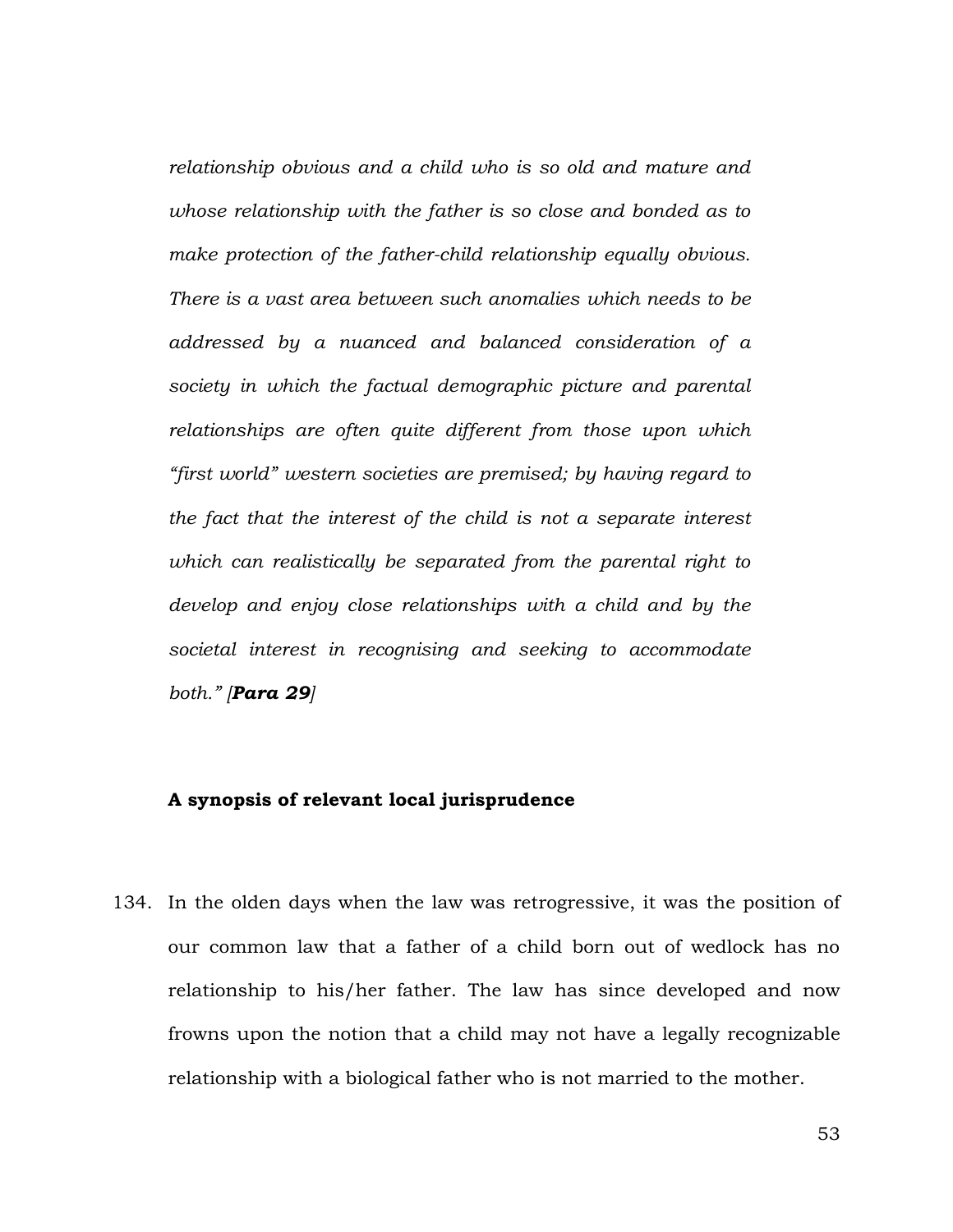135. In the case of **Motlogelwa v Khan 2006 2 BLR 147, at page 149 F-G,**  Molokomme J (as she then was) expressed the position of yesteryear as follows:

> *"…the Roman Dutch law position espoused in a number of South African decisions….is well known and in its crudest form, it is that as a general rule, Roman Dutch law does not recognize a relationship between a child born out of wedlock and its father, except in so far as his obligation to maintain the child."*

- 136. This court and indeed the highest court in the land, (Court of Appeal) has of recent (although the circumstances are not on all fours with the present) had occasion to deal with a case involving adoption (See **Mey v July (CACGB- 134-13, High Court Case No. UAHGB-000072-12**)
- 137. In the case of **Mey** the respondent Joshua July, the biological father of the little girl referred to as Angel, improperly obtained a High Court order declaring Angel to be a child in need of care when he discovered that her adoptive mother (a South African national) sought to leave the country with her.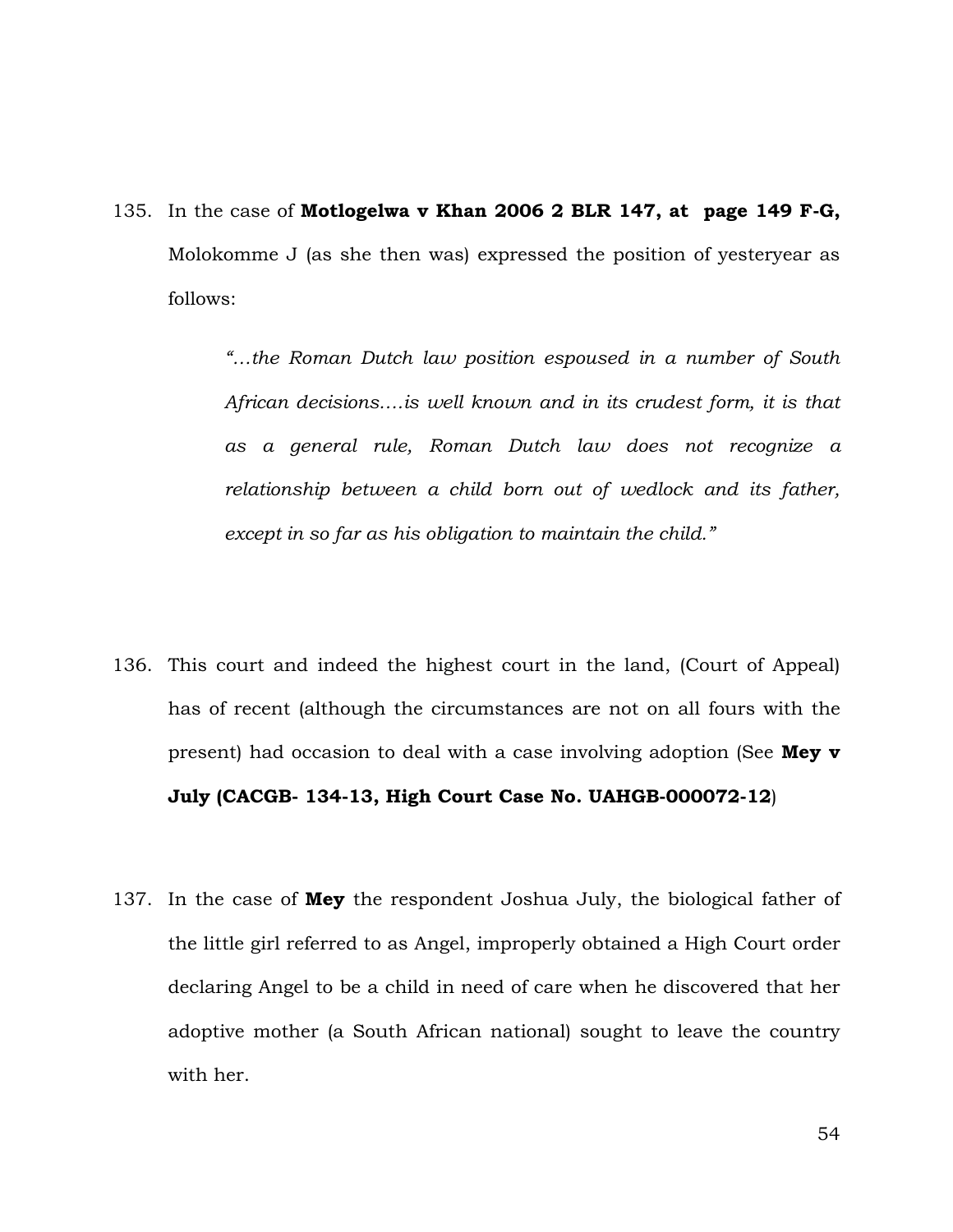- 138. The child was removed from her home and placed amongst strangers at Child Line Botswana. The respondent was then given supervised access to the child, privileges that he had not previously enjoyed since he had no ongoing interaction with the child prior to that time. As a result of his appeals to the court, the little girl known as Angel was removed from her parents and her brother. Yet, as Lesetedi JA rightly pointed out: "*it was never shown at any stage that these interim orders and the removal of the child from its legal parent or her guardian was in the best interest of the minor child." [***Para 47**].
- 139. It is noteworthy that Lesetedi JA mentions the lack of a bond or relationship between the respondent and his biological daughter.

*"[I]t is evident from the respondent's affidavit … that he had no bond with Angel who was now four years old. He had only seen the child once or twice in its first year of life but had not seen the child at any stage thereafter. … He had at no time assisted the appellant in any way in upbringing the child… he never took any legal steps to assert a right of access to the child until the last moment*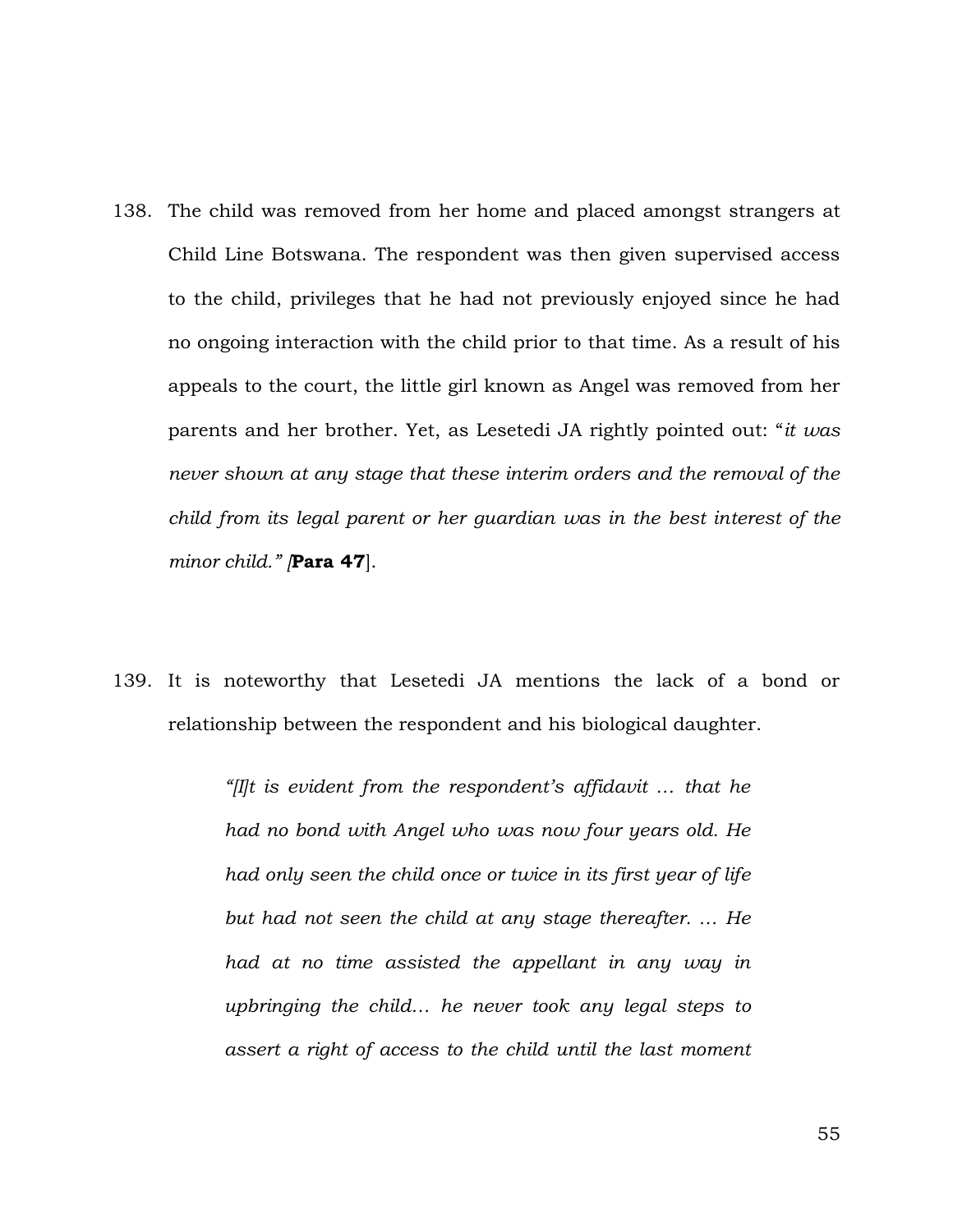*when he heard that the appellant was relocating from the jurisdiction." [Para 13].*

- 140. In terms of his application for the rescission of the adoption, the court correctly pointed out that Mr July would have had to show that he was a parent of the child as contemplated under Section 8(1)(a) of the [Adoption] Act and secondly, that the order of the adoption should not have been made without his consent.
- 141. It must be pointed out that, the Adoption Act did not require his consent, so that the second requirement could not be shown. Since he based his rights on the Children's Act No. 8 of 2009, he still had to show that he was a parent whose consent was required in terms of that Act.
- 142. The court pointed out that:

*"Under section 121 of the current Children's Act, the repealed Act is deemed for those purposes to have been valid and to continue until the adoption was finalized. Under the repealed Act there is no definition of a parent and in terms of the common law the consent of the father of a child*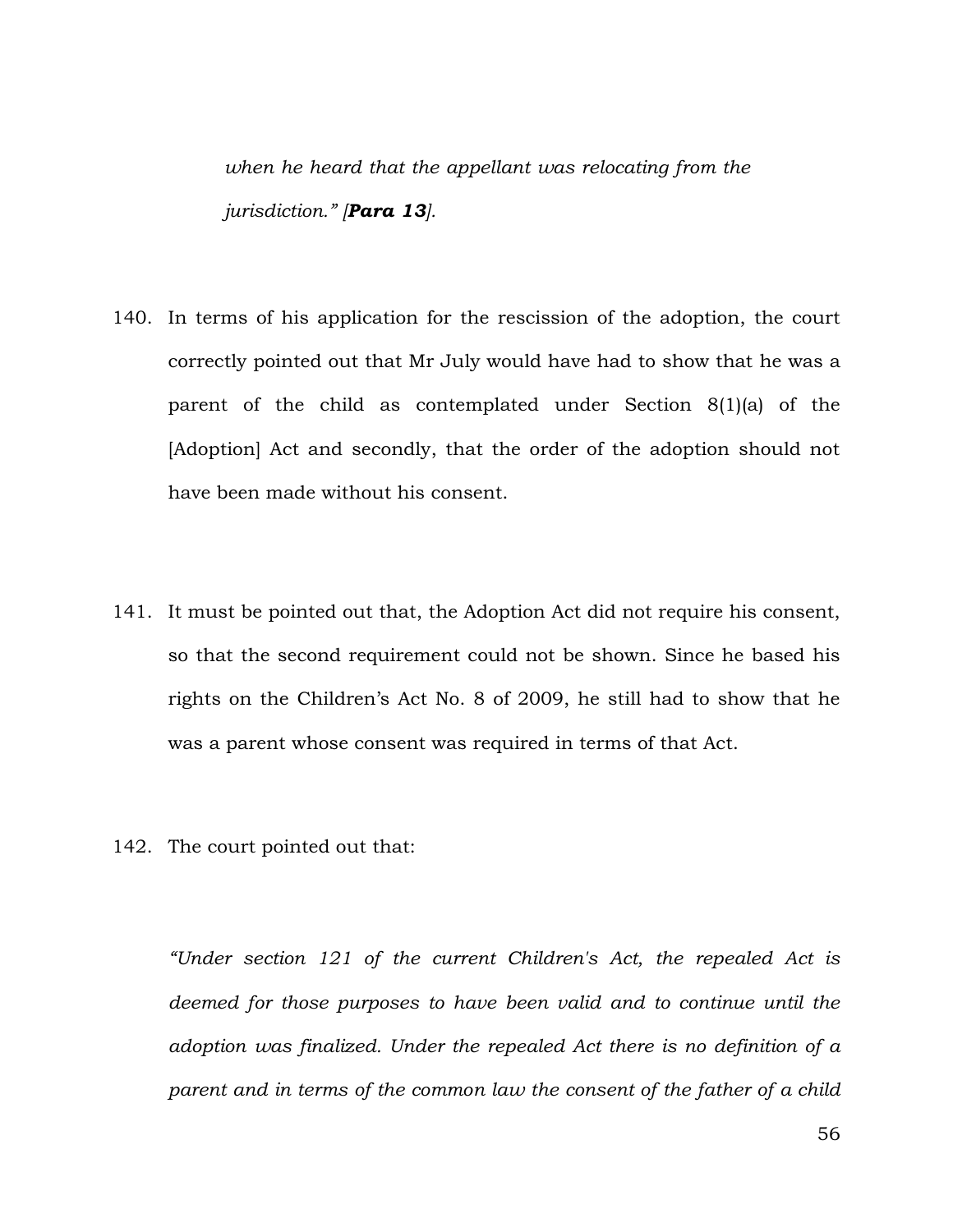*born out of wedlock has no parental rights over that child. The new Children's Act No. 8 of 2009 does not in any of its provisions require the consent of the biological father of a child born out of wedlock to be a condition precedent to the adoption of the child. The Act gives such father greater rights of involvement in the child's upbringing and outlines in detail his duties. To that extent it does not conflict with or override the Adoption Act. What flows from the Children's Act of 2009 is that the father would now expect to be consulted if he had hitherto involved himself in the life of the child. His views and the nature and extent of his involvement in the child's welfare and upbringing would then be factors to be taken into account in deciding the totality of every relevant consideration whether the adoption would be in the child's best interests." [Para 61, emphasis added].*

143. The court determined that the only recourse (aside from showing that he had *locus standi* in terms of law to bring the rescission of adoption application if his consent were necessary before the adoption order was made) would have been for the respondent to set out why the adoption was to the detriment of the child. None of these averments were made in the affidavits and for that reason alone he ought to have been non-suited to seek the reliefs he sought.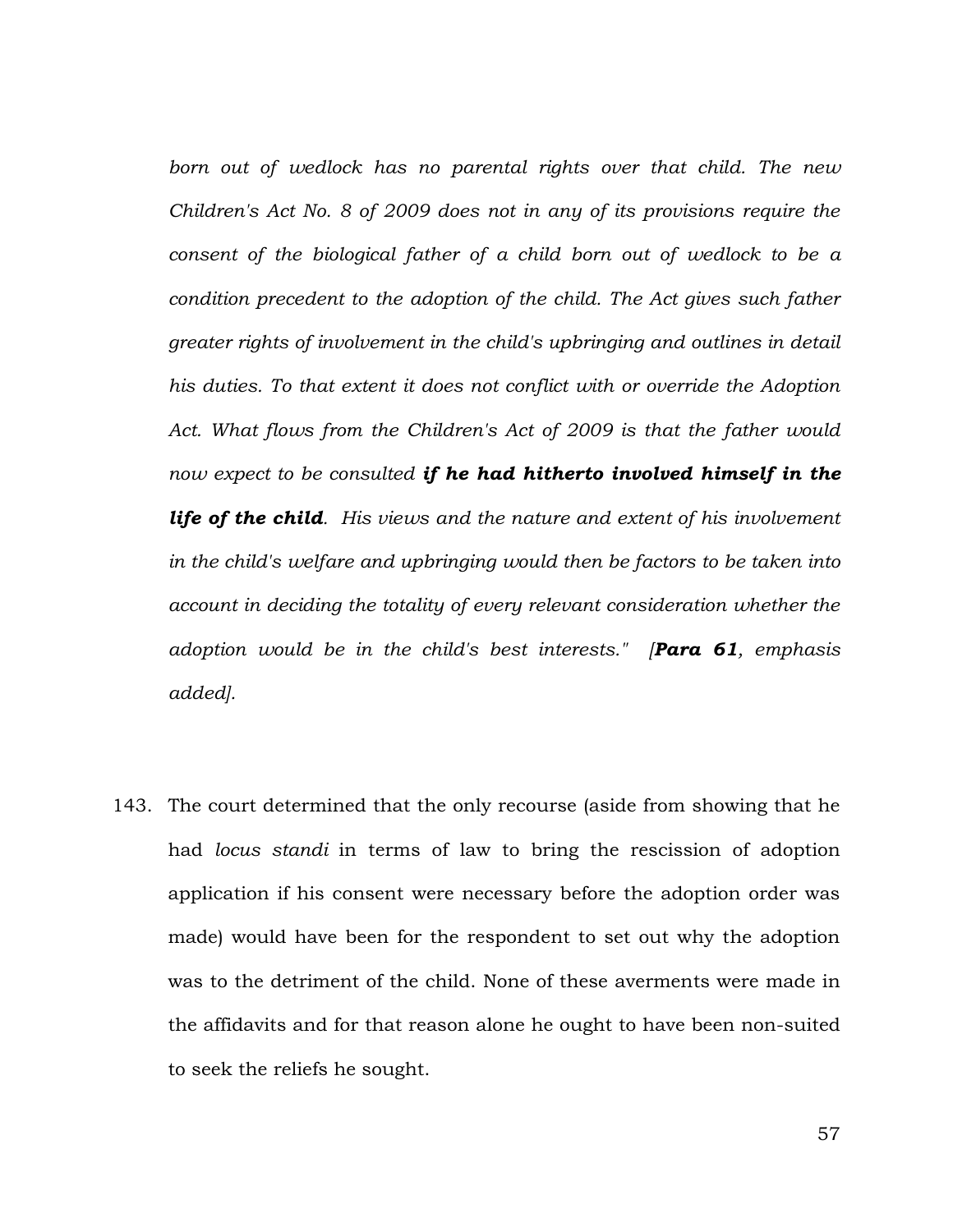144. The court ruled that in all matters involving the welfare of minor children,

> "*the court should always be astute to ensure that there are always compelling reasons, not mere unsupported allegations by a party to the litigation who has not yet established a prima facie right to custody of the child, advanced to interrupt the child's present situation or circumstance. A matter such as the present requires to be approached with caution to avoid the abuse of the judicial process by a litigant to gain an unfair advantage over another party for reasons which have little to do with the best interests of the minor child*." **[Para 77]**

- 145. It should be plain beyond doubt from reading the judgment of the Court of Appeal that the matter of parental interest or involvement looms large. This is also clear from the closing remarks of the court.
- 146. In closing the ruling, the court referred once again to the lack of parental interest that the respondent had shown prior to launching the "purported appeal":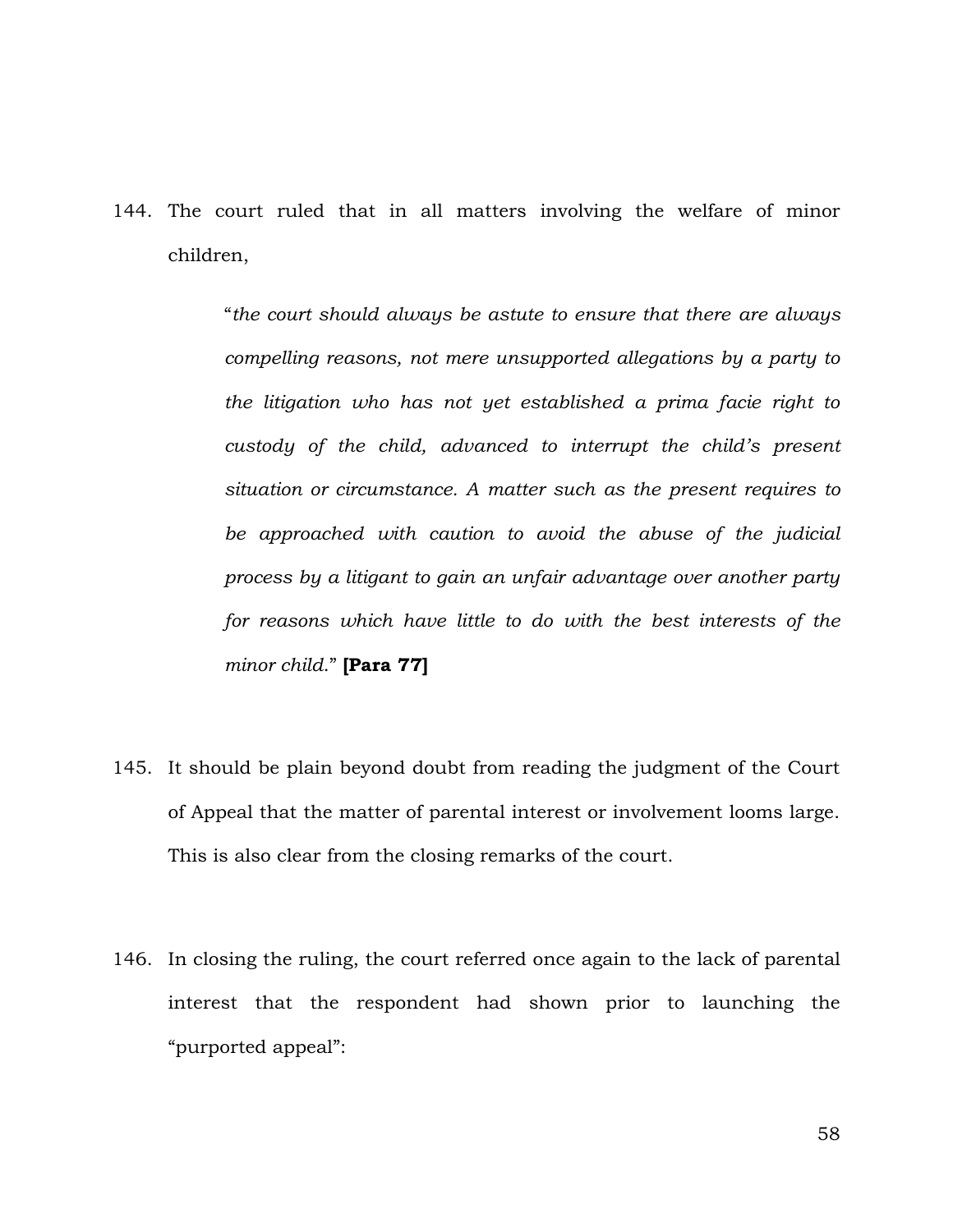*"for three years the respondent remained supine and made no attempt to assert his legal rights to have access to and bond with the minor child. This was the time at which the child was opening its eyes to the world, and for the respondent to later after the passage of several years seek to assert his rights on urgency, thereby disrupting the child's ordered life for his own convenience without demonstrating that the child's then situation was anything but well ordered and stable, was opportunistic and an abuse of judicial process."[Para 78]*

147. In this way, the Court of Appeal once more underscored the primacy of the best interests of the child. However, the court also introduced the possibility for an unmarried father to assert and obtain recognition of his legal rights as a parent. In essence, the court relies upon the enhanced role awarded to fathers under the Children Act of 2009, which would not have been applicable to the respondent whose matter commenced prior to the Act.

## **The best interests of the child**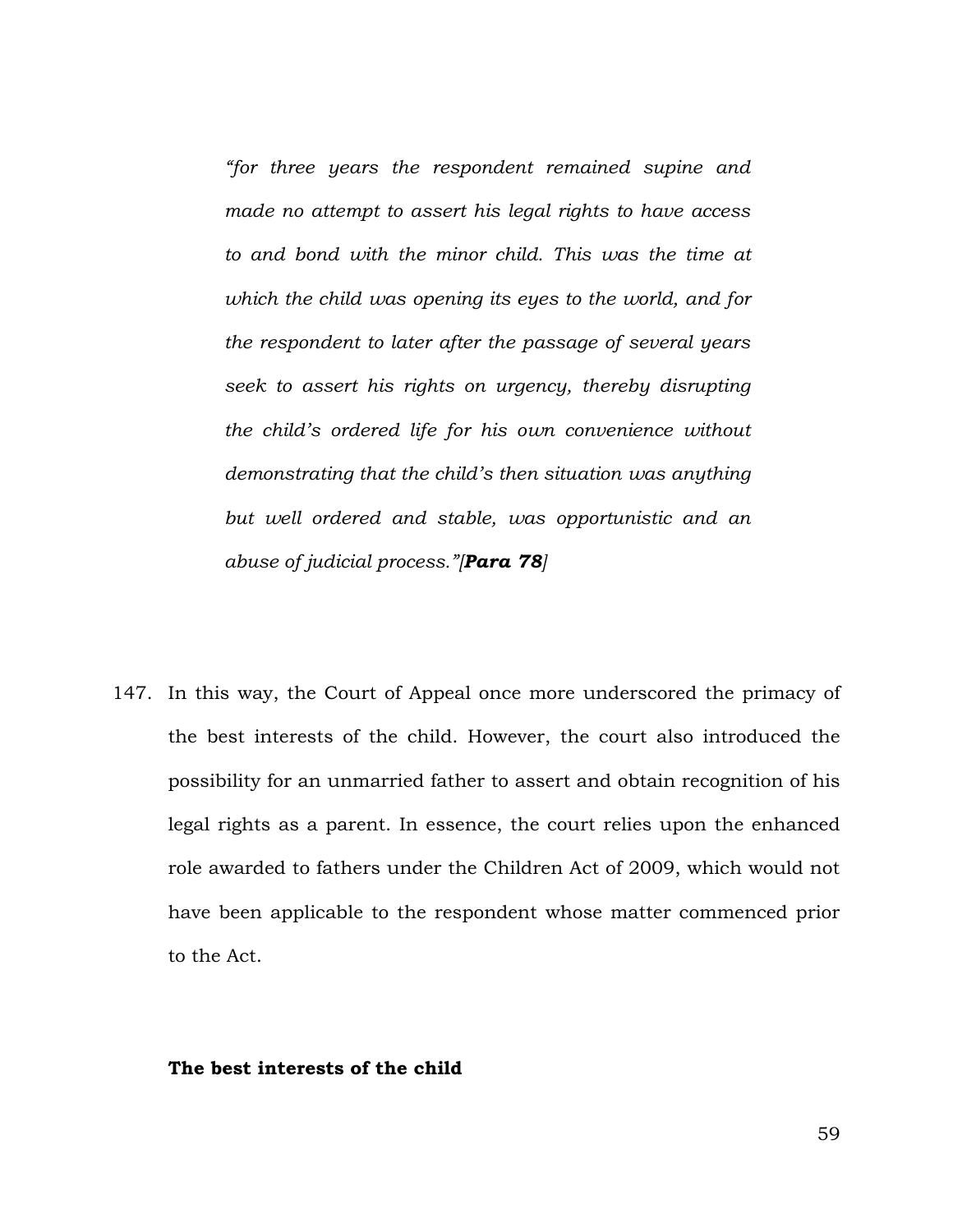- 148. The supremacy of this standard has been clearly established in the legislation and in judicial decisions concerning children, including those born out of wedlock.
- 149. In **Macheme v Ndlovu** (**CACLB-035/08) [2009] BWCA 49**, the Court of Appeal upheld the judgment of this court in **Dumisani Ndlovu v Letsile Macheme [2008] 3 BLR 230 HC**, finding the respondent entitled to certain periods of access to Lorako Macheme, a male child born on 10 April 2003, of whom the appellant was the mother and the respondent, the father. Lord Coulsfield JA (with Tebbutt JP and Foxcroft JA concurring) held that

*"the primary standard to be applied in all questions of guardianship of or access to children, whether their parents are married or unmarried, is that of the best interests of the child."* 

150. In **Mfundisi v. Kabelo**, **2003 (2) BLR 129 (HC)** Chatikobo J held:

*"The predominant approach, shared by all the cases, seems to be that the illegitimacy of the child is not the compelling reason for*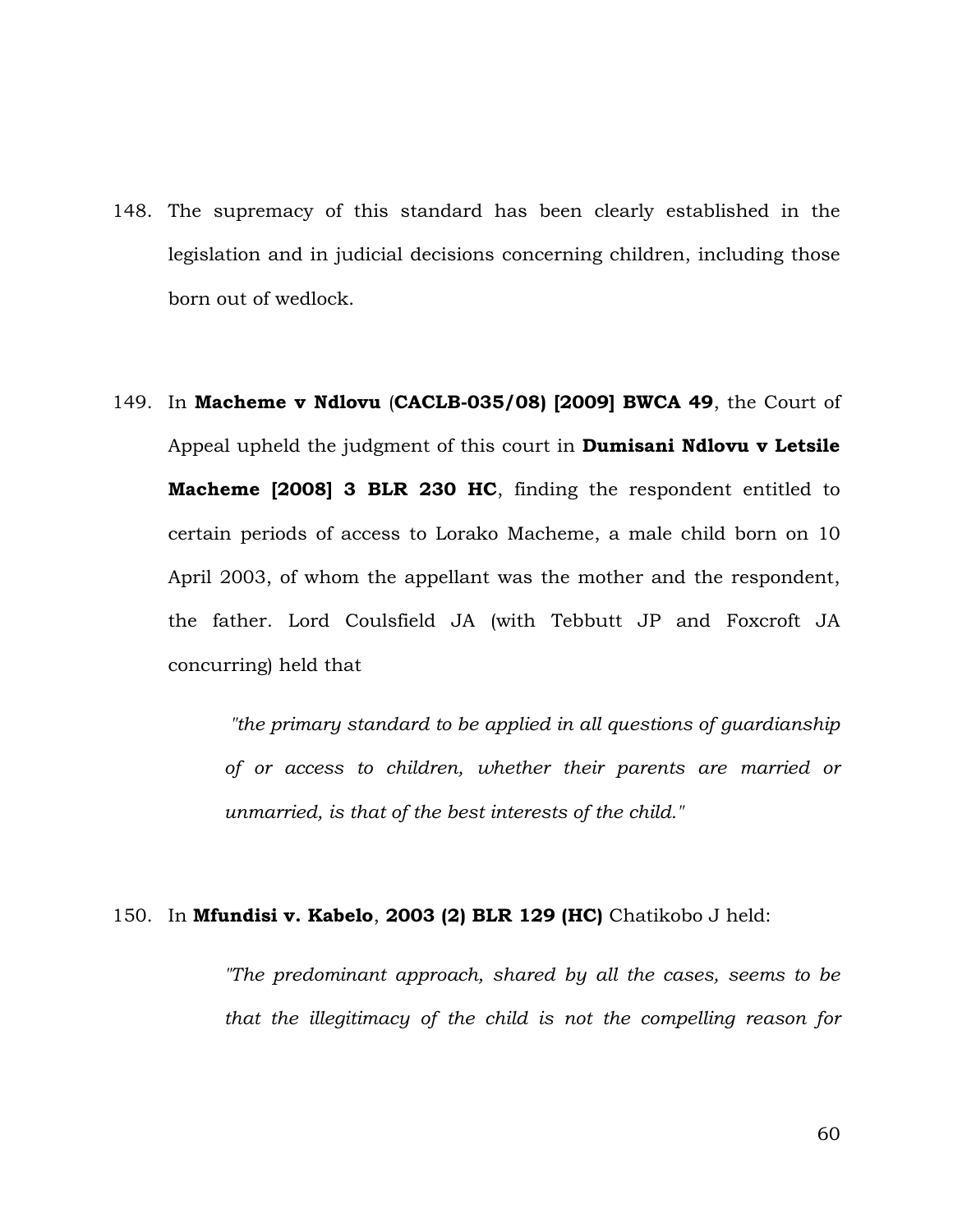*denying access by its father. Rather it is the interest of the child which must predominate"*.

- 151. The Children Act stipulates guiding principles to be used in determining the best interests of the child. These principles include taking into account the capacity of the child's parents to care for and protect the child; and, the importance of stability and the likely effect on the child of any change or disruption in the child's circumstances. (see **Section 6**)
- 152. Furthermore, no decision or action shall be taken that would result in the discrimination against any child on any status, including family; and, the parents of a child have the primary responsibility of safeguarding and promoting the child's well-being. (See **Section 7**)
- 153. Having regard to all the above, the stage has now arisen to consider whether the applicant's complaint that he is being discriminated on the basis of sex or his marital status has any merit.
- 154. On the undisputed facts of this matter, outlined earlier in some detail, it is plain that the applicant had cultivated a close relationship with his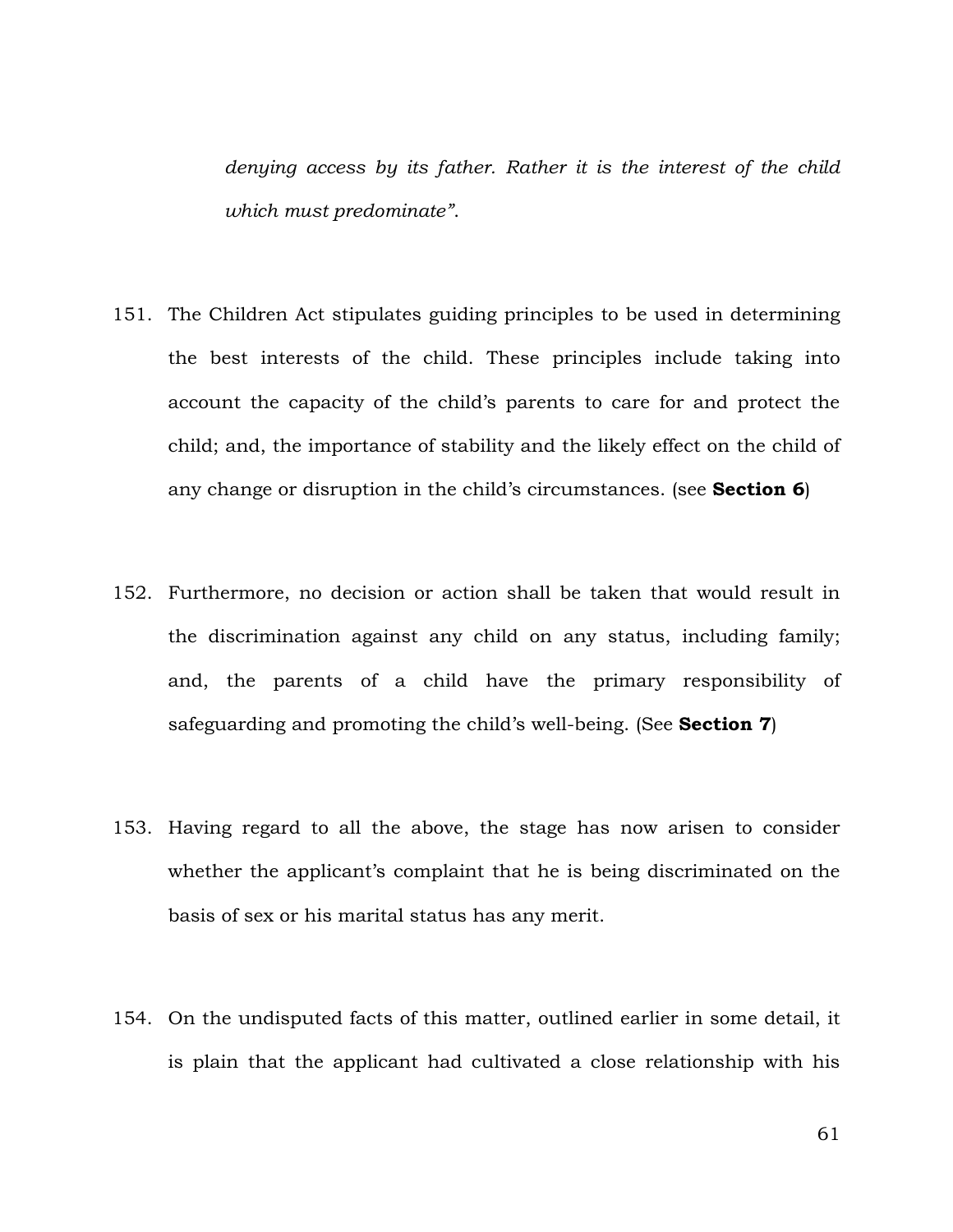child and contributed substantially to her education and general welfare. His interest in the welfare of his child was not sporadic, but consistent over time. He has in the past sought custody of the child. In a nutshell his interest and love for his child is not open to doubt.

- 155. On the evidence, the 3rd Respondent has in the past indicated a wish to end the life of the 2nd Respondent. Clearly, it is not in the best interest of the 2nd Respondent to be adopted by the 3rd Respondent.
- 156. To suggest that the applicant, as the father of the child, should have no say, when his child is about to be adopted by a man who threatened to kill her is the height of heartlessness and extremely demeaning to the human dignity of the applicant. It is so heart-wrenching that it cannot find support in the mind of any reasonable court, properly directing itself.
- 157. The position of the Attorney General is that Section 15(3) is not violated because the applicant is simply complaining that he is being discriminated by virtue of being unmarried, as opposed to a married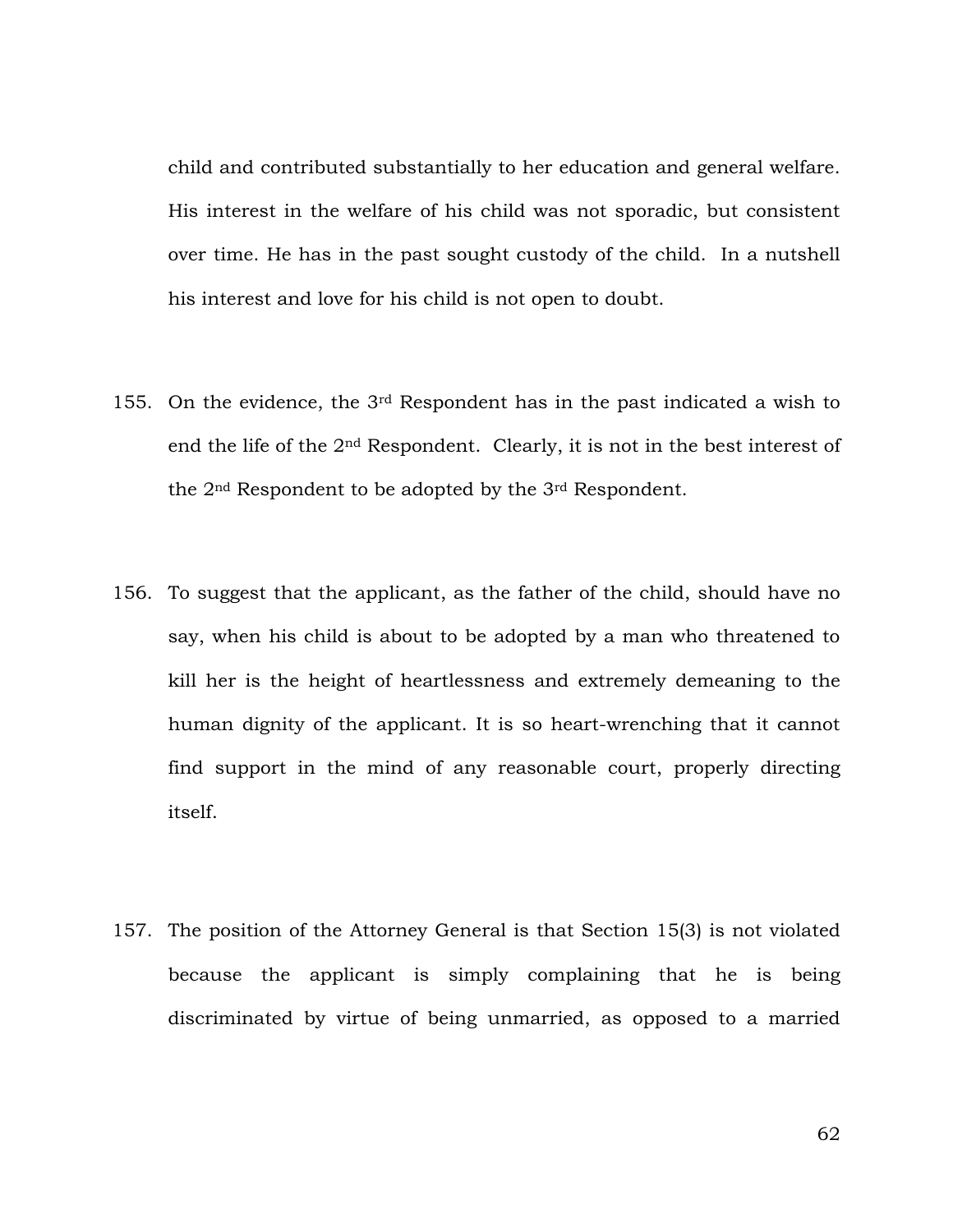man. Consequently, it is argued that he cannot complain that he is being discriminated on the basis of sex or marital status.

- 158. Section 15(3) lists grounds upon which it is not permissible to discriminate. These grounds are race, tribe, place of origin, political opinions, colour or creed.
- 159. I pause here to ask, with reference to the listed grounds, upon which it is not permissible to discriminate, whether, the absence of such other grounds as are found in most recent Constitutions such as gender, health status and disability mean that it is permissible to discriminate on such grounds?
- 160. In the case of **Attorney-General v Dow Appeal Court 1994 (6) BCLR 1**) Amissah JP suggests general guidelines for expanding these categories:

*"If the categories of groups or classes mentioned in section 15(3) are but examples, where does one draw the line as to the categories to be included? Of course, treatment to different sexes based on biological differences cannot be taken as discrimination in the sense that section 15(3)*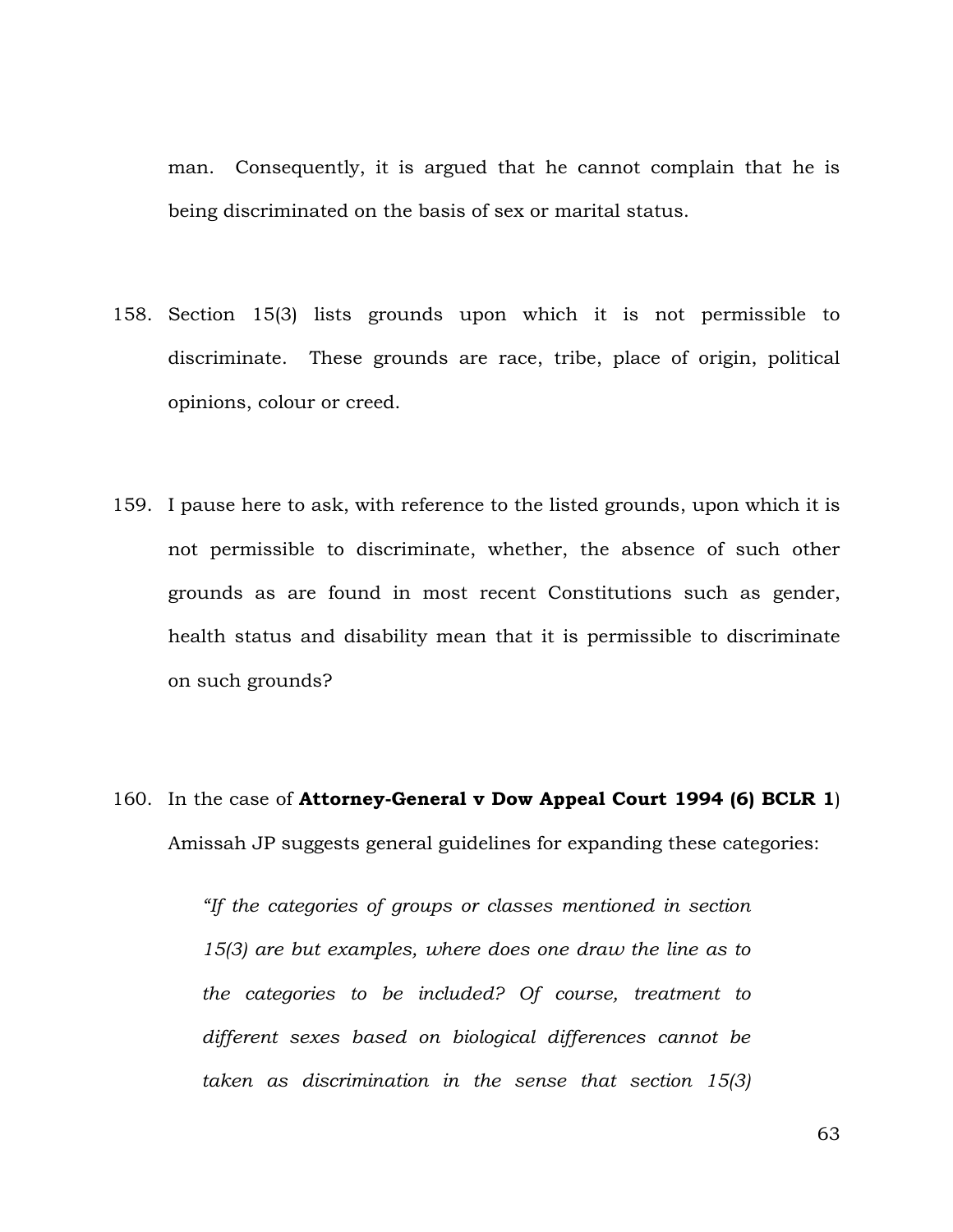*proscribes. With regard to the classes which are protected, it would be wrong to lay down any hard and fast rules. The vulnerable classes identified in sections 3 and 15 are well known. I would add that not only the classes mentioned in the definition in section 15(3), but, for example, the class also mentioned in subsection (4)(d), where it speaks of "community" in addition to "race" and "tribe" have to be taken as vulnerable. Civilised society requires that different treatment should not be given to people wholly or mainly on the ground of membership of the designated classes or groups.... The only general criterion which could be put forward to identify the classes or groups is what to the right thinking man is outrageous treatment only or mainly because of membership of that class or group and what the comity of nations has come to adopt as unacceptable behaviour."*

161. Inspired and fortified by the above remarks, the Industrial Court in the case of **Diau**, cited supra, opined that:

> *"In my mind, the grounds listed in terms of section 15 (3) are not exhaustive. A closer interrogation of the said grounds show one*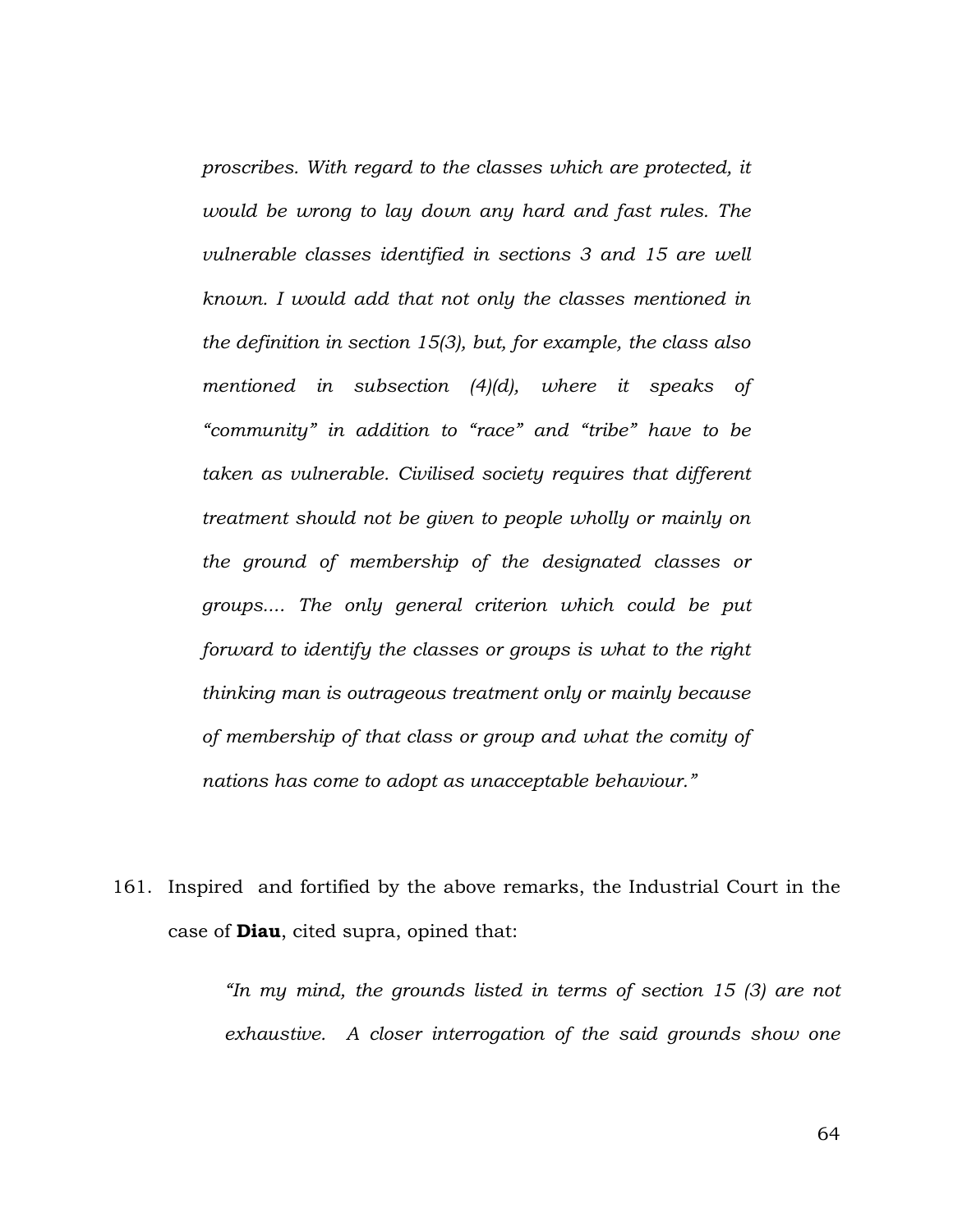*common feature – they outlaw discrimination on grounds that are offensive to human dignity and/or on grounds that are irrational..."*

- 162. It is clear from the above, that Section 15(3) does not constitute a closed list, but an open one. The advantage with the open list system is that it allows the court to add on other grounds in accordance with the evolving norms of society and the values of international human rights regime.
- 163. Undertaking the analysis whether the adoption unduly discriminates against unwed fathers, the court would need to be cautious and cognitive of the very real differences that exist in the lived realities of women and men as parents. Granting formal equality to unmarried men that expands their role over the decision-making process, concerning their biological children, would have to be achieved in such a manner as to avoid further burdening women, who in practice, and according to research, bear the brunt of child-rearing duties.
- 164. An argument has been raised on the grounds of the differentiation between biological mothers and biological fathers in the relevant laws. The Attorney General sought to rely upon the terms of customary law, whereby a child born out of wedlock belongs to the mother's family and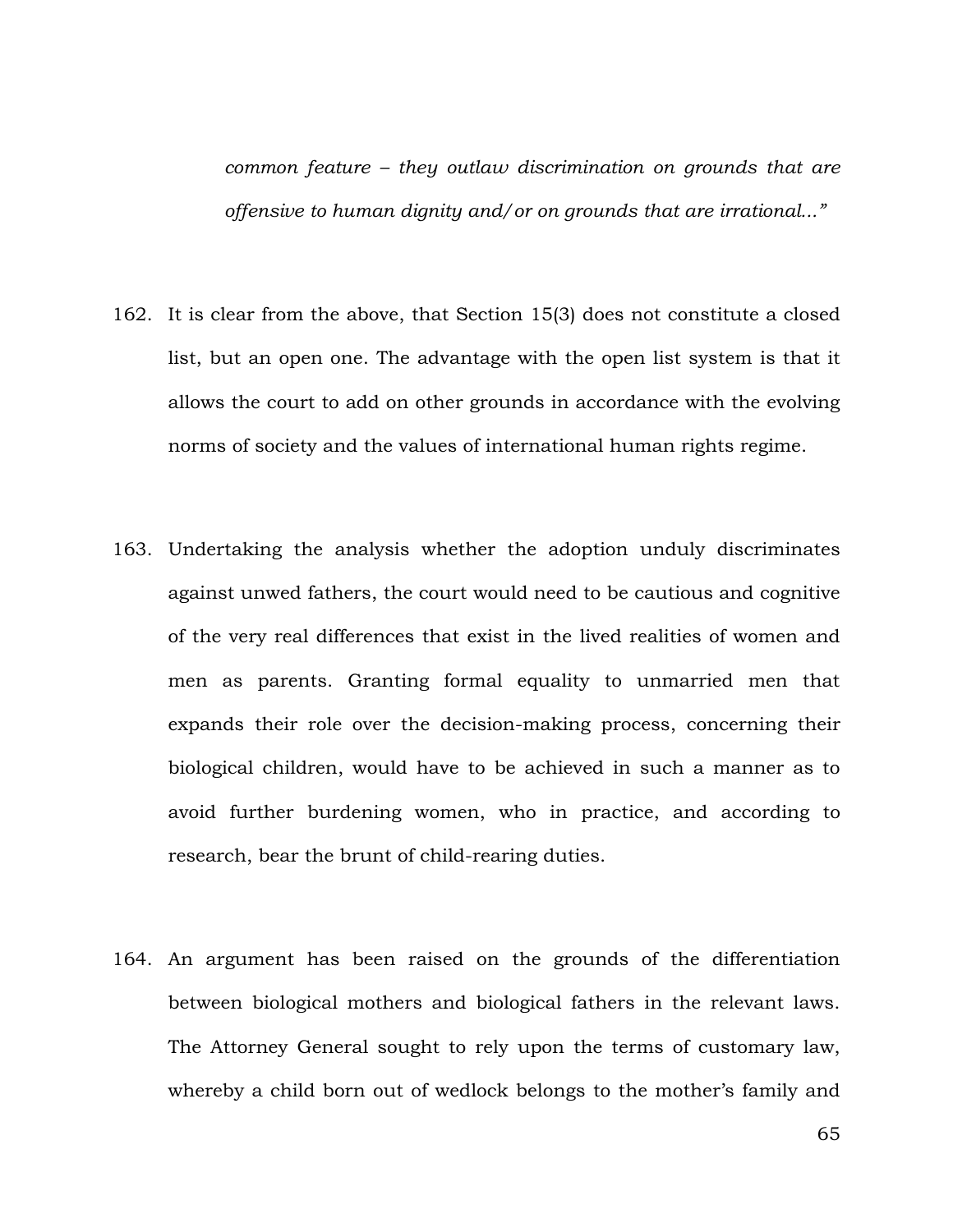argued that this is a position that was also applicable under common law, with parental rights and responsibilities over a child being acquired by birth in lawful wedlock.

- 165. The above position reflects the common law, whereby the father of an *illegitimate* child had no rights regarding his offspring, and the child lacked the rights normally bestowed upon a *legitimate* child, such as the right to inherit from his parents. This argument is answered eloquently in the **Dow** case, cited supra, per Amissah JP.
- 166. It is apposite to let Amissah JP speak for himself (even from the grave may his soul rest in peace):
- 167. Amissah JP in the **Dow** case observed:

*"Our attention has been drawn to the patrilineal customs and traditions of the Botswana people to show, I believe, that it was proper for Parliament to legislate to preserve or advance such customs and traditions. Custom and tradition have never been static. Even then, they have always yielded to express legislation.*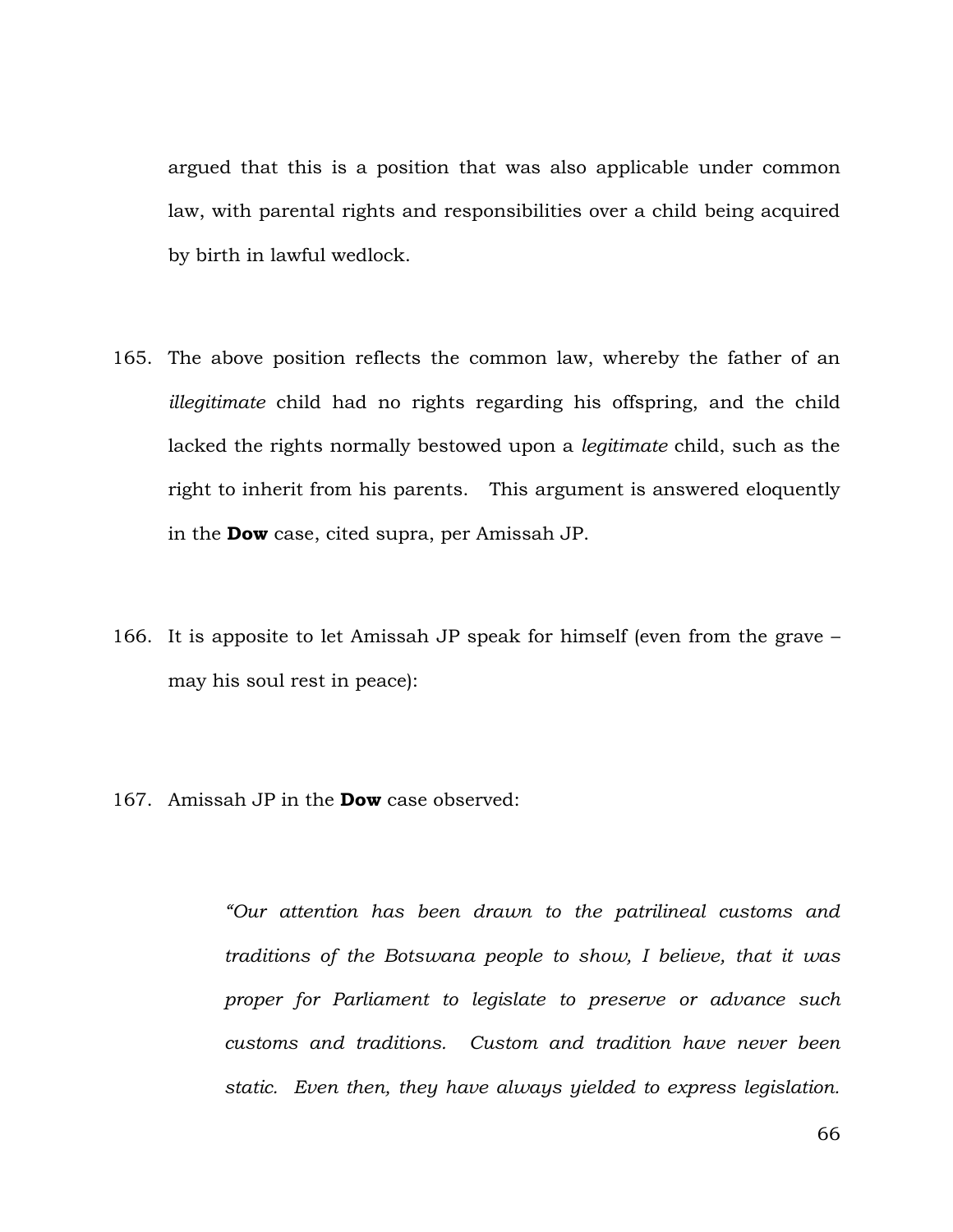*Custom and tradition must a fortiori, and from what I have already said about the pre-eminence of the Constitution, yield to the Constitution of Botswana. A constitutional guarantee cannot be overridden by custom. Of course, the custom will as far as possible be read so as to conform with the Constitution. But where this is impossible, it is custom not the Constitution which must go."*

168. The above perspective was recently reinforced by the Court of Appeal in the case of **Ramantele**, cited supra, when the court stated that:

> *"It is axiomatic to state that customary law is not static. It develops and modernizes with the times, harsh and inhumane aspects of custom being discarded as time goes on; more liberal and flexible aspects consistent with the society's changing ethos being retained and probably being continuously modified on a case by case basis or at the instance of the traditional leadership to keep pace with the times … For after all what is customary law but a set of rules developed by society to address issues around certain values which protect the community's social fabric and cohesion. (Para 77)*

169. It is clear from the above quotations that custom that is in conflict with the Constitution is invalid to the extent of its inconsistency. The same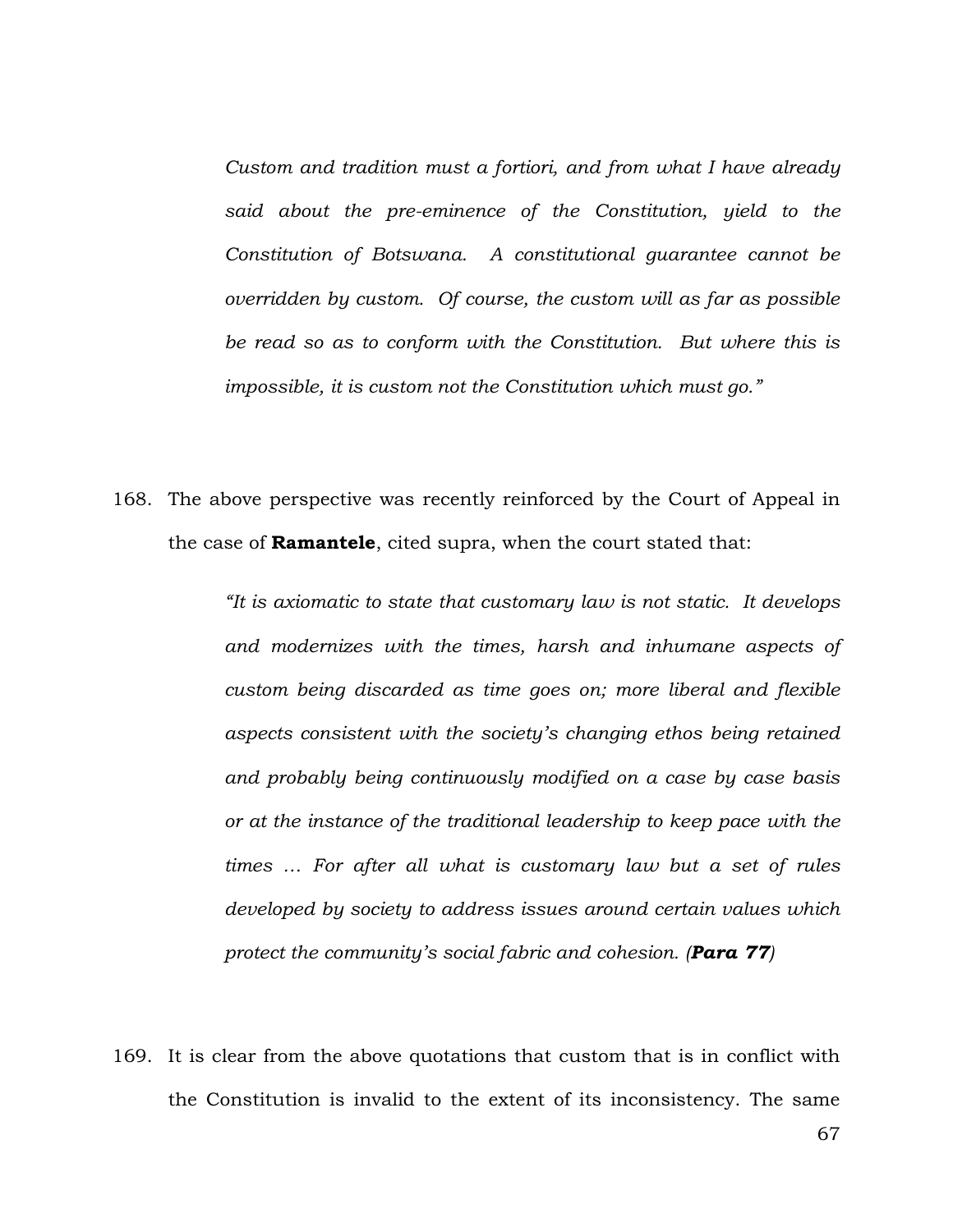position applies to legislation. Any legislation that is inconsistent with the Constitution is invalid to the extent of its inconsistency.

- 170. The court further held that irrespective of the constitutional provisionsfor a customary law to achieve the status of law, it must be compatible with morality, humanity, and natural justice, as set out in the Customary Law Act. The customary law must accordingly comply with any notion of fairness, equity and good conscience. (See **paras 49-50**)
- 171. The court concluded that there is no rational and justifiable basis for sticking to the narrow norms of days gone by when such norms go against current value systems. (**Para 80**)
- 172. The above statements apply with equal force to this matter. The customary rule relied upon by the Attorney General offends any notion of fairness, equality and good conscience when measured against the contemporary norms.
- 173. In determining whether the applicant has been discriminated against or not, this court must bear in mind that Section 15(4) contains a claw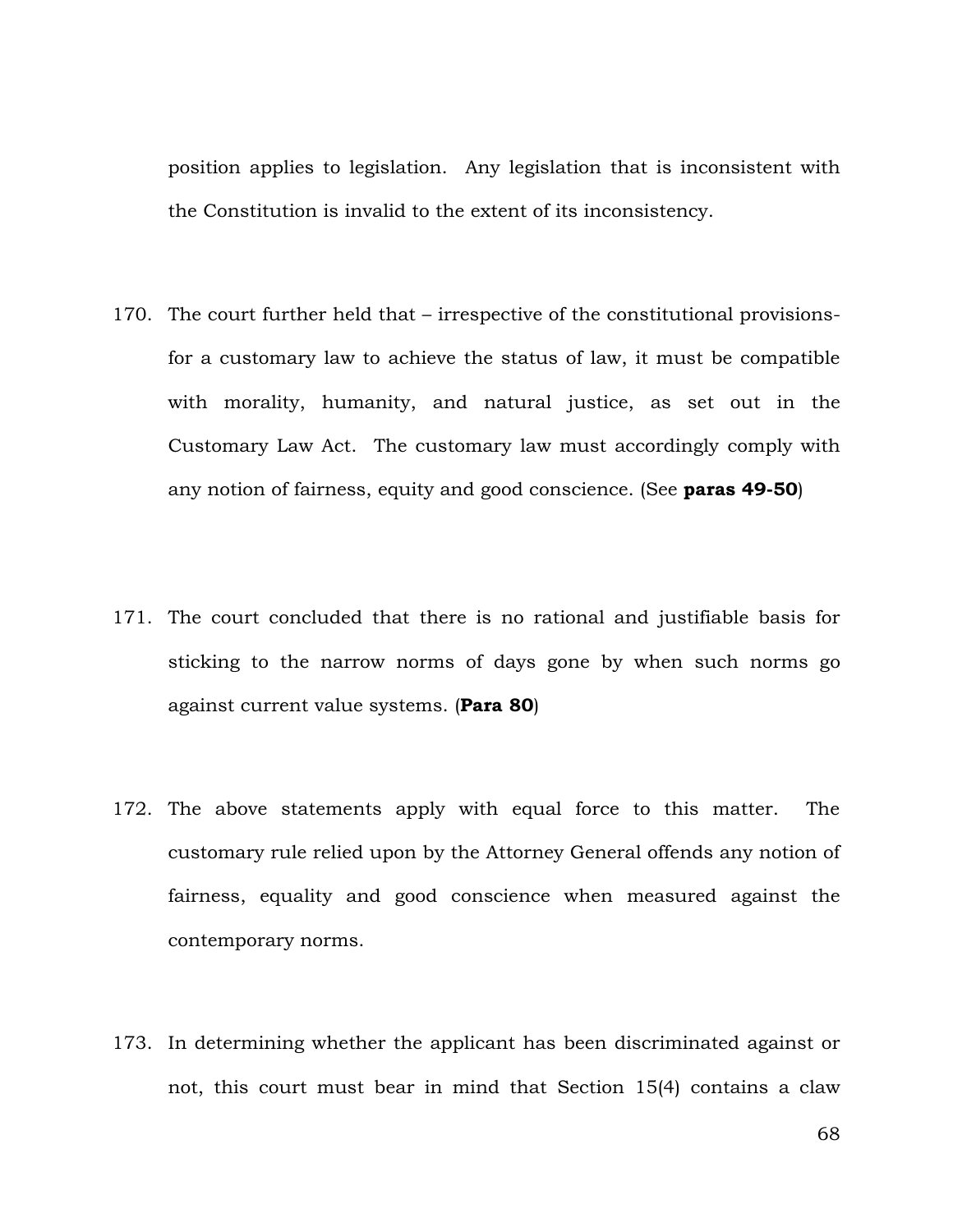back clause specifying that the protections of Section 15 do not extend to any law that makes provision with respect to adoption or other matters of personal law.

- 174. The Attorney General has placed reliance on the above clause as it has done in many other similar cases that have come before this court, arguing that in this instance, we are dealing with adoption, one of those instances specifically prohibited by Section 15 (4) (c).
- 175. Fortunately, the Court of Appeal has indicated, in clear terms, that the derogations listed in Section 15 are not beyond reproach and have to be tested against the parameters set out in the umbrella provision of Section 3. Lesetedi JA reiterated the holding in **Dow** that a derogation as contained in Section 15(4) does not permit unchecked discrimination which is not consistent with the core values of the constitution, stating:

*"Where there is a derogation the court must closely scrutinize it, give it a strict and narrow interpretation and test whether such discrimination is justifiable having regard to the exceptions contained in Section 3 of the Constitution. It is only when the court is satisfied that a*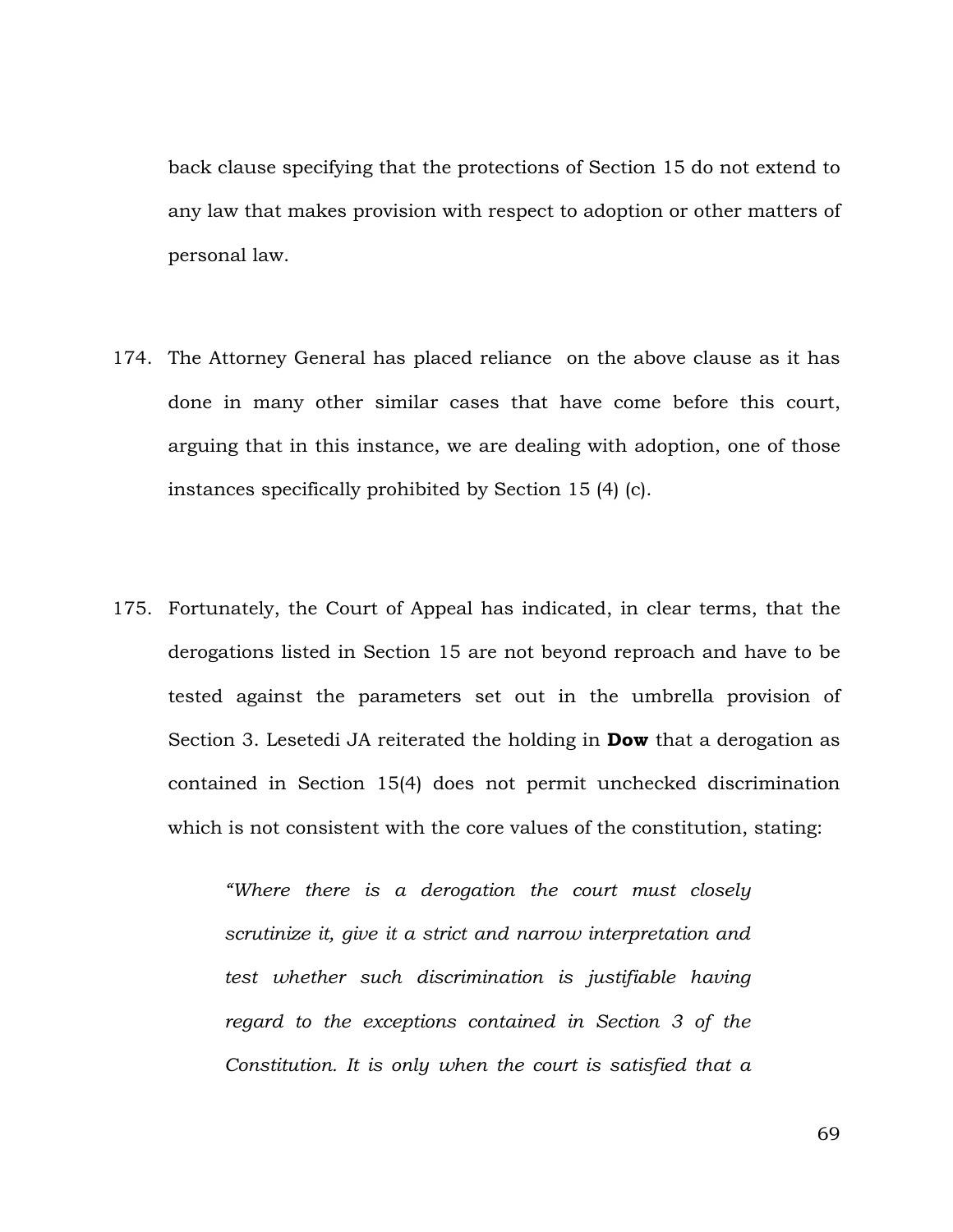*discrimination passes that test that the court can find that the derogation is constitutionally permissible.*

*... the derogations contained in Section 15(4) of the Constitution are not unchecked. They must be rational and justifiable either as being intended to ensure that the rights and freedoms of any individual do not prejudice the rights and freedoms of others or as being in the public interest."* (See **Ramantele case, paras 71-72**)

176. I agree entirely with the above remarks, which constitute the law in Botswana. In addition, I am of the considered view that a contextual or purposive reading of Section 15 (4) is capable of two interpretations and both interpretations are consistent with the actual grammar used in the construction of Section 15 (4). The first and literal interpretation is that Section 15 (4) is a blanket licence for laws to discriminate on matters to do with adoption, marriage and other matters of personal law. The second interpretation is that if a litigant can show that the discrimination he/she complains of is not in the public interest and that not being discriminated against would not harm the interest of other persons, the court will construe Section 15(4) strictly or restrictively in a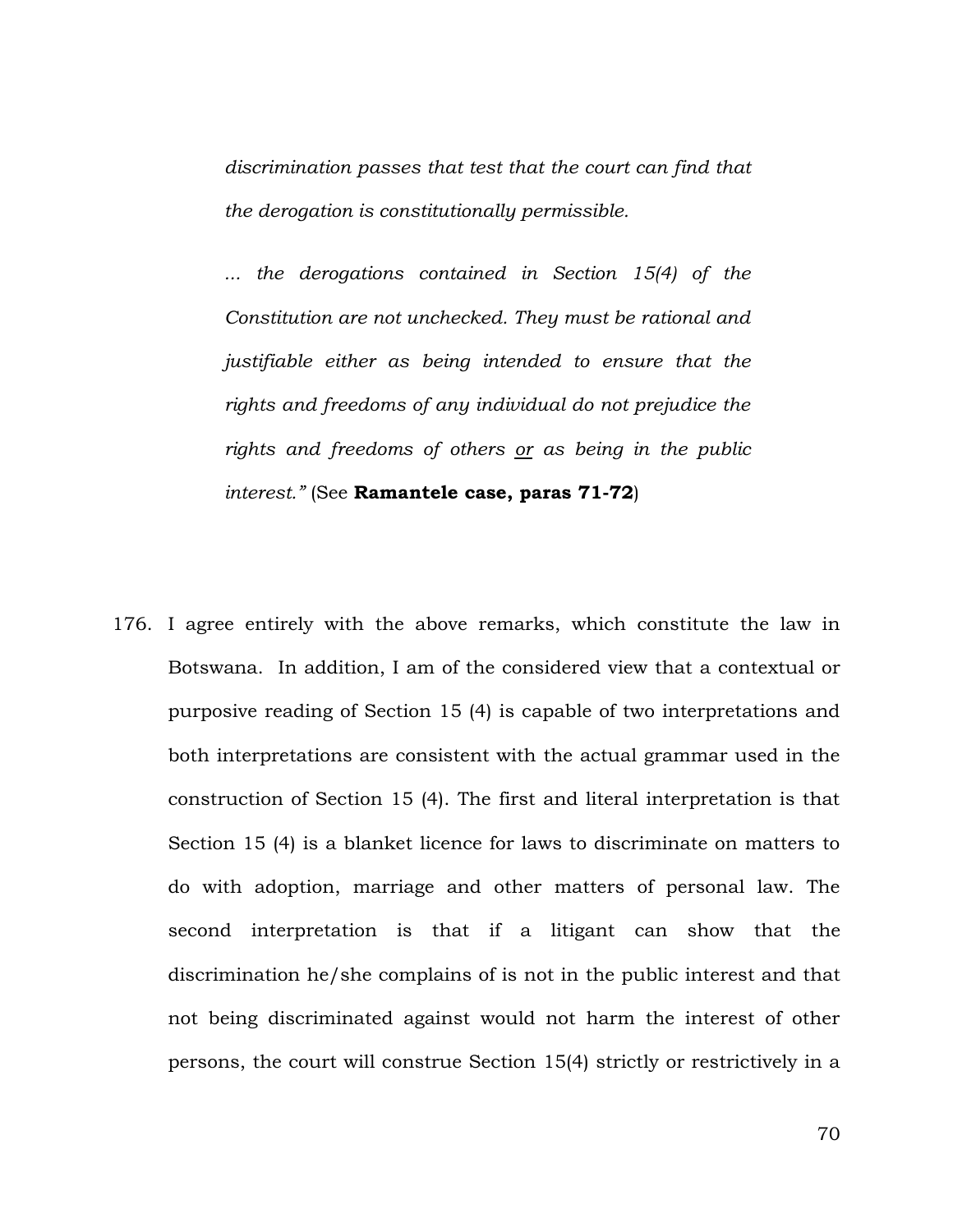manner that gives effect to the underlying values and purpose of the Constitution.

- 177. This court notes in passing that the attitude or standpoint of the Attorney General towards Section 15 (4) has not changed since **Dow** and even with the recent decision of the Court of Appeal in **Ramantele.** Their defence of Section 15 (4) appears not to be informed by the development in the case law. In this case, there was no attempt to persuade the court why the holding in the latest case of **Ramantele** should not apply. It seems to me that the Attorney General simply does not want to listen to what the courts are saying.
- 178. In my respectful view, the equal protection clause, as embodied in the United States Declaration of Independence, the United States Constitution and other international human rights instruments that influenced our Constitution, was designed to impose upon states positive duty to supply protection to all persons in their inalienable enjoyment of human rights.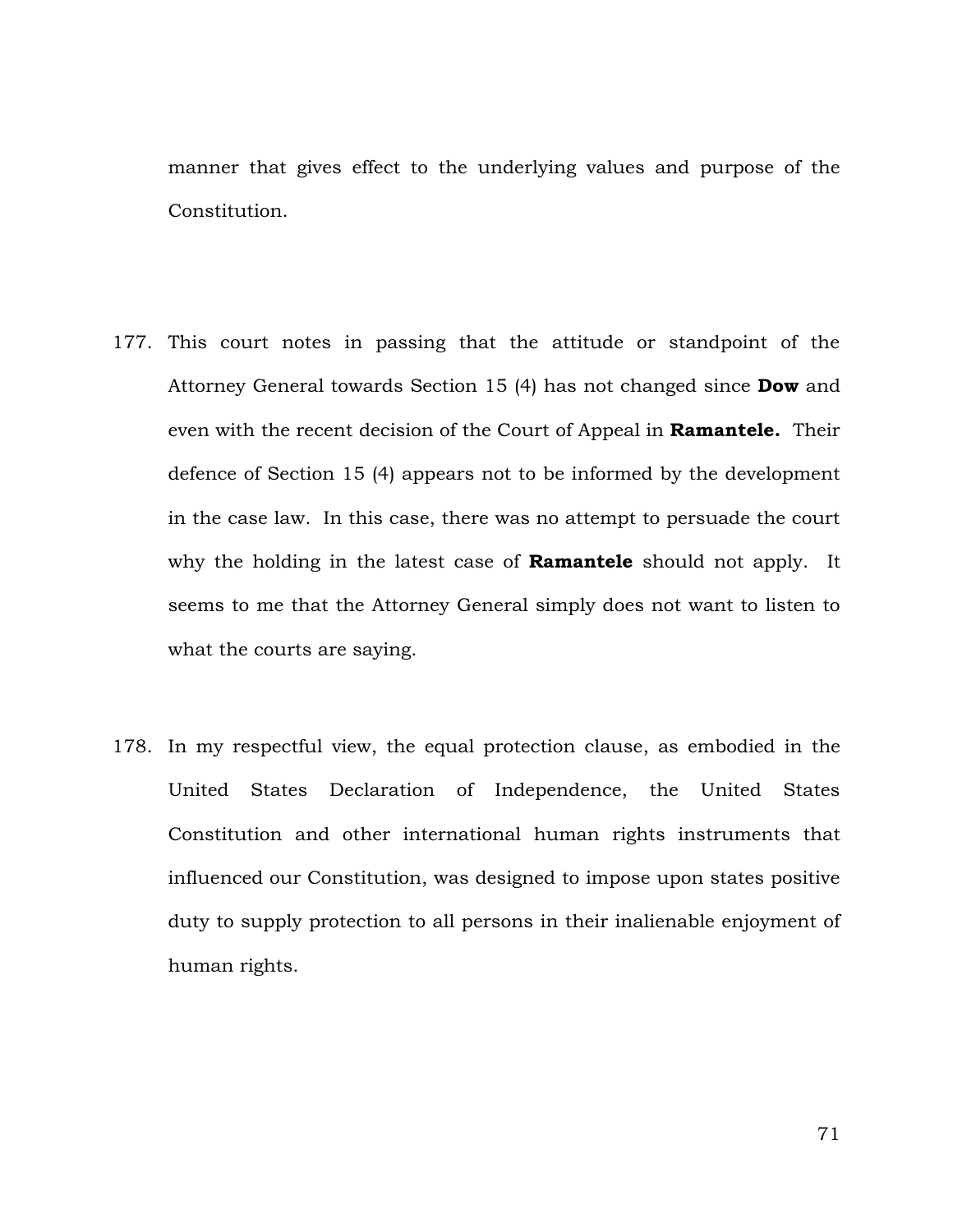- 179. Section 3 or the equal protection clause, to which Section 15(4) is subordinate to, is closely associated with the denial that differences in colour, creed, sex, marital status are relevant in the way in which humanity must be treated. These factors are irrelevant accidents in the face of our common humanity.
- 180. It is perhaps important to emphasise that Section 3, which Justice Lesetedi refers to as the umbrella provision, is first and foremost an equality provision. Its primary aim is the promotion of a society in which all are secure in the knowledge that they are recognised at law as human beings, equally deserving of concern, respect and consideration. A Section 3 and 15 analysis must focus on uncovering and understanding the negative impacts of legislative distinction or omission, whatever the case may be, on the affected individual or group. Critical in such an inquiry is the extent to which the less favourable treatment affects the human dignity and personhood of the aggrieved party.
- 181. The attempt to understand the relationship between Section 3 and 15 is complicated by the fact that many jurists and judges still refuse or are reluctant to accept that all rights are interdependent, indivisible and universal. Proceeding from this vintage point, it becomes easy to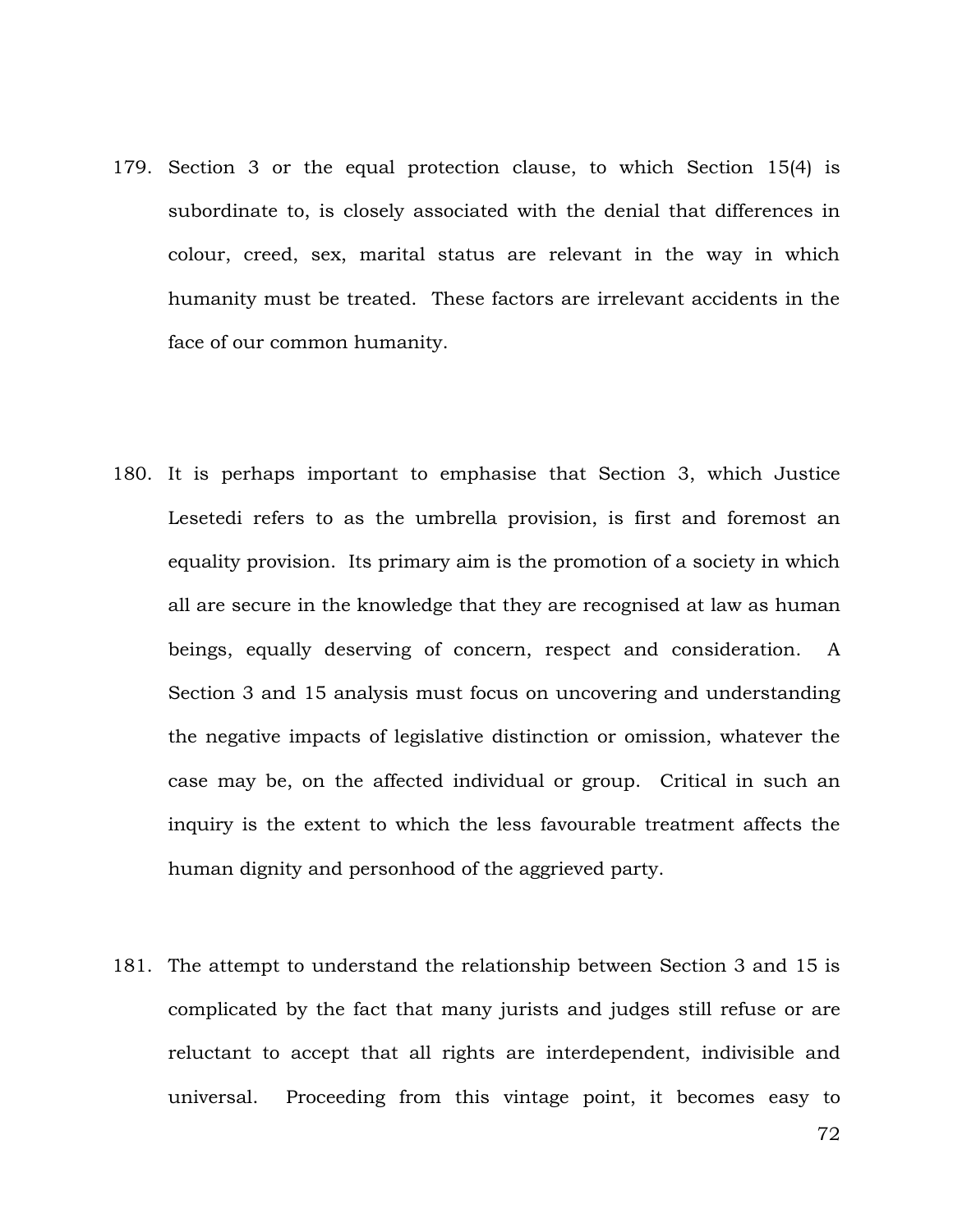understand why Section 15 (4), which is a derogation clause must be construed strictly. This is what the court in **Moses Magaya v Mary Magaya1999 (1) ZLR 100** could have done in order to protect rights that were at stake, when dealing with a provision similar to Section 15 (4) referred to above.

182. The facts in the case of **Magaya** may be stated briefly. When Shonhiwa Magaya died without a Will, a local court in Zimababwe designated his eldest child, Venia Magaya, heir to the estate. This aggrieved her younger half brother, who contended that in terms of African customary law, a woman cannot be appointed as heir to her father's estate when there is a man in the family who is entitled to be heir. The magistrate court, (sitting in an appellate capacity) agreed and Ms Magaya's heirship was reversed. The newly appointed heir took his position as head of the household and removed Ms Magaya from her family home. An appeal was lodged with the Supreme Court of Zimbabwe which upheld the derogation clause that saved discriminatory customary law in matters of personal law.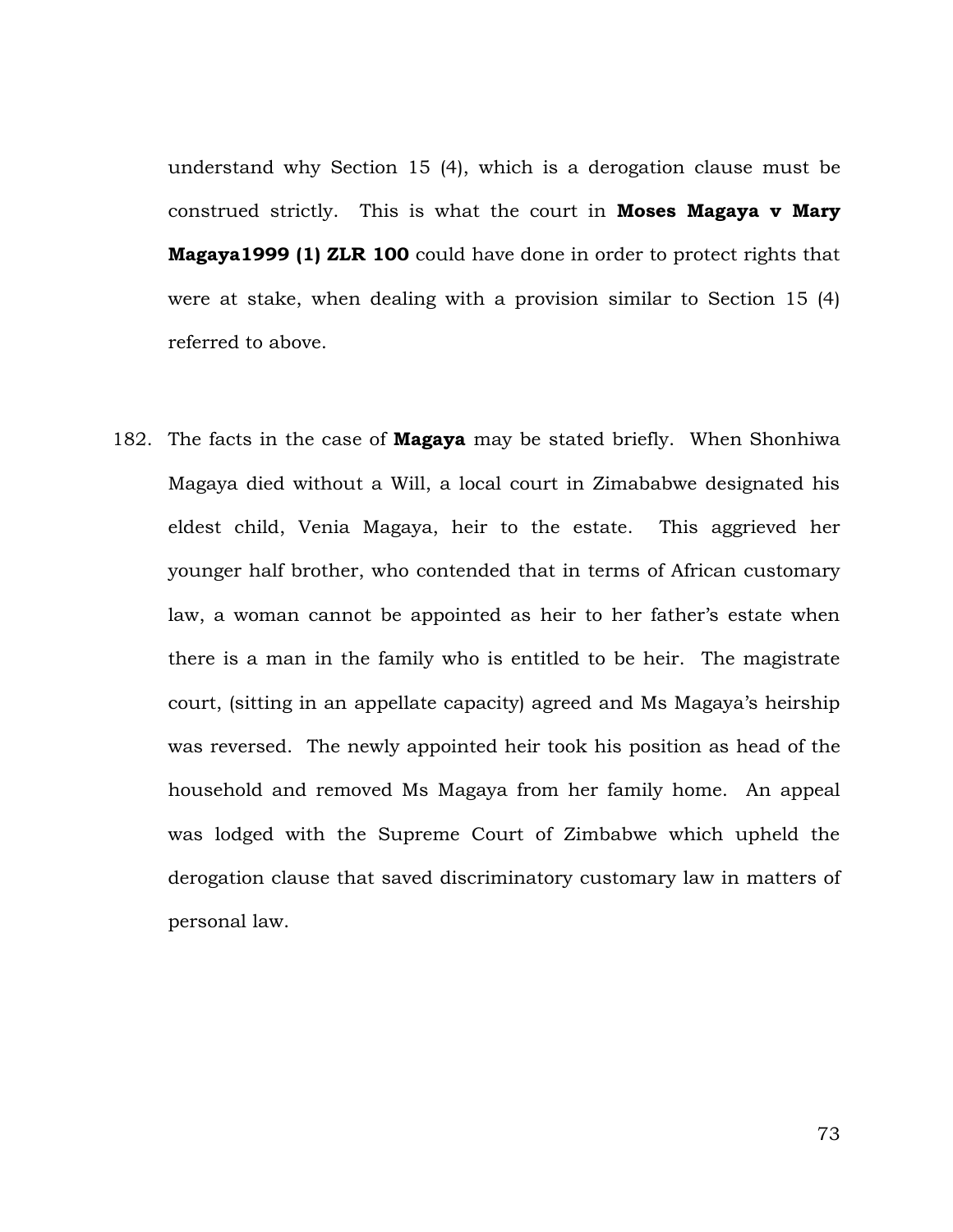- 183. The case triggered widespread criticism in some legal circles on the basis that it violated Ms Magaya's right to equality, fundamental issues of fairness and international norms.
- 184. Speaking for myself, I do not agree that the decision the court took was the only outcome the court could have taken. Adjudication of equality cases requires a delicate balancing act. It must be approached from the perspective that human dignity is the core right that informs the bill of rights of any country, whether or not that Constitution expressly provides for the right to human dignity or not. This is so because any bill of rights implicitly flows from the right to human dignity. Secondly, the balancing act should take into account the truism that human rights are interdependent, indivisible and universal. No single provision should be interpreted in isolation from others. Had the Magaya court properly factored the above considerations it could not have come to a conclusion that in effect suggested that women are less human than men.
- 185. A recent decision by the Lesotho Court of Appeal in the case of **Masupha v The Senior Resident Magistrate for the Surbodinate Court of Berea and Others, Court of Appeal (CIV) 29/2013,** also adopted the Magaya logic when dealing with a derogatory clause similar to Section 15 (4) of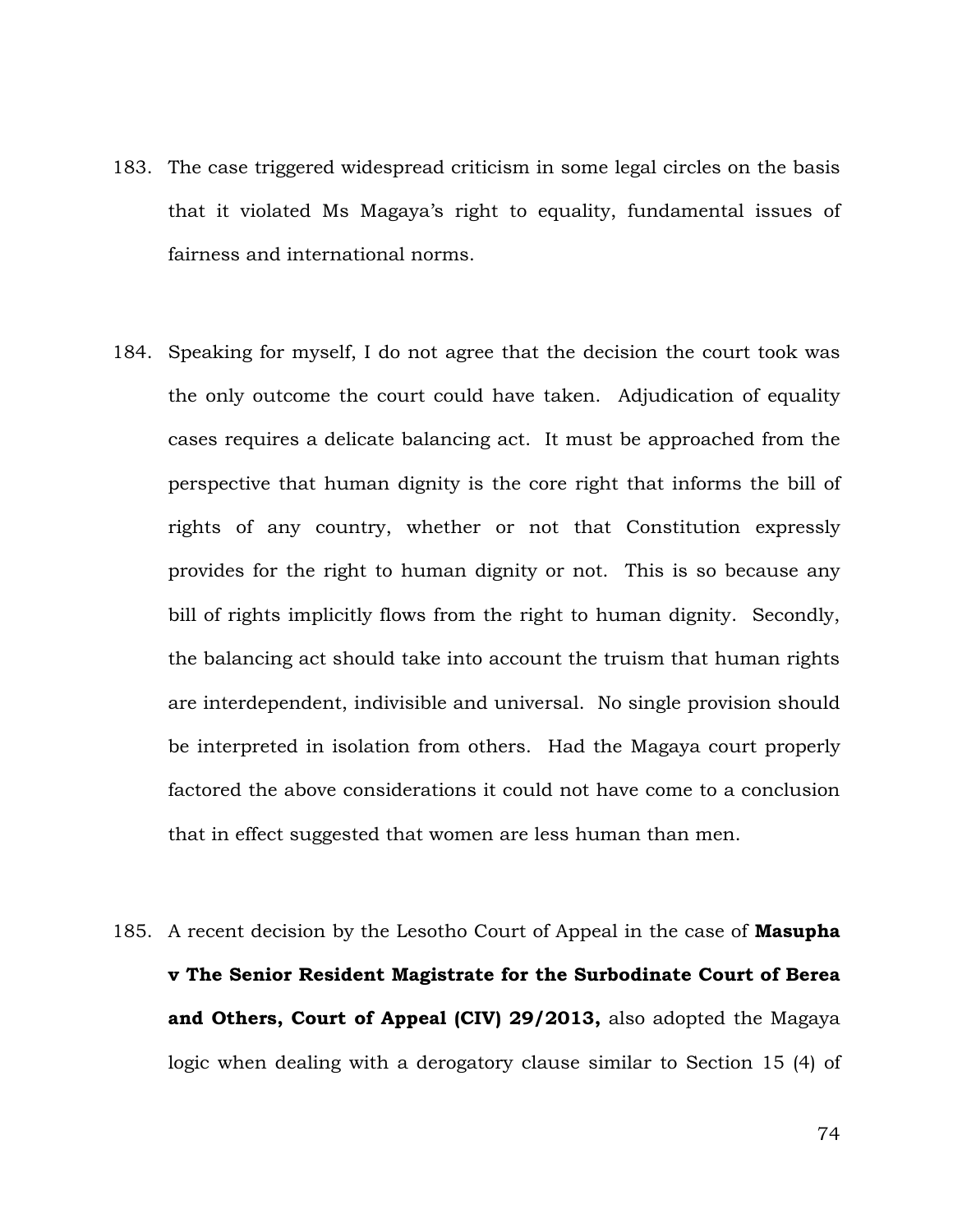the Botswana Constitution and repudiated the reasoning of the Botswana judgments such as the **Dow** decision that interpreted the above section restrictively.

186. In that case, the Appellant, an unmarried woman, is the daughter of late Principal Chief of Ha "Mamathe, Thupa-Kubu and Jorotane." When her father died he was succeeded by her mother until her death in December 2008. In February 2009, the minor son and only issue of the subsequent marriage entered into by the appellant's late father, was named as successor to the chieftainship and a regent was appointed pending his majority. The appellant challenged her exclusion on the ground that it was based on Section 10 of the Chieftainship Act which was unconstitutional in that it disentitled her to succeed solely on the ground that she was a female. Although the Court held that Section 18 (4) c, which is more or less similar to the Botswana's Section 15 (4) above, had to be "strictly construed" because it was a limitation provision. It held that the limitations under Section 18 (including Section 18(4)c ) are "*designed to ensure absence of prejudice to, inter alia, the public interest. Accordingly the Constitution itself affirmatively disposes the question whether s 18(4) c constitutes a permissible limitation on the s 18 right….In other words, the public interest issue is decided, in the instances where there are*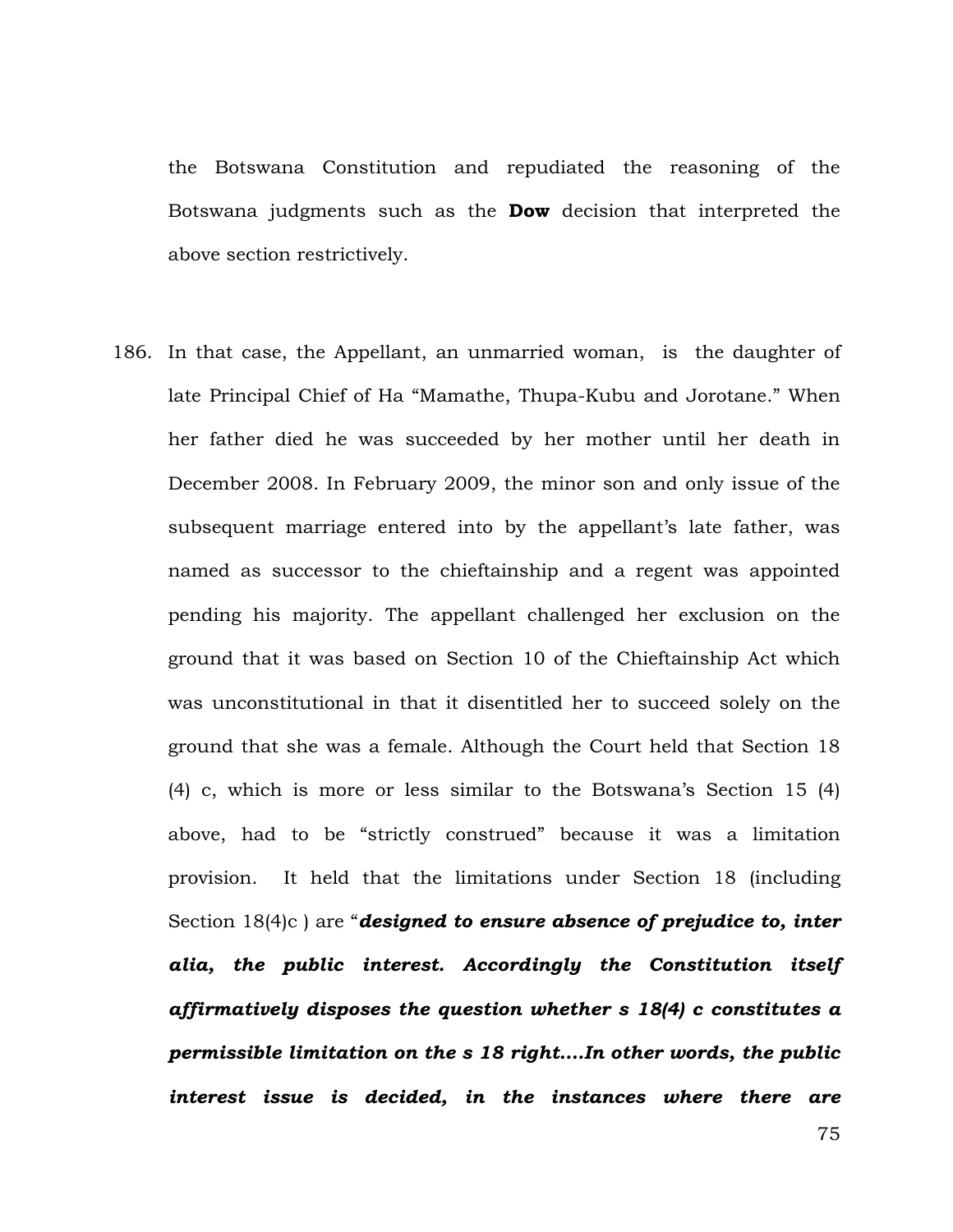*limitations, by the Constitution, not by construing subservient legislation. I would accordingly respectfully disagree with those judgments relied upon by counsel for the first amicus in which Botswana courts have appeared to construe provisions equivalent to the Lesotho sections 4 (1) and 18 (4) c as requiring that a limitation be measured against a proviso to assess whether it is in the public interest*."

- 187. It appears to me, with the greatest of respect, that it was possible for the courts in **Magaya and Musupha** to have interpreted the derogatory clause restrictively and in the process affirm that discrimination on the basis of gender or sex is impermissible as it strikes at the heart of the right to human dignity - suggesting in effect that women are inferior to men. The right to dignity is the fundamental reason why there is a right to equality and/or freedom from discrimination. In my view, factoring human dignity in interpreting the derogatory clause is intellectually and jurisprudentially more satisfactory.
- 188. Section 3 of the Constitution, which embodies the equal protection clause, is a reminder to Parliament that as it enacts laws and makes classifications, or imposes burdens or disadvantages, such should be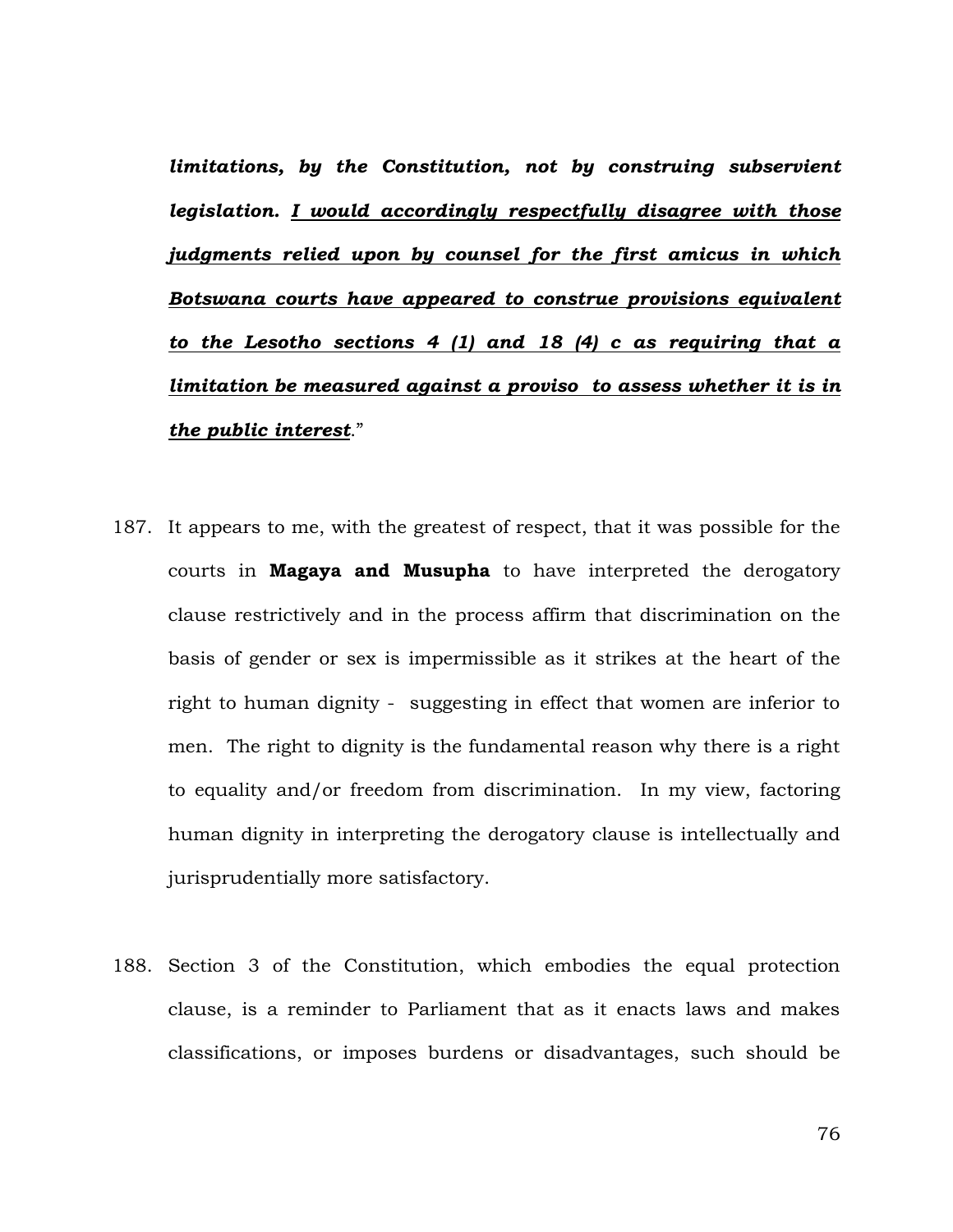justifiable and related to the purpose of law. It is a reminder to the legislature to guard against inequality of purpose.

## **Sex Discrimination**

- 189. In simple terms, sex discrimination refers to less favourable treatment on the basis of sex. Sex is a biological term. It refers to biological and physical differences between men and women. (See **Iain Currie and Johan de Waal, The Bill of Rights Handbook, (2005) Juta, p 250**). Gender is a social term. It refers to ascribed social and cultural male and female roles. Although closely linked, the two terms do not mean the same thing.
- 190. In this case, it seems to me that the applicant is treated less favourably by the Adoption of Children Act Cap 28:01 than a woman, the 1st Respondent, because of prejudicial or stereotypical cultural views that a child born out of wedlock belongs to the mother and the father is effectively excluded from parenting responsibilities because he is considered less fit to exercise parental role simply because he is an unwed father.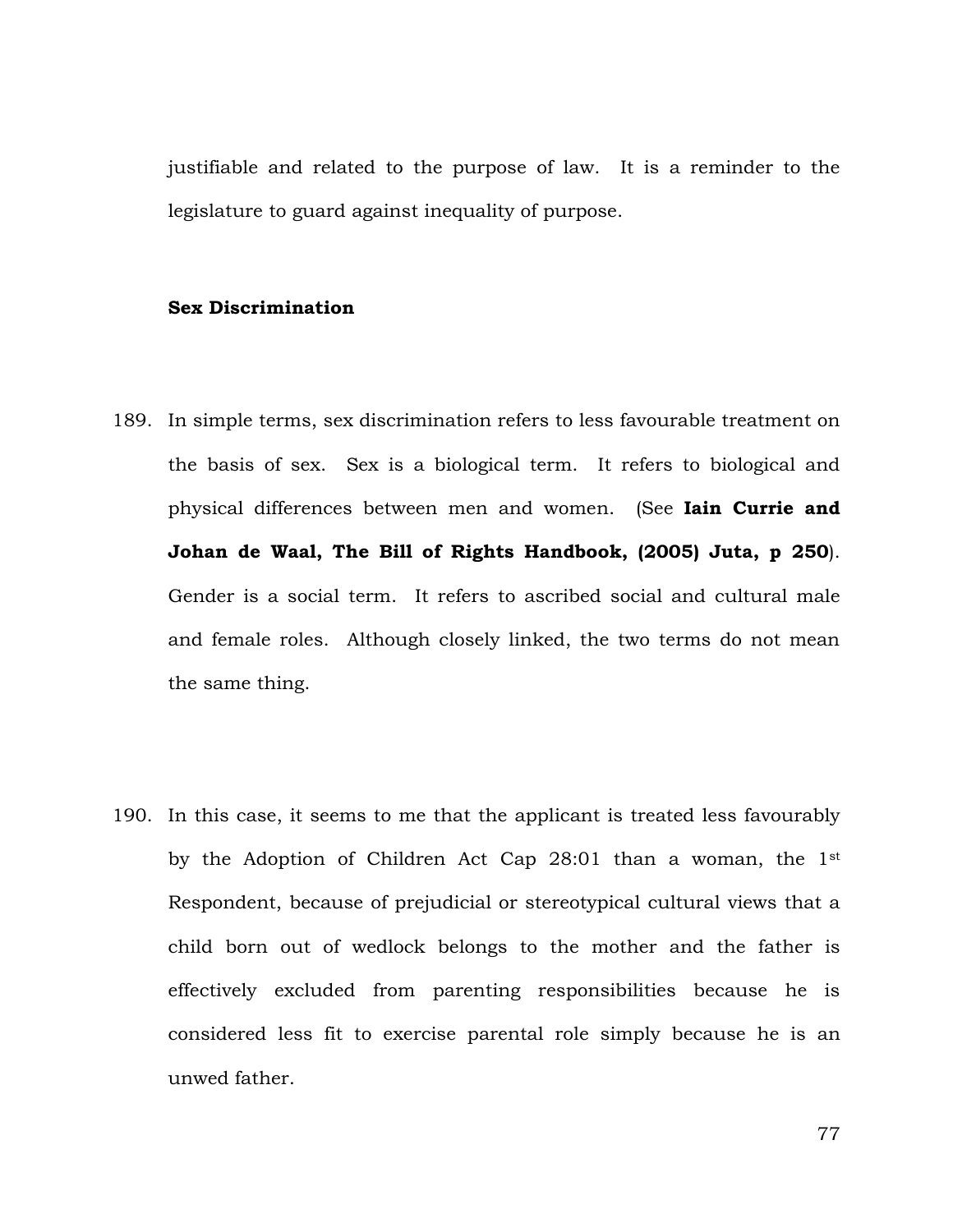191. The marital presumption that the husband of the child's mother is the child's legal father is a relic of the English Common Law. The less favourable treatment of the father is founded on prejudice, and not on any reason that can stand constitutional scrutiny in the contemporary society.

- 192. In my view, it is unfair gender discrimination to require consent of a mother, but not of a father to adoption of a child born out of wedlock. Although the ground of gender is not mentioned in Section 15, it is necessarily implied or analogous to the grounds listed. Less favourable treatment of the applicant on socially constructed roles has the potential to impair his fundamental dignity as a person and is therefore impermissible.
- 193. It seems to me that they may still be some people in the legal fraternity, and the broader public, that are reluctant to accept or internalise the full import of Section 3 of our Constitution, necessitating that our courts should be untiring in their fidelity to the Constitution. Culture is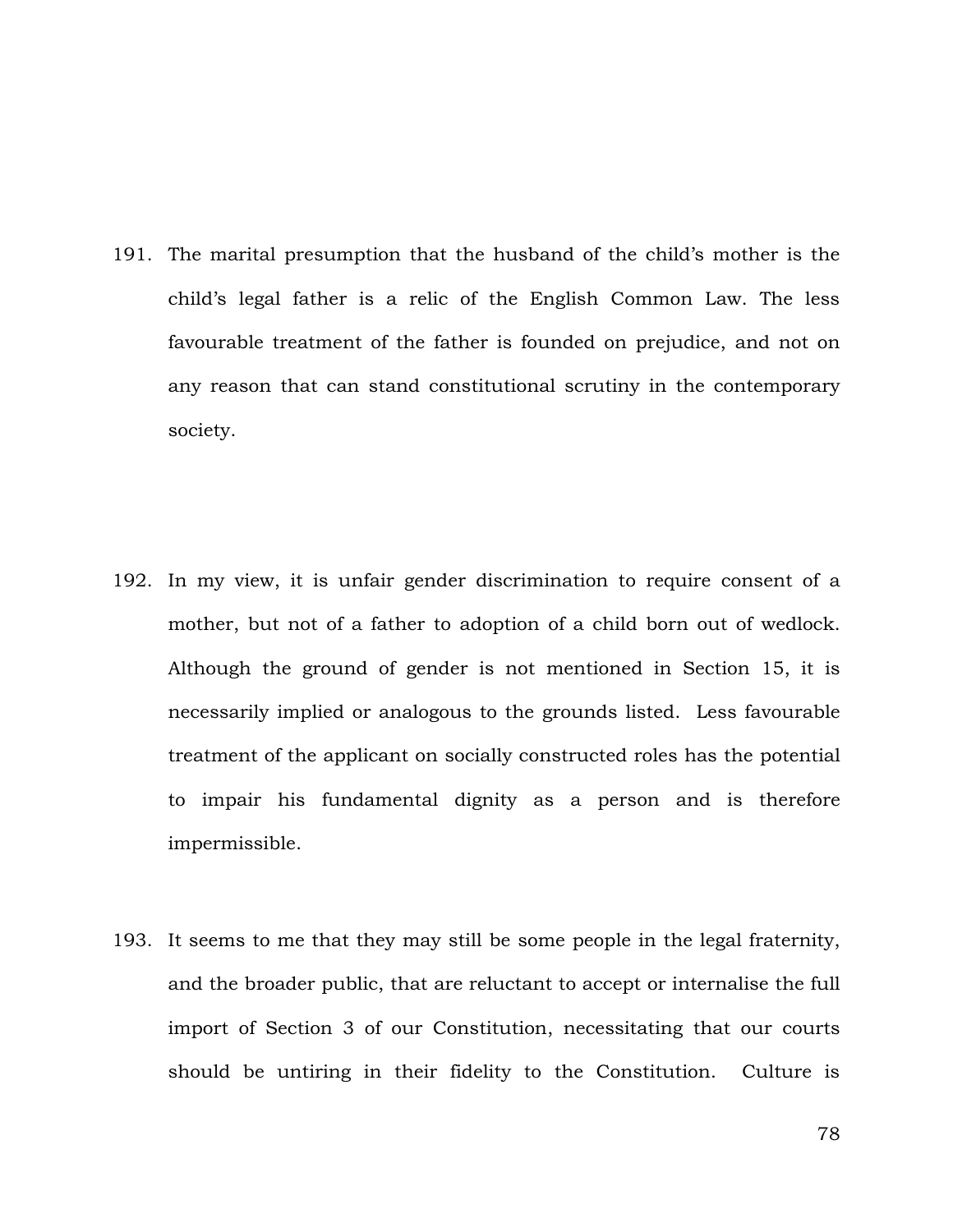important, to a people, but the one that is subversive to the constitutional values and ideals, we hold dear as a people, must be discarded without flinching.

194. To this extent, I am in total agreement with the words of Lord Atkin, writing in a different context, that:

> "*When these ghosts of the past stand in the path of justice clanking their medieval chains the proper course for the Judge is to pass through them undeterred" (*Lord Atkin in *United and Australia Ltd v Barclays Bank Ltd 1941 AC1, 29)*

## **Marital status**

- 195. The prohibition to discriminate on the basis of marital status is aimed at removing the historical privilege of the position of a mother of a child born out of wedlock.
- 196. This court is persuaded that Section 4 (2) (d) (i) is unconstitutional, as the distinction it makes between unwed mothers and fathers has not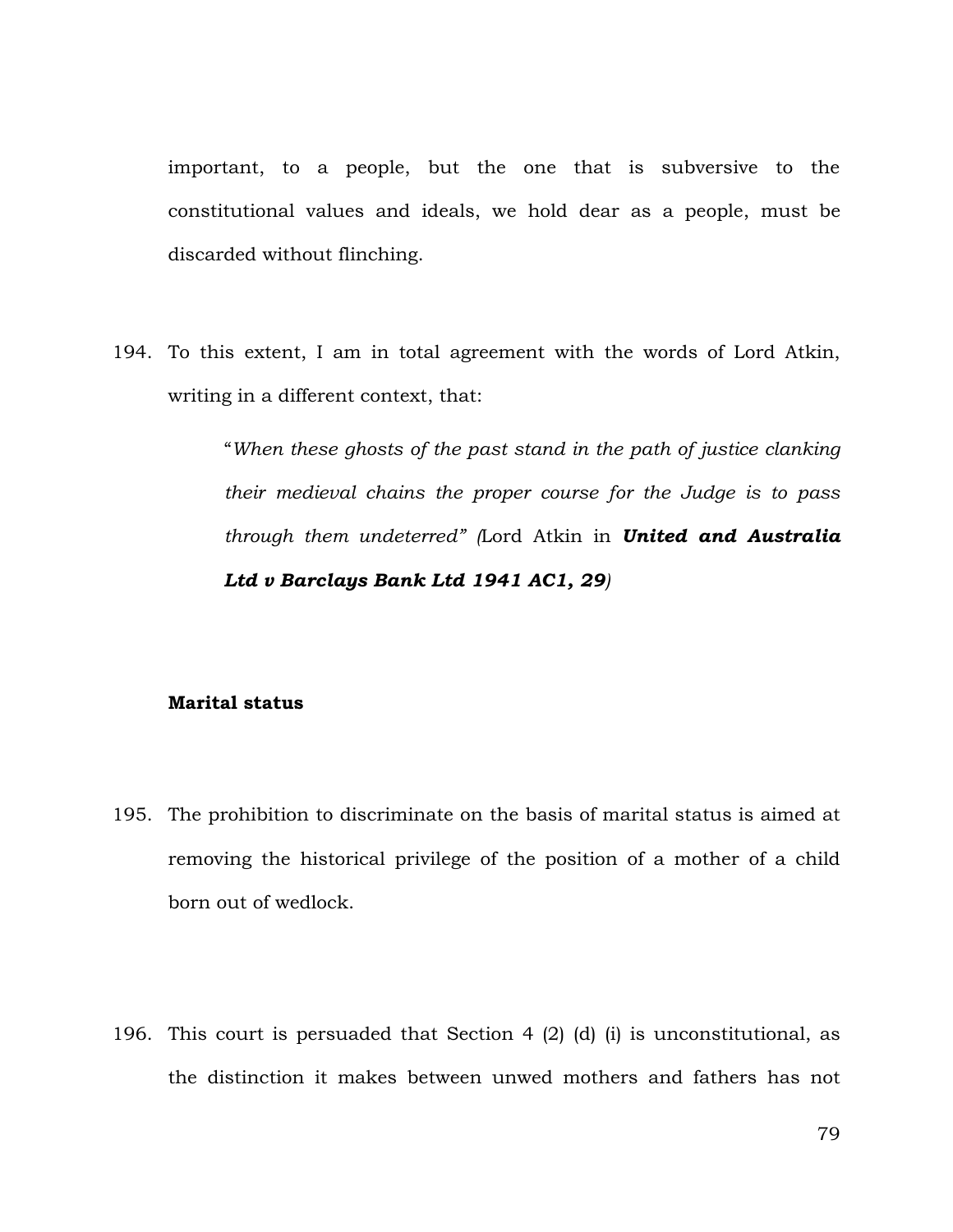been shown to serve any legitimate purpose or interest. Differentials based on gender and/or marital status in order to withstand judicial scrutiny under Section 3, as read with Section 15 of our Constitution, must be shown, by those who support same, to serve important governmental purpose.

- 197. This court has considered the argument of the Attorney General that the denial of parental rights to the unwed father was some form of sanction for having violated, not only the lady in question, but for also disrespecting the mother's family. In this era, where what matters most is the best interests of the child, the reason advanced by the Attorney General can hardly be a valid governmental purpose.
- 198. I am satisfied that the effect of Section 4 (2) (d) (i) is to discriminate against unwed fathers even when their identity is known and have shown commitment to the welfare of the child. The message of the section sought to be impugned that unwed fathers are less qualified and entitled than mothers to exercise judgment, as to the fate of their children, cannot find support in a modern society, whose bill of rights is inspired by the right to human dignity and equality.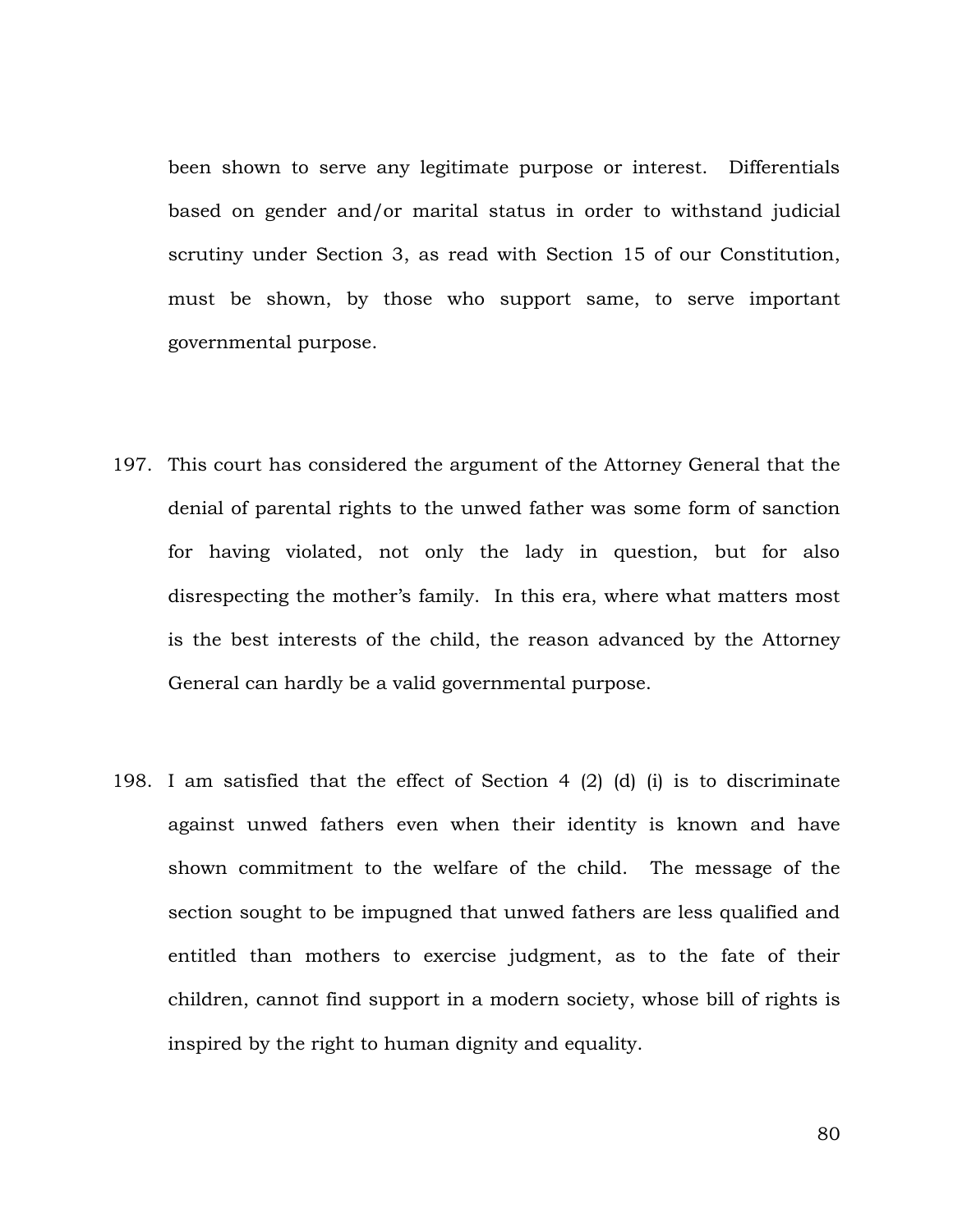- 199. In my considered view, the father's interest in the companionship and generally to take care of his child is cognizable and substantial and it would not make sense for the law to regard such interest as inconsequential, when it has a direct bearing on the interest of a child.
- 200. The further effect of the section sought to be impugned is that the consent of the father is necessary where he is married and not necessary where he is not – and the underlying purpose, for such a stand point, that potentially has grave consequences for the best interest of the child, has not been shown to be necessary or reasonable.
- 201. In my mind, to exclude a father, such as the applicant, who has shown admirable commitment to the welfare of the child, is unreasonable. It completely undermines the significance of the biological connection, being that it offers the natural father an opportunity that no other male possesses to develop a relationship with his child.
- 202. In my mind, there appears to be no justification why the law (the Adoption Act) should give every mother an automatic right to withhold her consent to the adoption of the child while this right is denied to every unmarried father. In my judgment, this is absurd.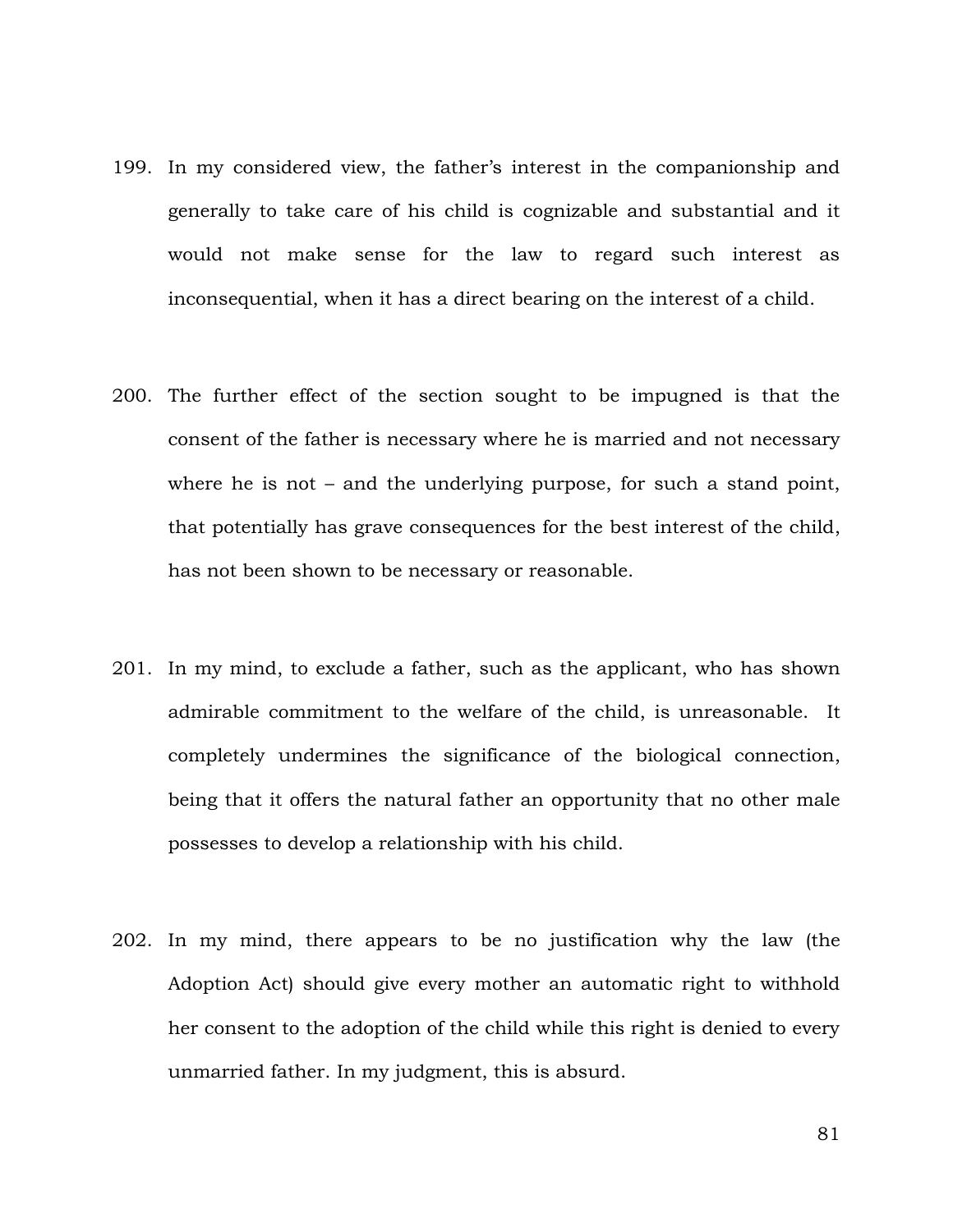203. Having regard to all I have said, I have no hesitation whatsoever in holding that Section 4(2)(d)(i) discriminates against the applicant on the basis of gender and marital status and that such is constitutionally impermissible.

## **Inhuman and degrading treatment**

204. The concept of inhuman and degrading treatment is generally used to capture levels of human suffering that do not amount to torture. Treatment or punishment amounts to cruel, inhuman and degrading treatment when it involves mental and physical ill-treatment that has been intentionally inflicted by, or with the consent or acquiescence of, the state authorities.Exposing a person to conditions reasonably believed to constitute ill-treatment will entail responsibility for its infliction. Degrading treatment may involve pain or suffering less severe than for torture or cruel or inhuman treatment and will usually involve humiliation and debasement of the victim. The essential elements which constitute *ill-treatment not amounting to torture* would therefore be reduced to: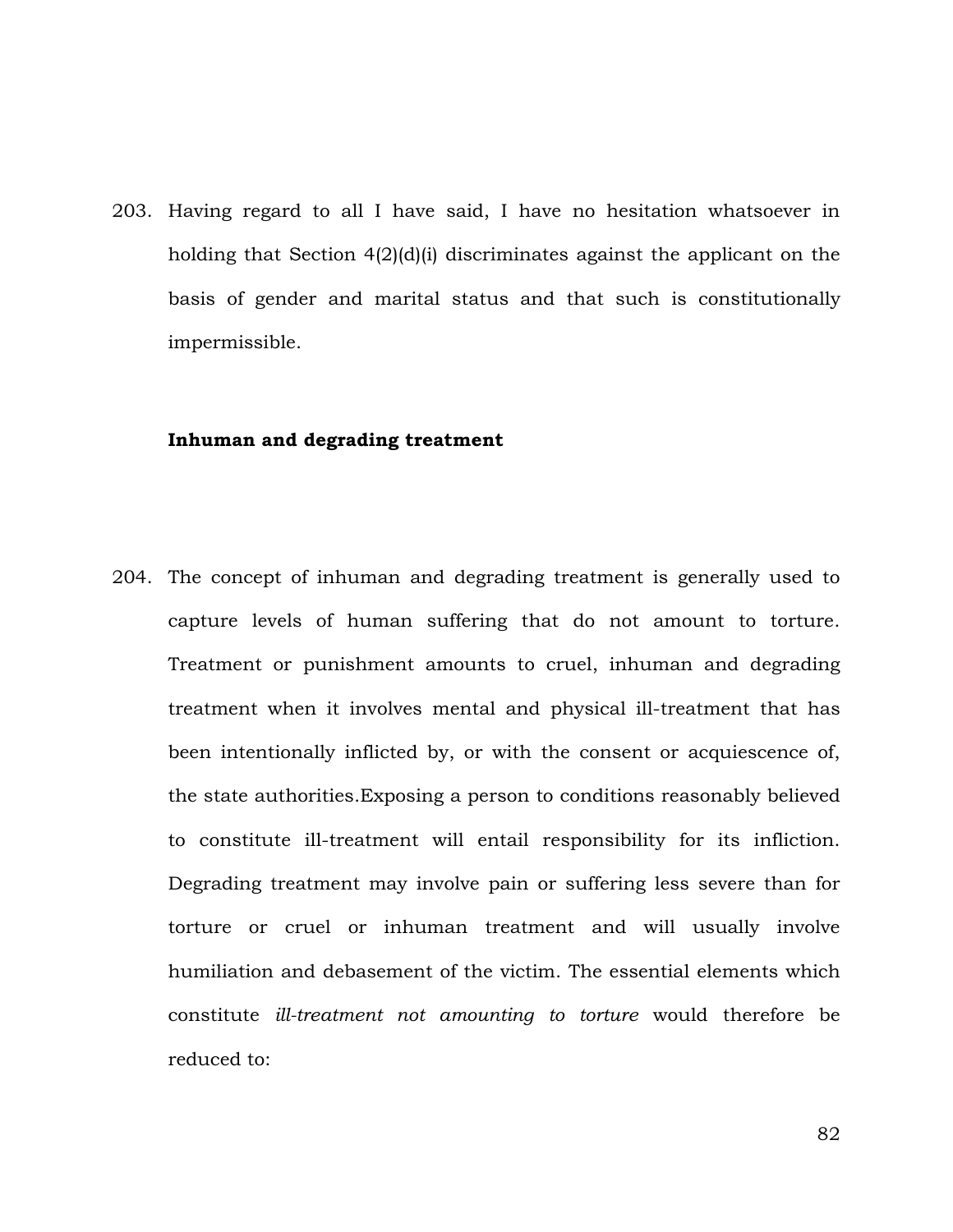- Intentional exposure to significant mental or physical pain or suffering;
- By or with the consent or acquiescence of the state authorities.
- 205. It is often difficult to identify the exact boundaries between the different forms of ill-treatment as this requires an assessment about degrees of suffering that may depend on the particular circumstances of the case and the characteristics of the particular victim.
- 206. In some cases, certain forms of ill-treatment or certain aspects of detention which would not constitute torture on their own may do so in combination with each other.
- 207. In international law, ill-treatment is prohibited even where the treatment does not have the purposive element or, as far as degrading treatment is concerned, is not considered severe enough (in legal terms) to amount to torture, it may still amount to prohibited ill-treatment." (See **Physicians for Human Rights (2010) "PHR Toolkits: Cruel Inhuman & Degrading Treatment & Punishment (CID)"**)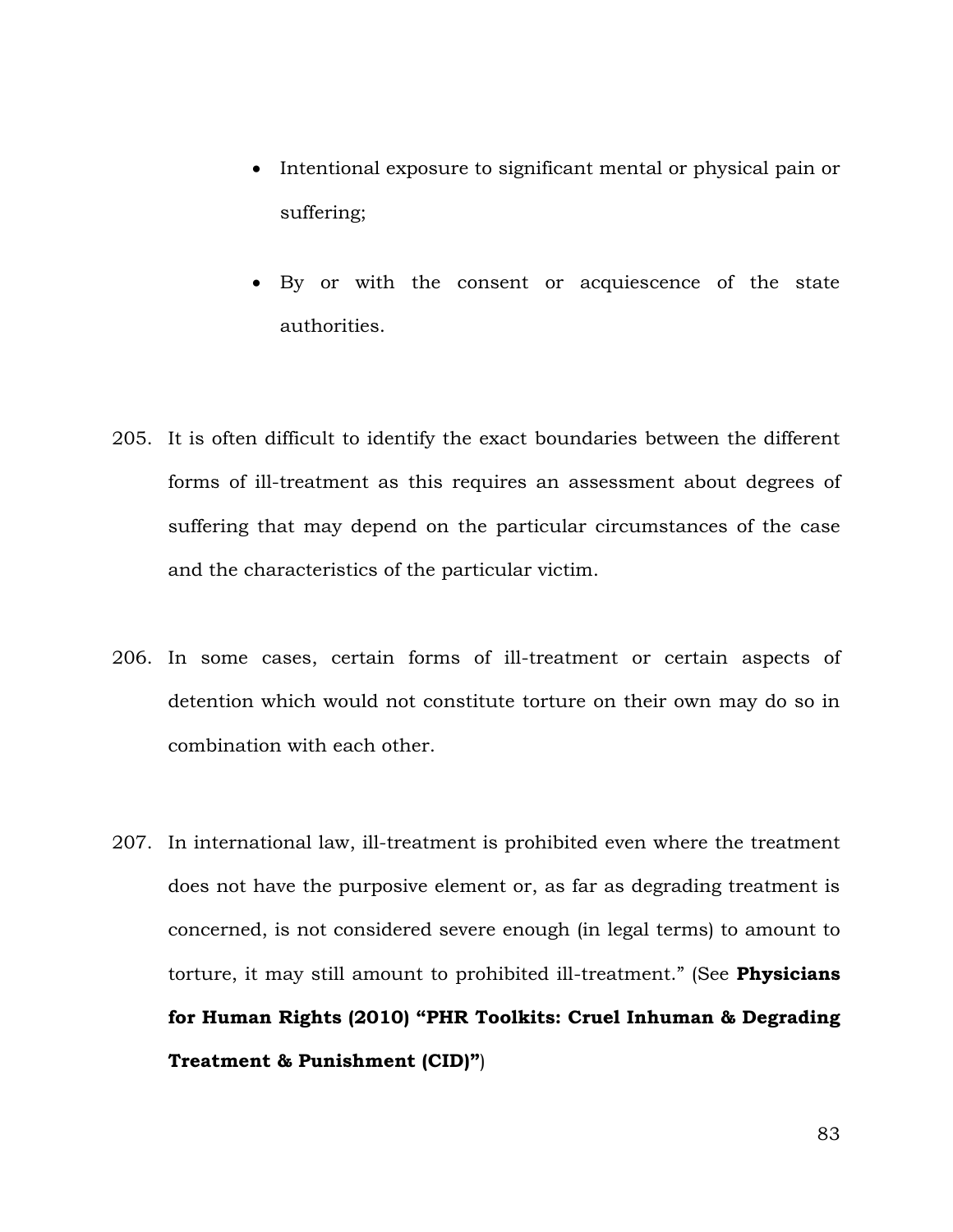- 208. The courts in Botswana have dealt with cases on this ground, mainly within the context of imprisonment and the death penalty, and it has been established that: "what constitutes inhuman and degrading punishment has been defined as punishment which though not necessarily cruel, does not accord with human dignity." (Per Lesetedi AJA in **Motlhabane and Another v S (CLCLB-107-09) [2010] BWCA 27 (28 January 2010) Para 12.**
- 209. In order to show that he has been made to suffer "inhuman or degrading punishment or other such treatment," the applicant would have to show that he was *intentionally exposed* to mental or physical suffering and that this intentional exposure was *committed by or with the acquiescence of state authorities*.
- 210. Having regard to the view I hold that there is no concrete evidence that the applicant was intentionally exposed to any form of suffering with the acquiescence of state authorities, I must hold as I hereby do, that this ground has not been established and must fail.

# **Right to a fair hearing**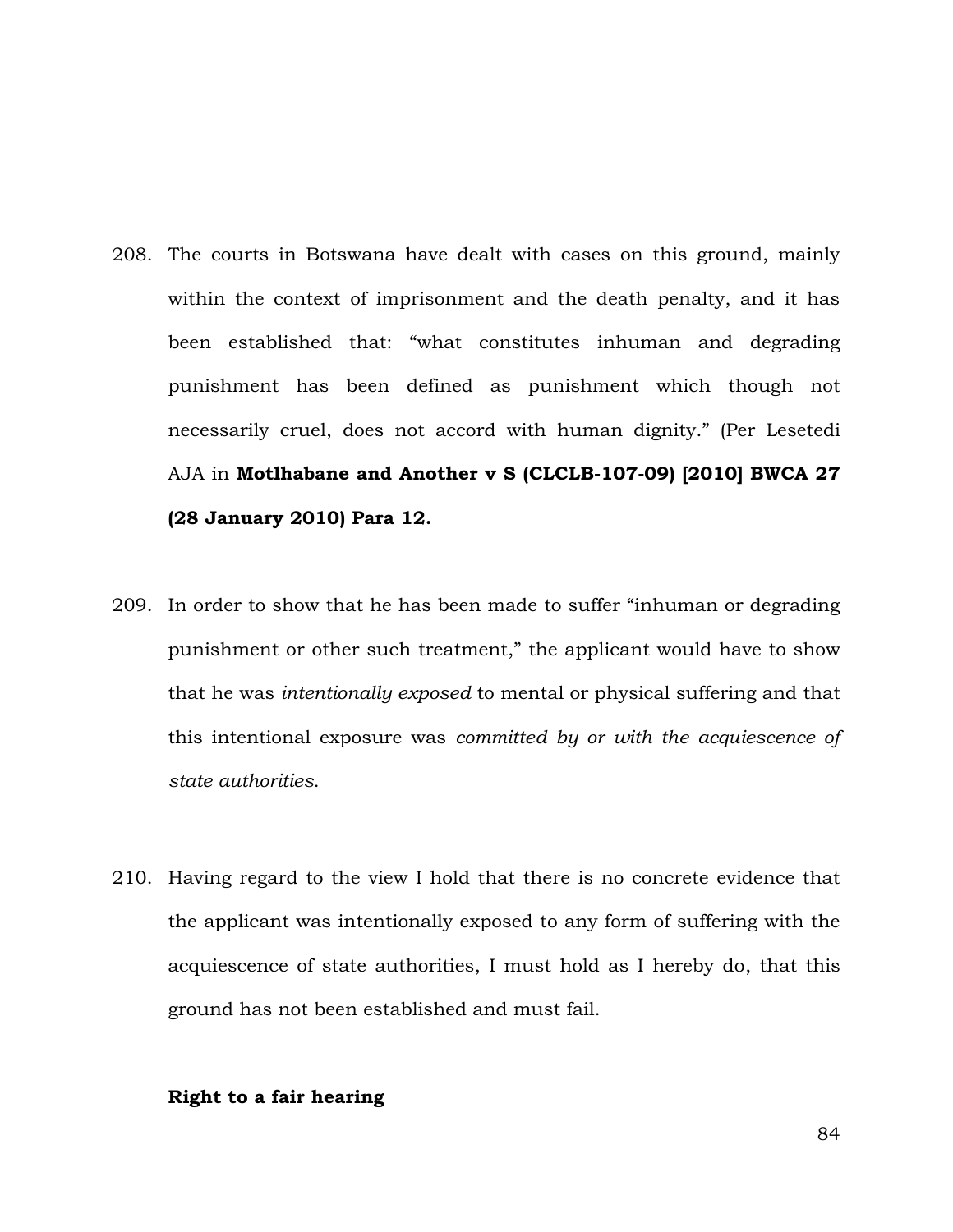- 211. The applicant further contends that Section 10 (9) of the Constitution has been violated by permitting the adoption to proceed, while he has a court order permitting him visitation and other privileges and that this would be tantamount to taking away those rights without giving him a fair hearing.
- 212. I entertain grave doubt whether Section 10 (9) of the Constitution is implicated. On the pleadings and the oral submissions made, I am not persuaded that a case with respect to the violation of Section 10 (9) of the Constitution has been made out and on the basis of the insufficiency of the pleadings and the evidence, I would dismiss this ground as without merit.
- 213. What is plain though is that in terms of the Children Act of 2009, the father would expect to be consulted, especially, where, as in this case he is committed to his child's welfare, and had been granted visitation rights.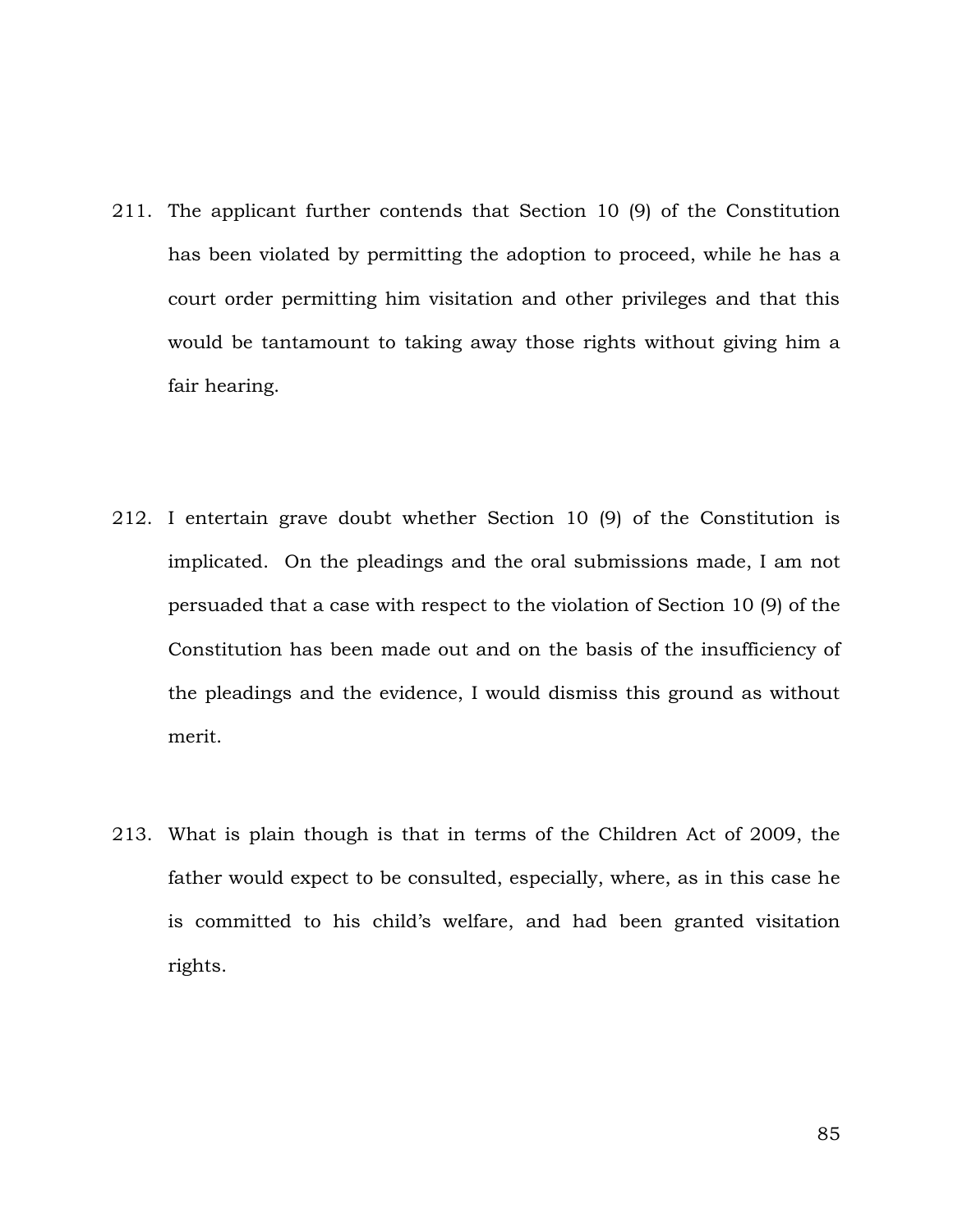214. In the result, I do not think it was wise for the applicant to frame his right of a fair hearing in terms of Section 10 (9) of the Constitution.

#### **Conclusion**

215. After conducting an exhaustive evaluation of comparative case law and a textual and value based analysis of the broad constitutional framework of the republic, in the context of the particular facts of this case, more particularly having regard to Section 3 and 15 of the Constitution, it seems clear to me, that in the view of the Constitution, in the eye of the law, irrational and unfair discrimination based on grounds unsupported by reason, such as gender and marital status is impermissible. The progressive realisation of the right to equality and the expansion of its boundaries, in this republic, has been forged in the crucible of unrelenting constitutional litigation. Examples that readily come to mind are the cases of **Dow, Ramantele, and Diau** referred to earlier. The main legacy of the above cases, routinely cited with approval across the globe, is their contribution to the uniquely Botswana culture of faith in litigation as a form of enforcing constitutional rights, and the concomitant willingness of the executive to comply with court decisions.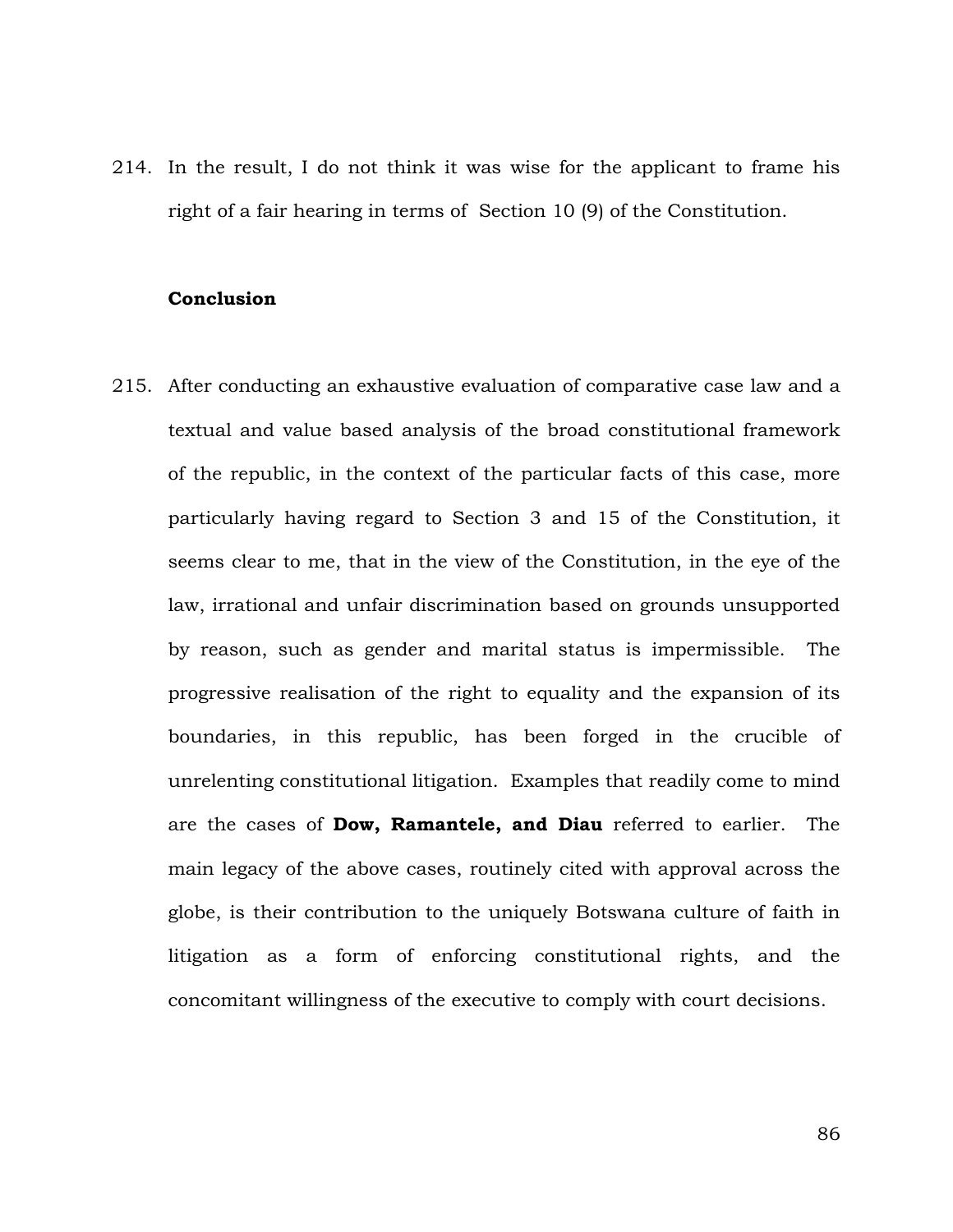- 216. The above notwithstanding there is a limit to what the courts can do. The courts' interpretative power cannot be an effective substitute for legislation. To this extent, it would assist the courts greatly if the legislature were to amend Section 15 to list other grounds that are commonly referred to in international legal instruments such as gender, disability, etc. Fortunately, even without the required legislative intervention, in the manner I have suggested, the jurisprudence of our country is wedded to the idea that our Constitution would always have "to be adopted to the various crises of human affairs".
- 217. Of recent Parliament has made laudable efforts in the direction of discarding discrimination on the basis of irrational grounds. Examples include the Children Act of 2009 (which is the soul and mirror of the convention on the Rights of the Child), the Abolition of Marital Power Act (s18) and the Affiliation Proceedings Act.
- 218. The idea of equal protection of the laws is fundamental to the concept of democratic citizenship. With it, every person, to employ a term used by the Constitution, can participate in decisions that affect us and our society, and we can each bear responsibility for the choices we make – and to this extent, parents be allowed irrespective of irrelevant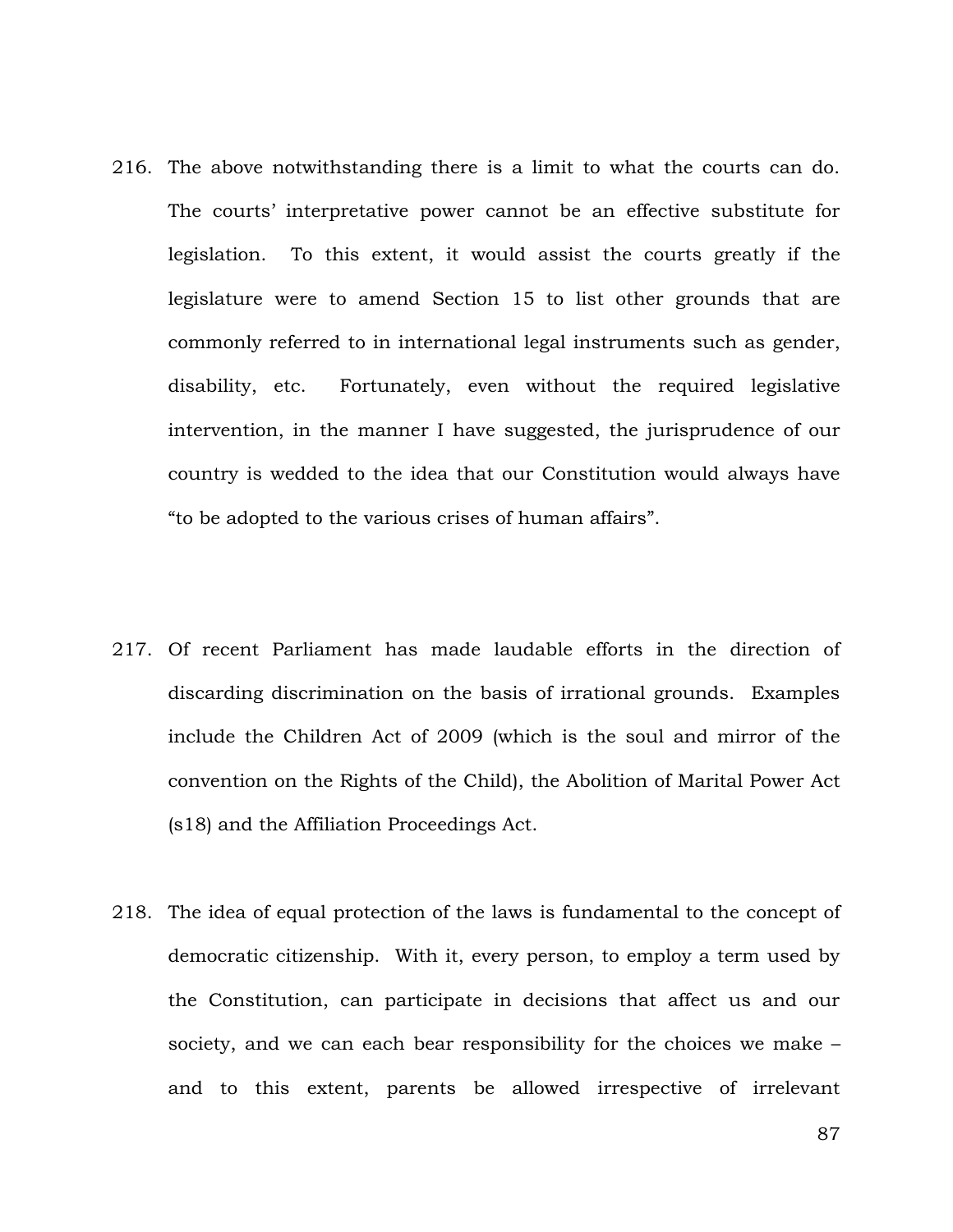distinctions, such as whether they are married or not, to carry out their parental responsibilities to their children. If our courts honour the provisions of Section 3 and construe Section 15 restrictively, they would redeem and/or effect the promise of the Universal Declaration of Human Rights and more importantly, of our Constitution, that all are equal in the eyes of the law.

- 219. Consequently, when a grave question, such as the present, confronts the courts, we cannot afford to blink or equivocate. We must declare what the law is. When it appears that an Act of Parliament conflicts with the Constitution, we must say so without flinching. It is our sacred duty to enforce the commands and values of the Constitution. We are sworn to do no less.
- 220. With respect to costs, I am not inclined to order costs because effectively there was no opposition to this application. The Attorney General only stepped in to assist the court.
- 221. In the result, it is ordered that: